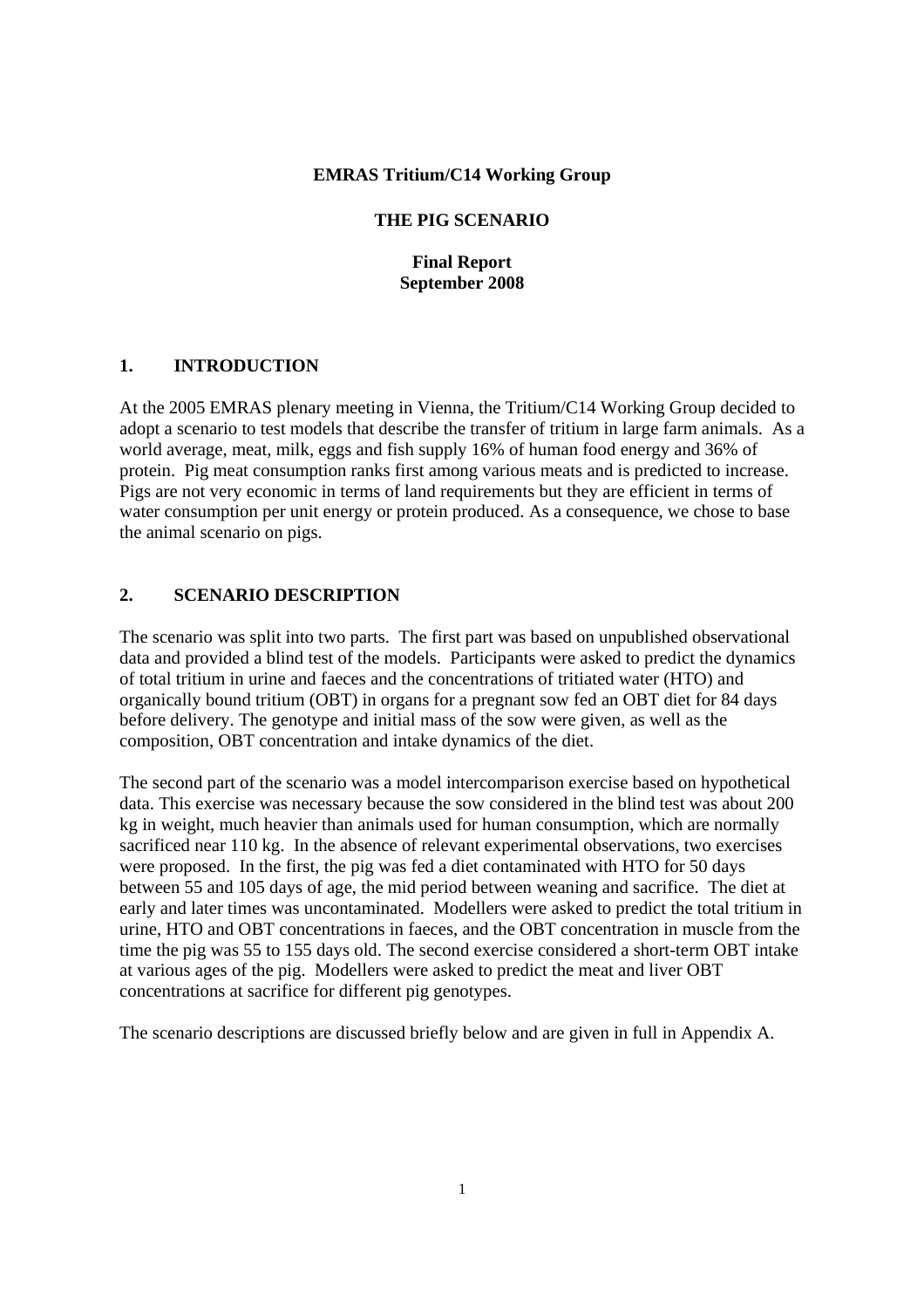### **2.1 Blind Test**

Data for the blind test were obtained from experiments carried out by M. van Hess and colleagues at SCK-CEN, Belgium. Results from one of these experiments, in which a pregnant sow was fed OBT during gestation, delivery and lactation, were published (van Hess et al., 1986). However, data from a prior experiment involving a sow that was slaughtered just before delivery were not published. These data were provided by van Hess in the form of a personal communication to N. Beresford (CEH, UK) as the basis for the scenario. Concentrations of total tritium in urine and OBT in fecal dry matter are given as a function of time in Table 1. HTO and OBT concentrations in various organs of the sow at slaughter are given in Table 2. This study pre-dated the publication on the sow that was allowed to live through delivery (van Hess et al., 1986) and records on the experimental protocol were only partially recovered.

| Days after start | Total tritium in urine |         |                  | OBT in faeces   |
|------------------|------------------------|---------|------------------|-----------------|
| of contamination | (nCi/ml)               | (Bq/ml) | $(nCi/g$ dry wt) | $(Bq/g$ dry wt) |
| 7                | 1.53                   | 56.6    | 43.91            | 1624.7          |
| 14               | 2.09                   | 77.3    | 54.08            | 2001.0          |
| 21               | 1.88                   | 69.6    | 57.44            | 2125.3          |
| 28               | 2.41                   | 89.2    | 57.26            | 2118.6          |
| 36               | 2.73                   | 101.0   | 58.44            | 2162.3          |
| 42               | 2.79                   | 103.2   | 61.71            | 2283.3          |
| 49               | 2.55                   | 94.4    | 53.95            | 1996.2          |
| 56               | 2.83                   | 104.7   | 55.83            | 2065.7          |
| 63               | 2.91                   | 107.7   | 51.70            | 1912.9          |
| 70               | 3.08                   | 114.0   | 50.43            | 1865.9          |

Table 1. Concentrations of total tritium in urine and OBT in faeces for a pregnant sow

Table 2. HTO and OBT concentrations in sow organs at delivery

| Organ         | Dry weight   |          | HTO concentration |                  | <b>OBT</b> concentration |
|---------------|--------------|----------|-------------------|------------------|--------------------------|
|               | (% fresh wt) | (nCi/ml) | (Bq/ml)           | $(nCi/g$ dry wt) | $(Bq/g$ dry wt)          |
|               |              |          |                   |                  |                          |
| Heart         | 21.70        | 1.31     | 48.5              | 6.52             | 241.2                    |
| Lungs         | 23.45        | 1.26     | 46.6              | 4.79             | 177.2                    |
| Liver         | 26.09        | 1.37     | 50.7              | 8.22             | 304.1                    |
| Jejunum       | 22.40        | 1.31     | 48.5              | 5.26             | 194.6                    |
| <b>I</b> leum | 20.16        | 1.25     | 46.3              | 5.97             | 220.9                    |
| Colon         | 24.26        | 1.21     | 44.8              | 4.07             | 150.6                    |
| Kidney        | 23.68        | 1.36     | 50.3              | 6.17             | 228.3                    |
| Muscle        | 26.98        | 1.33     | 49.2              | 2.70             | 99.9                     |
| <b>Brain</b>  | 22.16        | 1.32     | 48.8              | 3.10             | 114.7                    |
| Little brain  | 26.23        |          |                   | 5.67             | 209.8                    |
| <b>Blood</b>  |              | 1.13     | 41.8              | 5.14             | 190.2                    |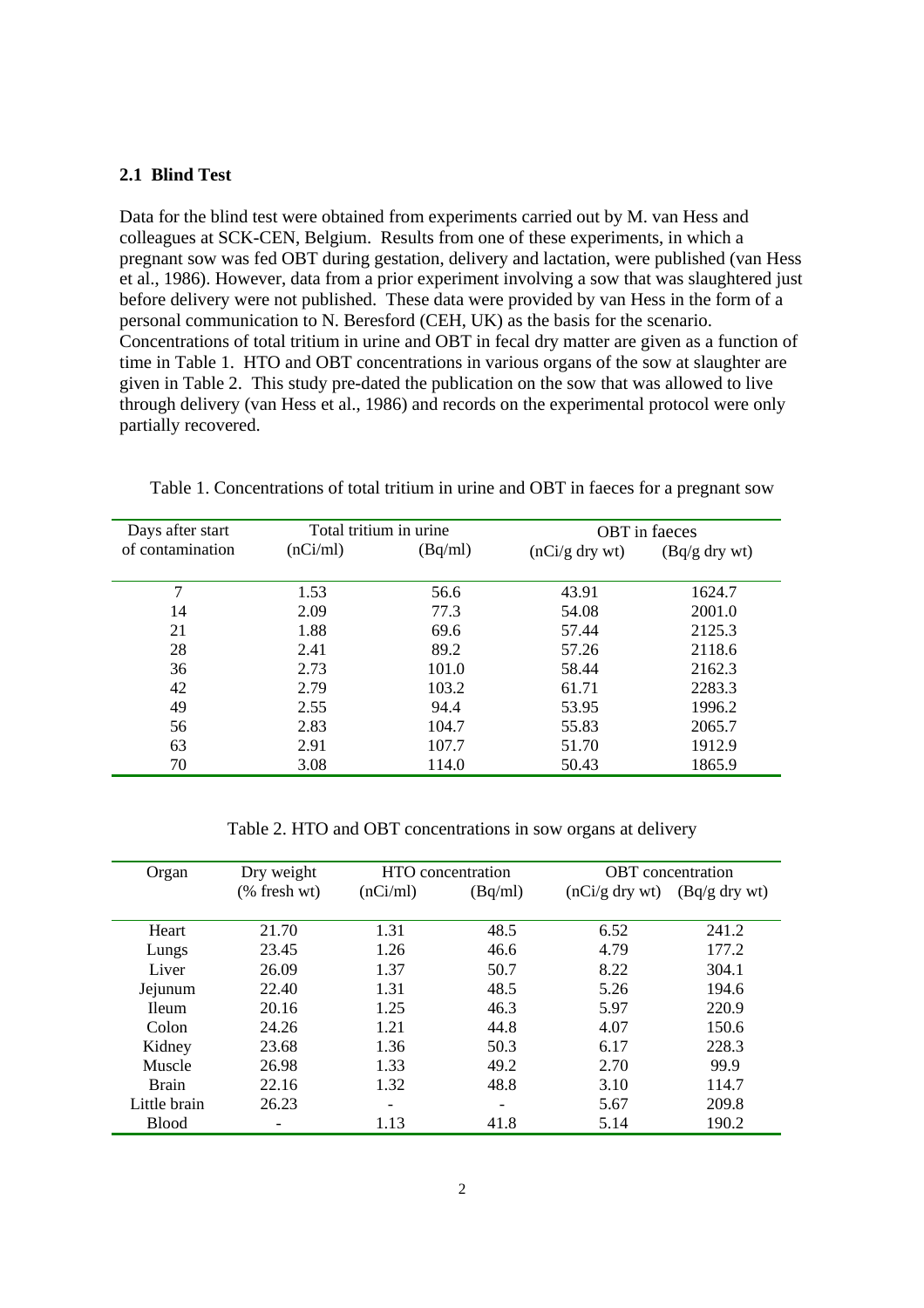We observe from Table 2 that the organs differ in OBT concentration by a factor 3, with the lowest value in muscle and the highest in liver, and an average value that is close to the OBT concentration in blood.

The modellers were given the composition and total amount of the diet, but no information on water intake, urine production or the number of piglets in the litter. From the published paper (van Hess et al., 1986), we deduce a piglet number of 8-9, which was normal for livestock practices of the early 1980s. Literature values for sow water intake start from a low of 6-8 L/d (perhaps at the start of gestation) to 20 L/d (at delivery and lactation); water intake also increases with feed intake (NAC, 1998). The water intake range suggested in the scenario might be an underestimate and this might influence model results.

Pregnant sows increase food intake for purposes of maintenance, activity, pregnancy (gestation and development of mammary glands) and maternal growth (body reserves to be used later in lactation). This information was not known and had to be assessed by the modellers, or at least considered in estimating the uncertainties in their predictions. Intake and partition is most conveniently addressed in terms of metabolisable energy (ME). The ME intake can be estimated from the diet composition and amount. Values for dry potato and dry milk are included in many nutritional tables, and values for algae can be obtained by assuming similarity to grass or alfalfa. Considering the nutritional tables from Romania (Stoica 1995), the UK (McDonald 1995), the USA (NAC 1998) and France (INRA, 2008), we obtain an average value of 16.5 MJ/kg dry mass, with about 5% variability. Uterine energy deposition (ME<sub>preg</sub>) can be assessed using the literature (Noblet 1997) and is given in Figure 1. The maintenance energy of the sow depends on body weight and an agreed value is  $ME_{\text{main}} =$  $0.43·BW<sup>0.75</sup>$ . Here we can ignore any thermal stress, as we are discussing a controlled experiment. An approximate value for the activity energy need of the sow  $(ME_{act})$  is available in Noblet (1997). The potential maternal growth of the sow ( $ME_{growth}$ ) can be estimated as the balance between ME intake and the sum of  $ME_{main}$ ,  $ME_{act}$  and  $ME_{preg}$ . The intake and partition of metabolisable energy for this scenario, as well as the mass gain of the sow, is summarized in Table 3.

| Day of<br>gestation | Days after start<br>of<br>contamination | МE<br>intake<br>(MJ/d) | $ME_{\text{main}}$<br>(MJ/d) | $ME_{act}$<br>(MJ/d) | ME <sub>preg</sub><br>(MJ/d) | $ME_{growth}$<br>(MJ/d) | Mass gain<br>(kg/d) |
|---------------------|-----------------------------------------|------------------------|------------------------------|----------------------|------------------------------|-------------------------|---------------------|
| $30 - 51$           | $0 - 21$                                | 30.7                   | 21.1                         | 1.33                 | 1.4                          | 6.84                    | 0.18                |
| 52-76               | $22 - 46$                               | 34.0                   | 21.6                         | 1.35                 | 2.2                          | 8.88                    | 0.23                |
| 77-109              | 47-79                                   | 38.1                   | 22.3                         | 1.40                 | 3.2                          | 11.2                    | 0.29                |
| 110-114             | 80-84                                   | 49.6                   | 23.1                         | 1.45                 | 4.4                          | 20.6                    | 0.57                |

Table 3. Metabolisable energy (ME) intake and partition to maintenance, activity, pregnancy and growth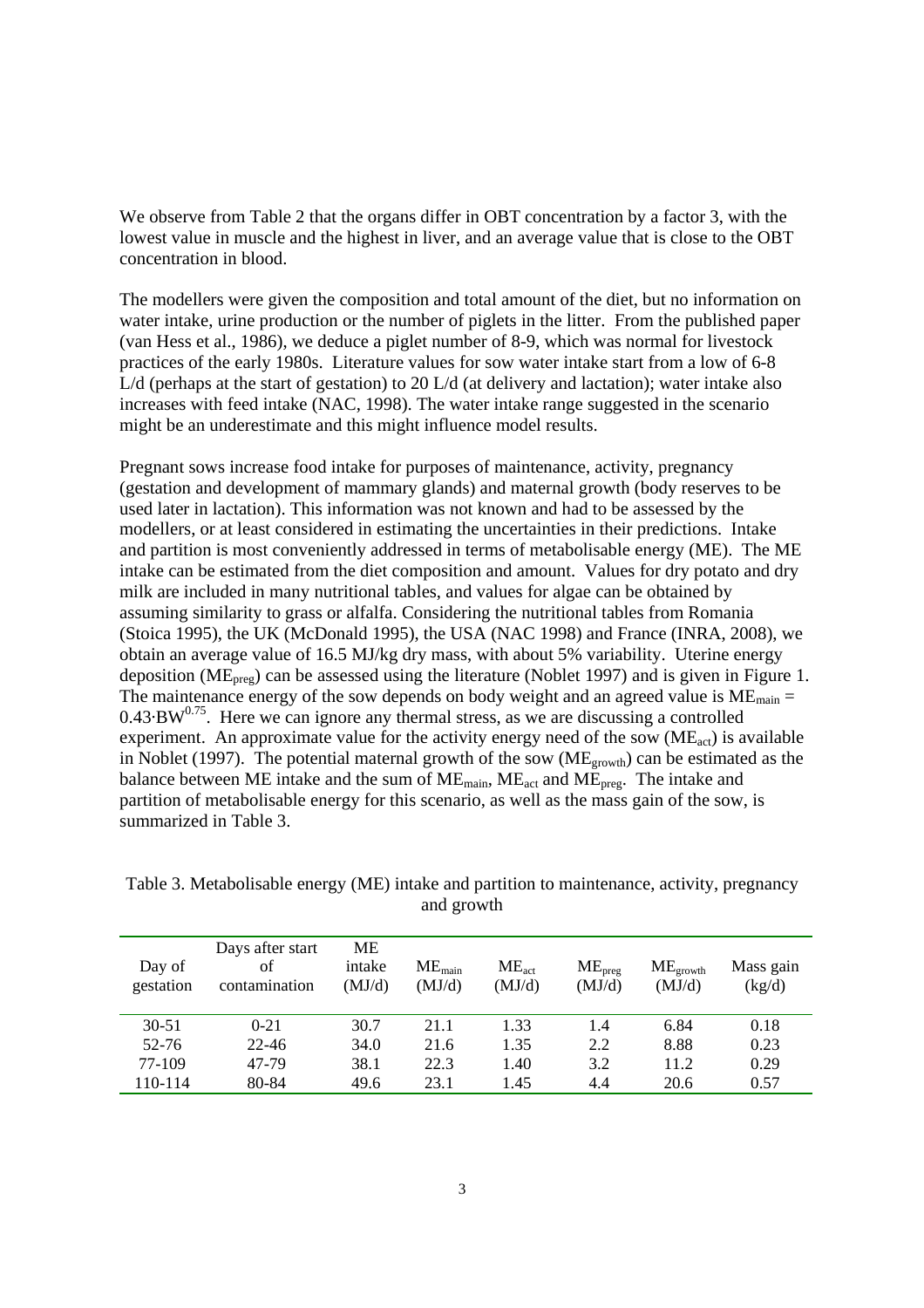A gain in mass immediately before delivery is not realistic, as at this moment feed intake is increased to allow for milk production. The values in Table 3 imply that the sow will have a maternal weight gain close to 20 kg, in agreement with the range of 20-30 kg found in the literature. Most of the mass gain will be in adipose tissue, but the weight of the visceral organs will also increase to reflect the increased intake (Noblet, 1997).

As a conclusion of this short analysis of processes in the gestation period, we expect that muscle mass will not change significantly, but some weight gain will occur in the viscera, which should be taken into account in the models. The uncertainty in the sow water intake will influence model results for total tritium concentration in urine. Similarly, the modelers were required to estimate the digestible fraction of the diet in order to predict the OBT concentration in faeces. According to recent French work (INRA, 2008), this fraction has a value of about 0.85.



Figure 1. Uterine energy deposition in a sow bearing 12 piglets

The prediction of tritium concentrations in urine and faeces requires knowledge of pig waste. Some relevant information is available from the FAO (1980):

"The production of solid pig waste ranges from 0.6 to 1.0% of dry matter per day calculated on body weight. Low-digestibility rations yield relatively more manure. With an increase of body weight, the quantity of pig waste decreases significantly. Faeces represent about 46% and urine 54% of wastes on a fresh weight basis, but on a dry basis faeces represent 77% and urine 23%. The pH of pig manure is in the range  $7.2 - 8.3$ ."

This reference indicates that waste fresh mass is given by  $1.4·BW^{0.25}$  and provides an idea of the mass and composition of urine and faeces.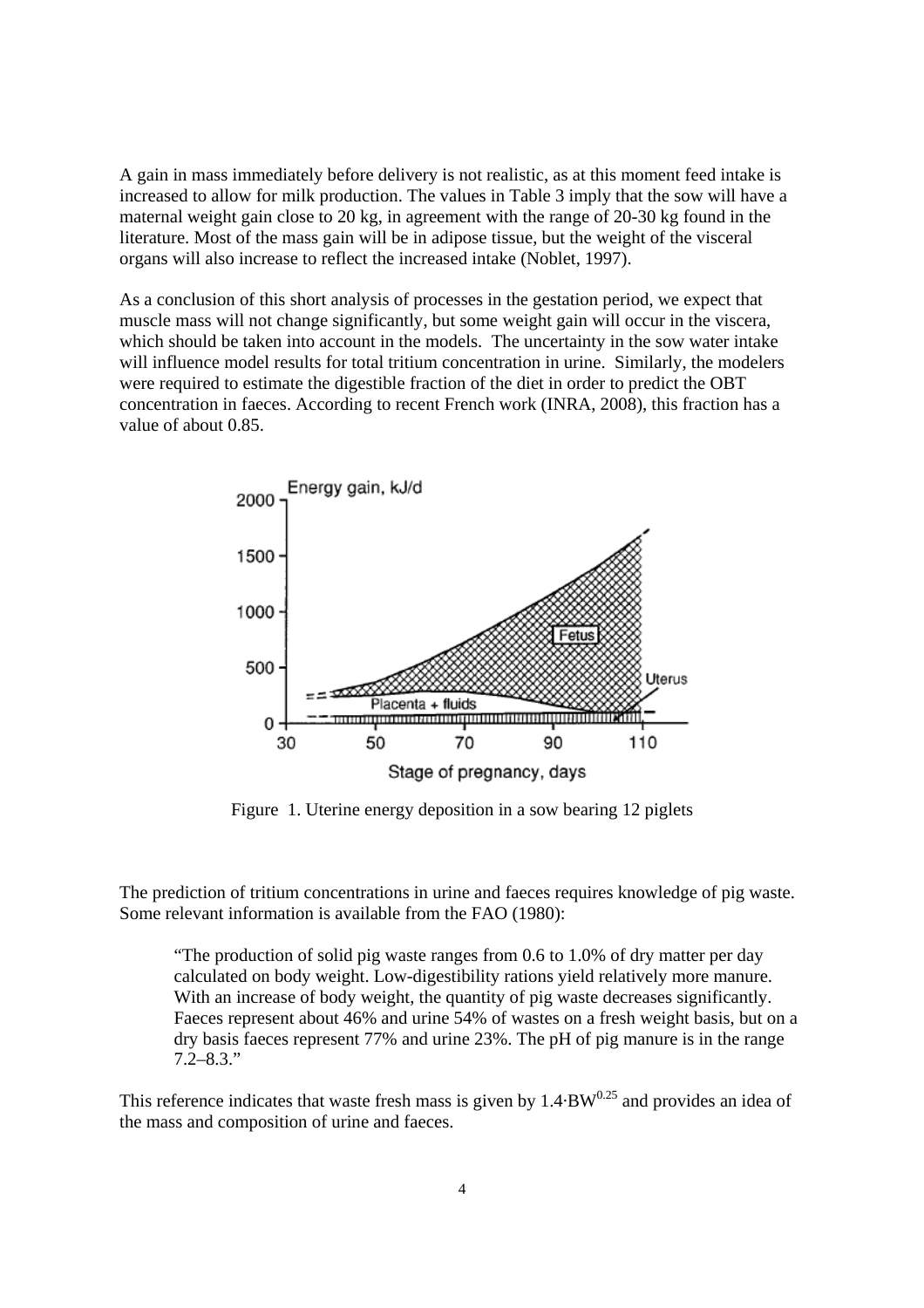### **2.2 Model Intercomparisons**

The blind test was not particularly applicable for normal radiological assessments of tritium transfer through the food chain because the sow was much heavier than is usual for pigs at slaughter. Intercomparison exercises involving smaller animals were added to make the scenario more useful. The first exercise, which involved HTO intake over a period of 50 days, was promoted as an example of a waste management scenario in which the contamination arises from drinking water from a well. The second exercise had two goals: to consider tritium dynamics following a short-term intake of OBT; and to consider the influence of pig genotype on the tritium concentrations in meat and liver. The exercises were built without experimental data but both incorporated hypothetical data on pig growth following the modeling results of van Milgen and Noblet (2003) and Noblet (1997).

### **3. MODEL DESCRIPTIONS**

The models used to calculate results for the Pig Scenario varied in complexity. The simplest model (STAR-H3) was one of the oldest, being formulated in 1995-1998. STAR-H3 has a single organic compartment representing the slow turnover of OBT, with a turnover rate for all animals of  $0.03 \text{ d}^{-1}$  (half-time of 23 d). In STAR-H3, the animals are assumed not to grow over time. The model is implemented on a software platform (AMBER) that allows only pasture as intake. STAR-H3 was not applied in this scenario by the model developers but by a combination of participants from the National Institute of Physics and Nuclear Engineering - Horia Hulubei (IFIN-HH) and Lawrence Livermore National Laboratory (LLNL). At LLNL, STAR-H3 was applied as prescribed, with the given pig diet replaced by pasture. AT IFIN, the model was reconstructed from references and judgement to allow more realistic inputs. The modified model, termed STAR-H3(DG), was used to execute the LNLL examples with the same pasture intakes to ensure the accuracy of the reconstruction. The model was then run with the diet as given in the scenario description for the blind test. STAR-H3(DG) does not allow for pig growth and was not used in the model intercomparison exercises.

Electricité de France (EDF) also used a simple model (OURSON) with a single organic compartment. OURSON assumes that all OBT in the diet enters the organic compartment. A dynamic equation is derived for the specific activity (SA) in the compartment, taking into account growth dilution and the difference in feed and compartment concentrations. The rate of transfer to HTO in the body is given by the digestible intake per unit body dry weight. There is no transfer from body HTO to body OBT. The HTO concentration in urine is assumed to be the same as that in the body; similarly, the OBT concentration in urine urea is taken to equal that in the body. Faeces OBT corresponds to the OBT in the non-digestible fraction of food, where it is assumed that the OBT SA is identical in the digestible and nondigestible fractions. The whole body OBT is considered to be representative of the muscle compartment. Concentrations in other organs are derived from the concentration in muscle using correction factors based on the fat and protein contents of each organ, the fat and protein turnover rates, and the hydrogen contents of fats, proteins and carbohydrates.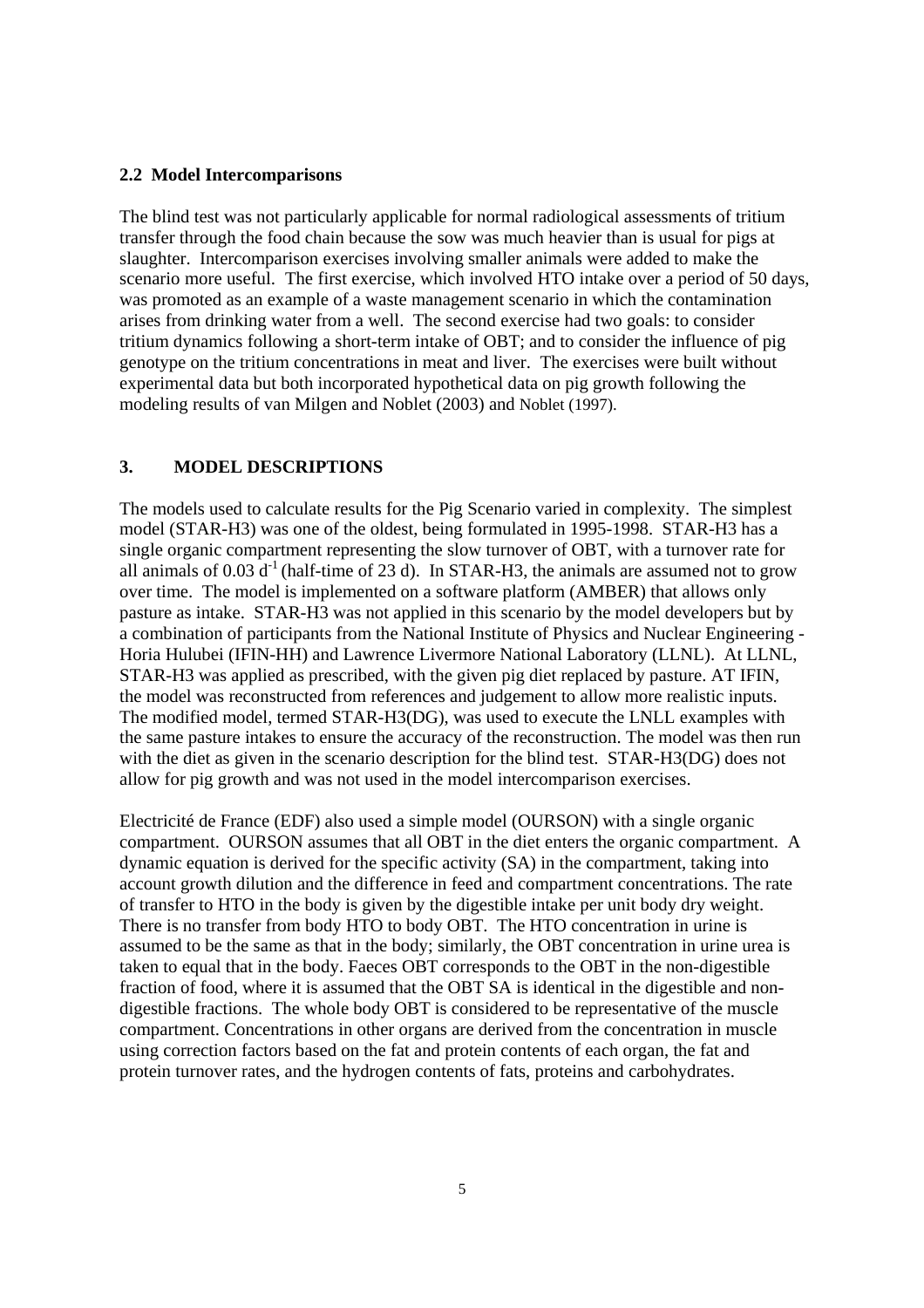Atomic Energy of Canada Limited (AECL) carried out the calculations using the animal model from the ETMOD code, a process-oriented code that considers the detailed dynamics of HTO. ETMOD does not have an animal organic compartment, assuming that all tritium in the animal is in the form of HTO. Accordingly, AECL submitted results for the total tritium concentration in urine only.

Two of the models participating in the Pig Scenario, MCT and PRISM, were of moderate complexity. MCT is a model with two organic compartments, one with a fast turnover rate (half-life 30 days) and one with a slow turnover (half-life 450 days). The model also includes an inorganic compartment representing body water. MCT was developed initially for humans but was modified for these calculations to reflect the mass of the sow. In the pig version, organically bound hydrogen is split equally between the two organic compartments. About 70% of OBT intake enters the fast OBT compartment and the rest is converted immediately to HTO and enters the body water compartment. There is no transfer from the fast to the slow OBT compartment.

The PRISM software is a modeling platform for probabilistic applications in which specific models for tritium and C-14 have been implemented. The current standard version is PRISM HC (Maul et al., 2005). This version was extended for the Pig Scenario to treat the urine and faeces endpoints (Walke and Thorne, 2007). PRISM HC uses a simplified model of the gastrointestinal tract. OBT intake is partitioned between body water and two organic compartments, one of which is labile (fast turnover) and the other non-labile (slow turnover). A fraction 0.79 (range 0.61-0.94) of the OBT is immediately converted to HTO and distributed to body water. The rest enters the organic compartments, with twice as much going to the labile compartment as to the non-labile compartment. Similarly, the hydrogen content of the labile compartment is twice that of the non-labile compartment on average, but the range is very large (from  $1/9$  to 9). The loss rate from body water is 0.13 d<sup>-1</sup> (0.06-0.19)  $d^{-1}$ ), higher than in MCT (0.077  $d^{-1}$ ), but the range includes the MCT value. The loss rate from the labile organic compartment is  $1.1x10^{-3} d^{-1} (5.5x10^{-4} - 2.2x10^{-3} d^{-1})$  whereas from the nonlabile compartment it is  $7.32 \times 10^{-5}$  d<sup>-1</sup> (3.66x10<sup>-5</sup> - 1.46x10<sup>-4</sup> d<sup>-1</sup>). Note that these rates are much lower than in MCT and the transfers are directly to faeces and urine and not through body water as an intermediate pathway.

It was observed that the PRISM results submitted by the Food Standards Agency (FSA) differed substantially from the experimental observations and from the predictions of the other models. To clarify this, IFIN used available documentation (supplied by the model developers and FSA) to independently reconstruct the model under the ModelMaker platform. The reconstructed model was run with average values of the PRISM HC transfer parameters, and results are reported as PRISMDG.

The MAGENTC model (**Ma**mmal **GEN**eric model for **T**ritium and **C**arbon transfer) was developed by IFIN over the last three years with inputs from Japan (H. Takeda, NIRS) and the U.K. (N. Beresford, CEH; N. Crout, Nottingham University). The model starts with the basic assumption that the turnover rates of organically bound tritium and carbon in organs can be assessed using net maintenance energy turnover rates. The model has six organic compartments and distinguishes between organs with high transfer and metabolic rates (viscera), storage organs with very low metabolic rates (adipose tissue), and 'muscle' with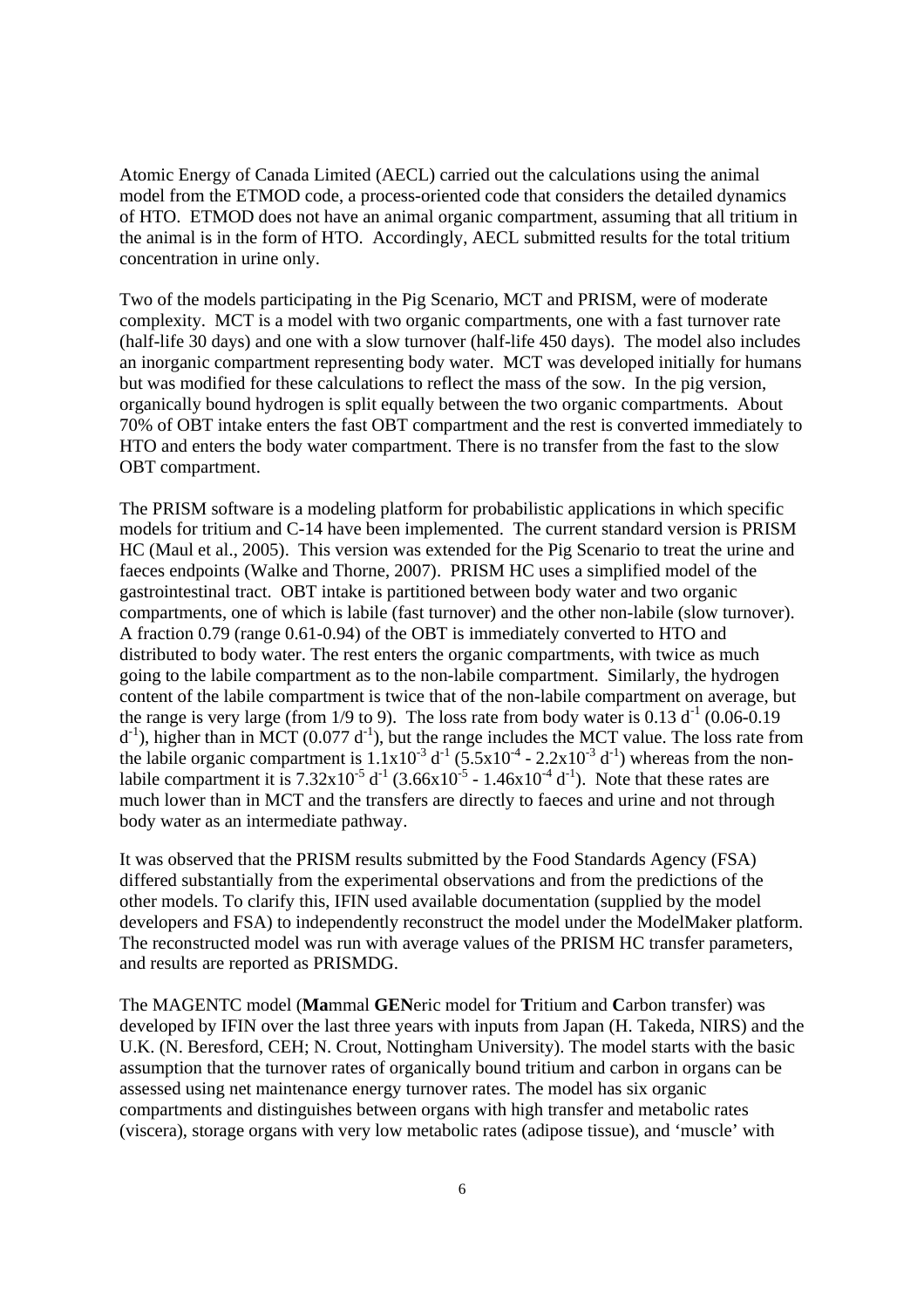intermediate metabolic and transfer rates. Dry matter intake is partitioned to metabolisable and excreted fractions. The former, in the case of tritium, distinguishes exchangeable and non-exchangeable fractions. The exchangeable fraction is converted to HTO and transfers directly to body water compartments, whereas the non-exchangeable fraction is absorbed in the systemic circuit (blood plasma) after digestion. While MAGENTC is a research grade model, two major simplifications are included: a single respiration rate and a single metabolic rate for all organs. Model parameter values were established independently of any tritium or C-14 experimental data. Generic values were used in the blind scenario, but more refined values for pig nutrition, growth, metabolism and physiology were used in more recent applications. The biokinetic rates for muscle and viscera used in the Pig Scenario are shorter than those for the labile and non-labile compartments in PRISM HC.

A summary of the participating models and users is shown in Table 4. Full descriptions of all the models are presented in Appendix B.

| Model          | User         | Affiliation                         | Designation    |
|----------------|--------------|-------------------------------------|----------------|
|                |              |                                     |                |
| <b>MCT</b>     | M Saito      | Kyoto, Japan                        | <b>MCT</b>     |
| STAR-H3        | D Galeriu,   | National Institute of Physics and   | $STAR-H3(DG)$  |
|                |              | Nuclear Engineering - Horia Hulubei |                |
|                |              | (IFIN-HH), Romania                  |                |
|                | R Peterson   | Lawrence Livermore National         |                |
|                |              | Laboratory (LLNL), U.S.A.           |                |
| <b>MAGENTC</b> | D Galeriu,   | IFIN, Romania                       | IFIN           |
|                | A Melintescu |                                     |                |
| PRISM HC       | P Kennedy    | Food Standards Agency (FSA), U.K.   | <b>FSA</b>     |
| PRISM HC       | D Galeriu,   | IFIN, Romania                       | <b>PRISMDG</b> |
| reconstructed  | A Melintescu |                                     |                |
| <b>OURSON</b>  | F Siclet     | Electricité de France (EDF), France | EDF            |
| <b>ETMOD</b>   | V Korolevych | Atomic Energy of Canada Limited     | <b>AECL</b>    |
|                |              | (AECL), Canada                      |                |

#### Table 4. Participating models and users

### **4. RESULTS OF THE BLIND TEST**

Predicted and observed concentrations of total tritium in urine for the blind test are shown in Table 2, and predicted-to-observed (P/O) ratios are given in Table 5. FSA overestimates by many orders of magnitude whereas most other predictions lie within a factor 10 of the observations. Because the reconstructed version of PRISM (PRISMDG) gives good results, the FSA overestimate may be due to inappropriate use of the model by the user, most likely in matching the model output to the scenario requirements. The overestimate of a factor 4-6 by STAR-H3 is explained by the fact that, in this model, all OBT intake is distributed to body water and the excretion rate assumed is too high for a pig. The underestimate in MCT is due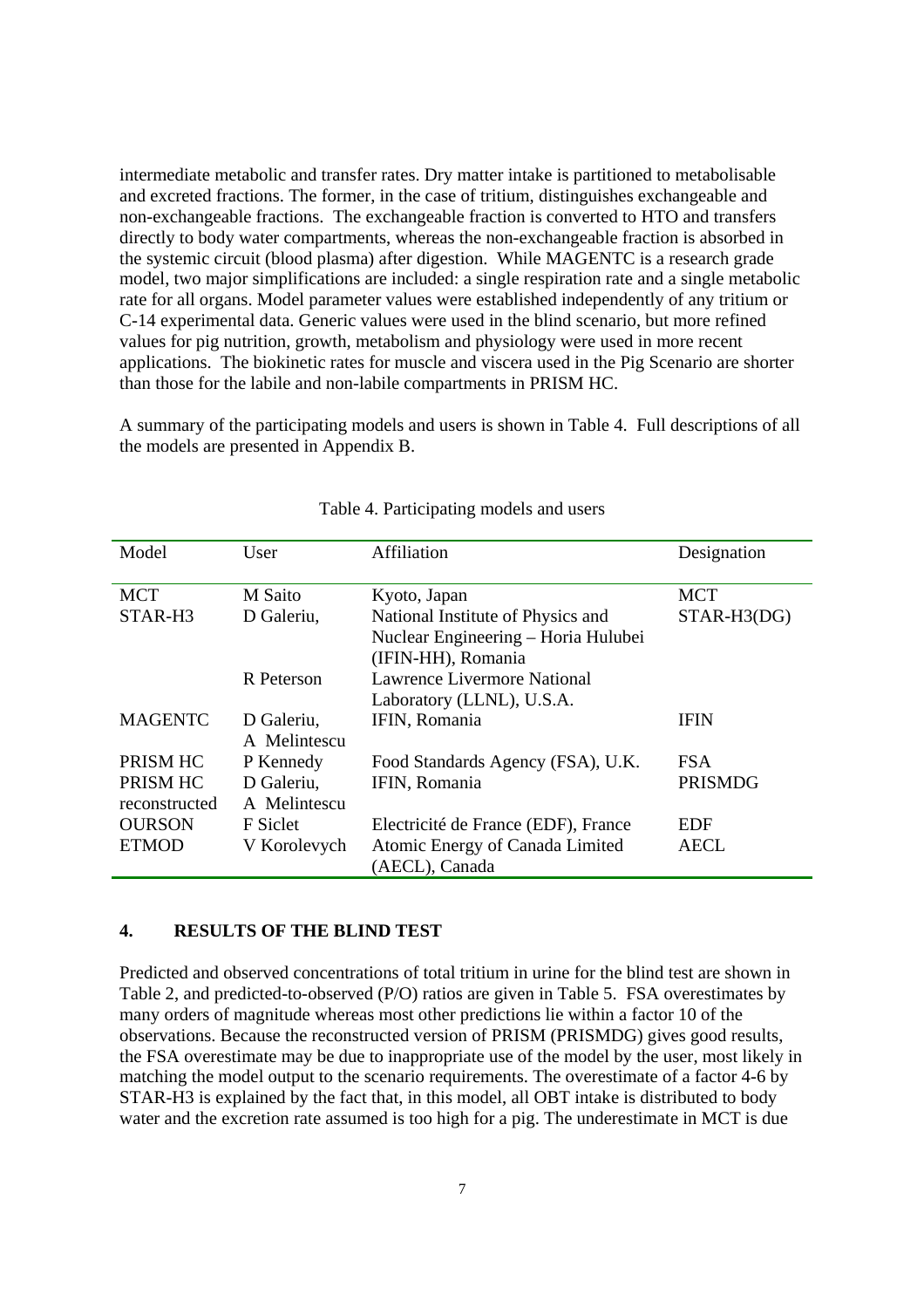to the low excretion rate and the partition of intake OBT to the body water compartment. The underestimate of a factor 3-10 in the EDF results is due to the model assumption that all OBT input appears in the body organic compartment. The IFIN and AECL predictions agree well (within 20% at most times) with the experimental data.

| Days after start of<br>contamination | <b>MCT</b> | <b>IFIN</b> | $STAR-H3(DG)$ | <b>FSA</b> | PRISMDG | <b>EDF</b> | <b>AECL</b> |
|--------------------------------------|------------|-------------|---------------|------------|---------|------------|-------------|
| 7                                    | 0.02       | 0.64        | 6.26          | 17675      | 1.34    | 0.09       | 0.81        |
| 14                                   | 0.11       | 0.85        | 4.88          | 34495      | 1.39    | 0.14       | 0.92        |
| 21                                   | 0.24       | 1.20        | 5.46          | 82942      | 1.73    | 0.23       | 1.21        |
| 28                                   | 0.28       | 1.06        | 4.27          | 98812      | 1.41    | 0.24       | 1.07        |
| 36                                   | 0.30       | 1.02        | 3.77          | 123077     | 1.26    | 0.27       | 1.01        |
| 42                                   | 0.36       | 1.04        | 3.70          | 146154     | 1.24    | 0.30       | 1.01        |
| 49                                   | 0.46       | 1.18        | 4.05          | 199568     | 1.37    | 0.37       | 1.16        |
| 56                                   | 0.43       | 1.09        | 3.66          | 212098     | 1.23    | 0.37       | 1.09        |
| 63                                   | 0.47       | 1.08        | 3.56          |            | 1.20    |            |             |
| 70                                   | 0.56       | 1.03        |               |            | 1.14    |            |             |

Table 5. Predicted-to-observed ratios for total tritium in urine



Figure 2. Predictions and observations of total tritium concentrations in urine. Results for FSA are very high and are not shown.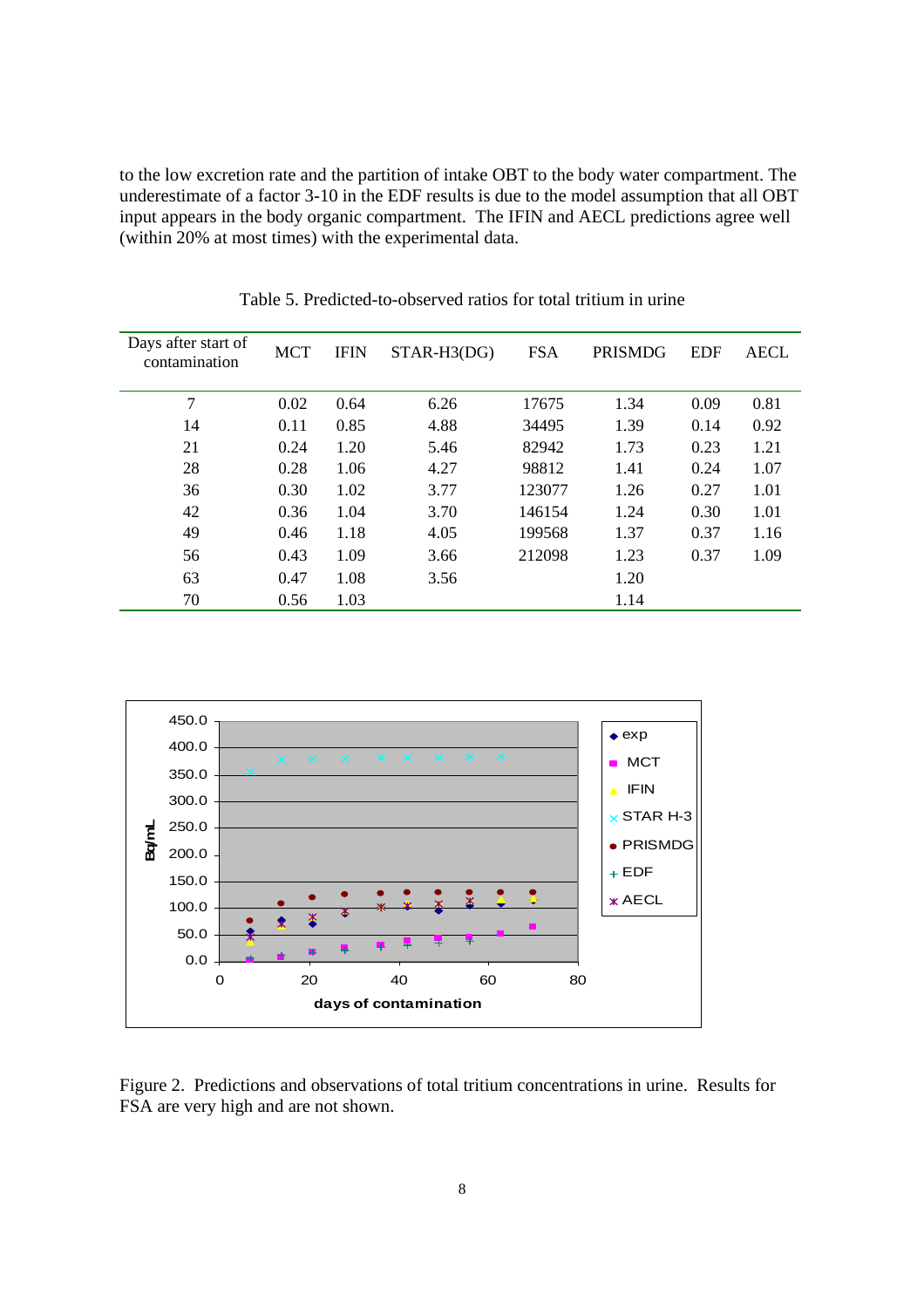The concentration of OBT in faeces was predicted only by MCT, FSA, EDF and IFIN; the P/O ratios for this endpoint are given in Table 6. Faeces contamination is expected to be similar to the contamination of undigested feed, but in fact it is four times higher than the average concentration in the diet (Table 1). This explains the underprediction by MCT, EDF and IFIN. The overprediction by FSA remains to be explained.

| Days after start of<br>contamination | <b>MCT</b> | <b>FSA</b> | <b>IFIN</b> | EDF  |
|--------------------------------------|------------|------------|-------------|------|
| 7                                    | 0.69       | 2.46       | 2.20        | 3.60 |
| 14                                   | 0.42       | 3.93       | 1.10        | 1.80 |
| 21                                   | 0.33       | 4.86       | 0.73        | 1.20 |
| 28                                   | 0.28       | 5.64       | 0.55        | 0.90 |
| 36                                   | 0.23       | 6.31       | 0.43        | 0.70 |
| 42                                   | 0.21       | 6.62       | 0.37        | 0.60 |
| 49                                   | 0.19       | 7.14       | 0.31        | 0.51 |
| 56                                   | 0.17       | 7.51       | 0.28        | 0.45 |
| 63                                   | 0.16       |            | 0.24        |      |
| 70                                   | 0.17       |            | 0.22        |      |

Table 6. Predicted-to-observed ratios for OBT in faeces

The sow was fed a mixture of dry potato, dry cow milk and dry algae. It is known that the composition of faeces differs from that for feed, as shown in Table 7. It is possible that the inhomogeneity of feed compound activity and fibre enhancement in pig faeces explains the enhanced activity in the faeces.

| Constituent               | Unit  | Feed | Faeces | Faeces/feed<br>ratio |
|---------------------------|-------|------|--------|----------------------|
| Gross energy              | MJ/kg | 18.0 | 17.9   |                      |
| Ether extract (crude fat) | $\%$  | 5.27 | 4.72   | 0.90                 |
| Ash                       | $\%$  | 6.7  | 17.4   | 2.59                 |
| Crude fibre               | $\%$  | 5.7  | 18.2   | 3.19                 |
| Acid detergent fibre      | $\%$  | 6.8  | 24.3   | 3.57                 |
| Neutral detergent fibre   | $\%$  | 20.6 | 44.6   | 2.17                 |
| Lignin                    | $\%$  | 1.1  | 4.9    | 4.45                 |
| Cellulose                 | $\%$  | 5.2  | 16.9   | 3.25                 |
| Hemicellulose             | $\%$  | 13.8 | 20.3   | 1.47                 |

Table 7. Composition of pig feed and faeces (from FAO, 1980)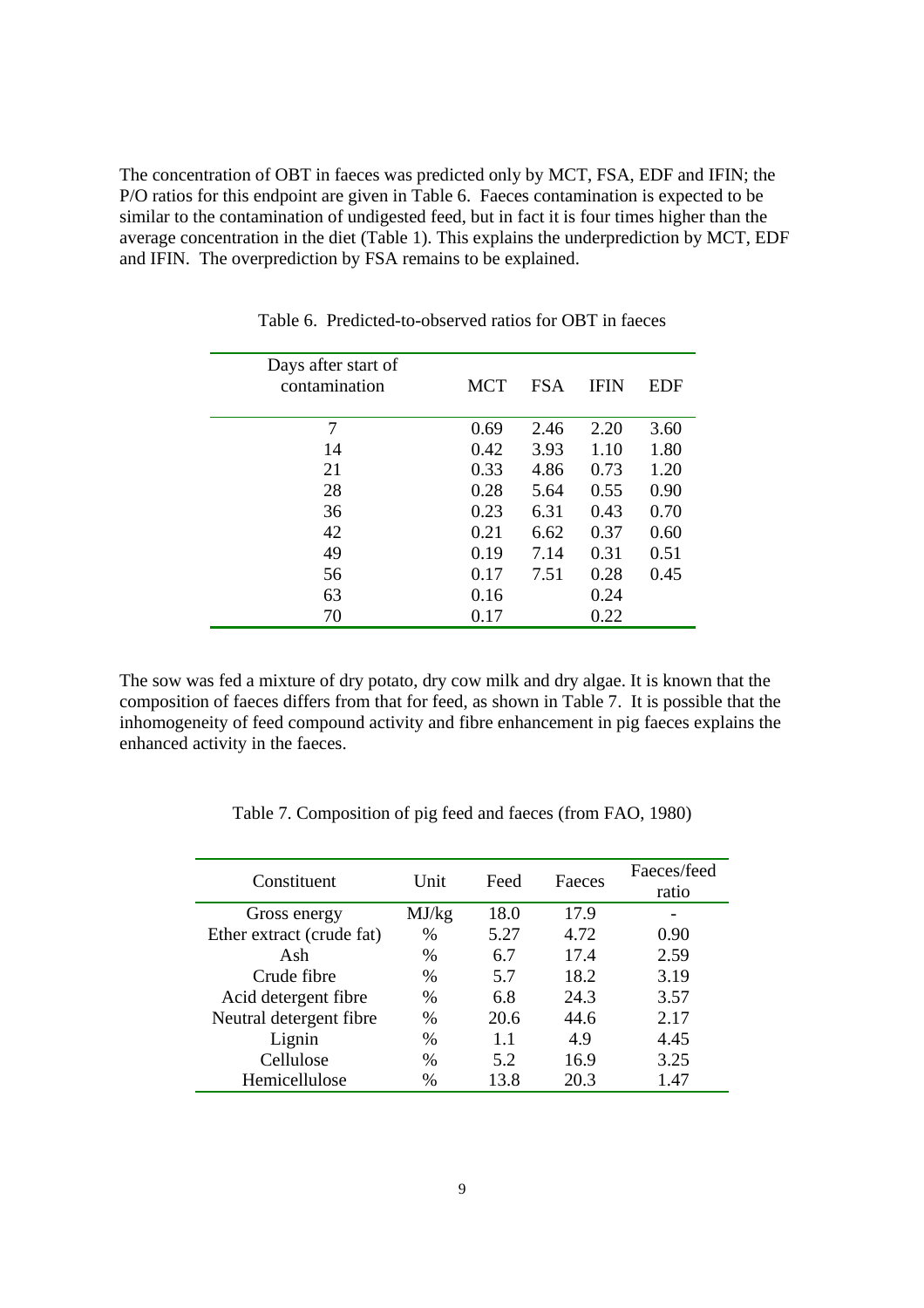Predictions of organ HTO and OBT concentrations were supplied by FSA, MCT, EDF and IFIN (using STAR and PRISM as well as MAGENTC). The P/O ratios for HTO are given in Table 8. With the exception of FSA, all models give good predictions, although EDF underestimates by a factor 5. Table 9 gives the P/O ratios for OBT in organs. STAR-H3(DG), as expected, underestimates by a factor 10 due to the model assumption that OBT intakes enter the high turnover compartment (body water). The EDF predictions, which were obtained on the assumption that all OBT in the diet enters the organic compartment, are close to the observations, although the concentration in muscle is overestimated by a factor of 3. The reasons for this are not clear and should be investigated further. MCT overestimates by a factor between 2 and 4, and IFIN (using generic parameter values) by a factor 2. We note the large range of overestimation in the FSA results, which are unexplained. The reconstructed version of PRISM overestimates by only 50%.

| Organ        | <b>MCT</b> | <b>FSA</b> | <b>IFIN</b> | <b>PRISMDG</b> | STAR-<br>H3(DG) | <b>EDF</b> |
|--------------|------------|------------|-------------|----------------|-----------------|------------|
| Heart        | 0.54       | 33.4       | 2.17        | 1.31           | 0.81            | 0.19       |
| Lungs        | 0.56       | 11.7       | 2.25        | 1.36           | 0.84            | 0.20       |
| Liver        | 0.51       | 5.39       | 2.07        | 1.25           | 0.77            | 0.18       |
| Jejunum      | 0.54       | 11.2       | 2.17        | 1.31           | 0.81            | 0.19       |
| <b>Ileum</b> | 0.56       | 38.4       | 2.27        | 1.37           | 0.85            | 0.20       |
| Colon        | 0.58       | 5.89       | 2.35        | 1.42           | 0.88            | 0.21       |
| Kidney       | 0.52       | 29.2       | 2.09        | 1.26           | 0.78            | 0.18       |
| Muscle       | 0.53       | 0.42       | 2.13        | 1.29           | 0.80            | 0.19       |
| <b>Brain</b> | 0.53       | 7.70       | 2.15        | 1.30           | 0.80            | 0.19       |
| <b>Blood</b> | 0.62       | 2456       | 2.51        | 1.52           | 0.94            | 0.22       |

Table 8. Predicted-to-observed ratios for HTO in organs (84 days after start of contamination)

With the exception of FSA and STAR, all models give reliable predictions of HTO and OBT concentrations in organs. STAR was developed assuming pasture intake and the model structure must be changed if performance is to improve. The poor FSA results are likely due to user error and not to any deficiency in the model. The results of the blind test give confidence that both simple and complex models can be used to predict tritium concentrations in pig meat if only OBT intake is considered.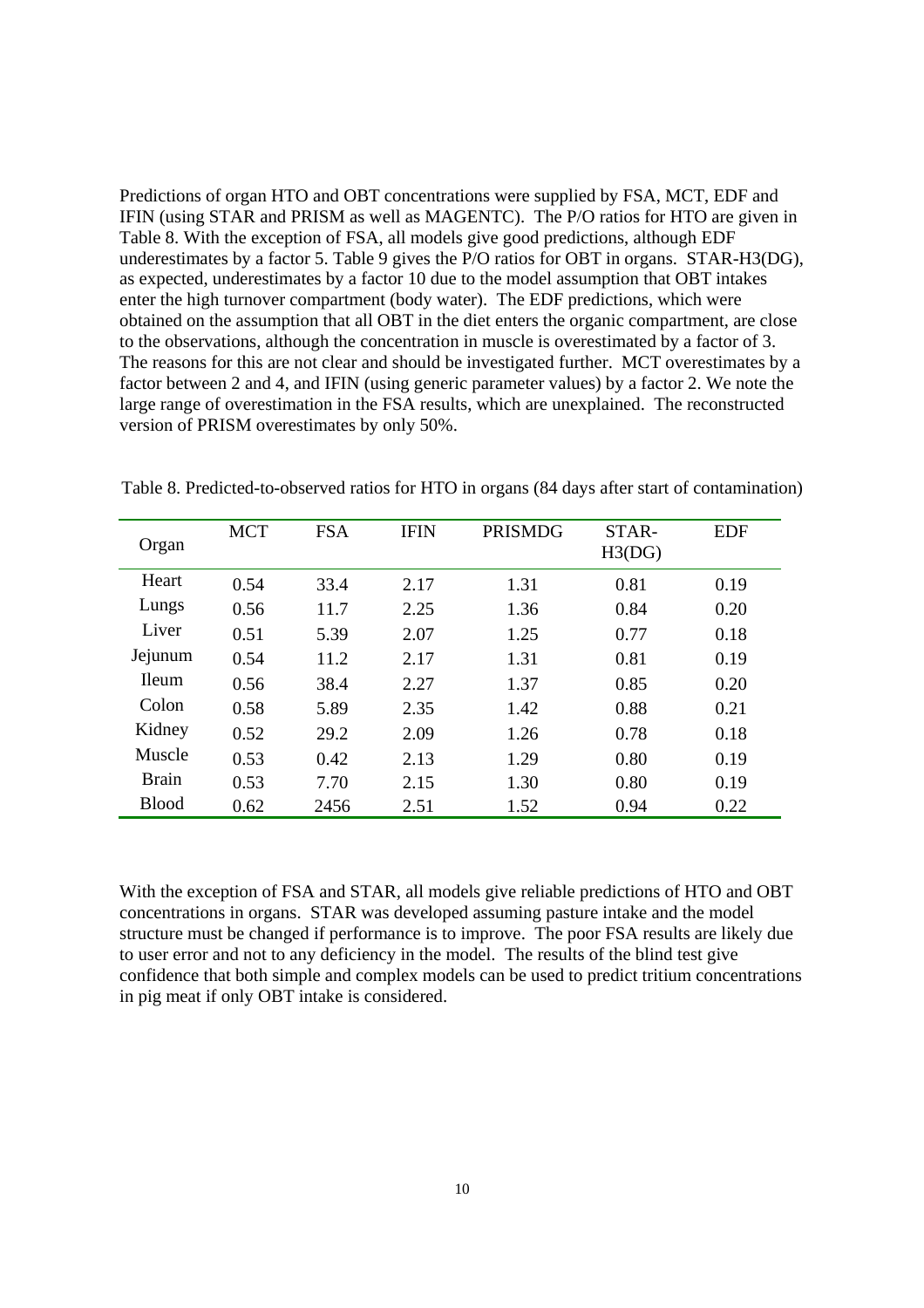| Organ        | <b>MCT</b> | <b>FSA</b> | <b>IFIN</b> | <b>PRISMDG</b> | STAR-H3(DG) | <b>EDF</b> |
|--------------|------------|------------|-------------|----------------|-------------|------------|
| Heart        | 2.05       | 9.89       | 1.40        | 1.51           | 1.29        | 1.29       |
| Lungs        | 2.79       | 4.11       | 1.90        | 2.06           | 0.13        | 1.30       |
| Liver        | 1.92       | 1.04       | 1.11        | 1.20           | 0.08        | 0.84       |
| Jejunum      | 3.00       | 3.23       | 1.73        | 1.88           | 0.12        | 1.09       |
| <b>Ileum</b> | 2.24       | 13.0       | 1.53        | 1.65           | 0.10        | 0.96       |
| Colon        | 3.28       | 2.23       | 2.24        | 2.42           | 0.15        | 1.40       |
| Kidney       | 2.17       | 8.46       | 1.48        | 1.60           | 0.10        | 1.17       |
| Muscle       | 4.44       | 0.23       | 1.90        | 3.65           | 0.23        | 3.11       |
| <b>Brain</b> | 3.91       | 4.69       |             | 3.17           | 0.20        | 1.65       |
| <b>Blood</b> | 3.04       | 970        | 1.27        | 1.92           | 0.12        | 1.22       |

Table 9. Predicted-to-observed ratios for OBT in organs (84 days after start of contamination)

### **5. RESULTS OF THE INTERCOMPARISON EXERCISES**

Only four models (IFIN, MCT, FSA and AECL) participated in the intercomparison exercises. Moreover, AECL submitted results for the urine concentrations only, and the FSA results are suspect given the poor performance of this model in the blind test. The conclusions that can be drawn from such little information are limited. Predictions for the first exercise, in which the diet of a growing pig was contaminated with HTO for 50 days starting when the pig weighed 20 kg, are given in Table 10. Concentrations in urine are expected to be slightly less than those in drinking water (10 Bq/ml) because of dilution with metabolic water. This is the case for IFIN, MCT and AECL but the FSA results are much higher. Once the contamination stops at day 50, the urine concentrations should decay. This was again the case for IFIN, MCT and AECL, but not for FSA. Similar results were obtained for HTO in faeces.

| Days after start |              |             | Total tritium concentration in urine $(Bq/ml)$ |             |
|------------------|--------------|-------------|------------------------------------------------|-------------|
| of contamination | <b>FSA</b>   | <b>IFIN</b> | <b>MCT</b>                                     | <b>AECL</b> |
|                  |              |             |                                                |             |
|                  | $9.55E+04$   | 8.20        | 3.45                                           | 8.15        |
| 14               | $2.48E + 05$ | 8.90        | 5.23                                           | 9.077       |
| 21               | $4.76E + 05$ | 8.90        | 6.27                                           | 9.204       |
| 42               | $1.13E + 06$ | 8.80        | 7.72                                           | 9.254       |
| 50               | $1.33E + 06$ | 8.70        | 8.00                                           | 9.261       |
| 60               | $1.48E + 06$ | 1.00        | 3.50                                           | 1.302       |
| 70               | $1.53E + 06$ | 0.20        | 1.55                                           | 0.17        |
| 100              | $1.56E + 06$ | 0.01        | 0.15                                           | 0.0005      |

Table 10. Total tritium concentration in urine for the intercomparison exercise involving 50 days of HTO intake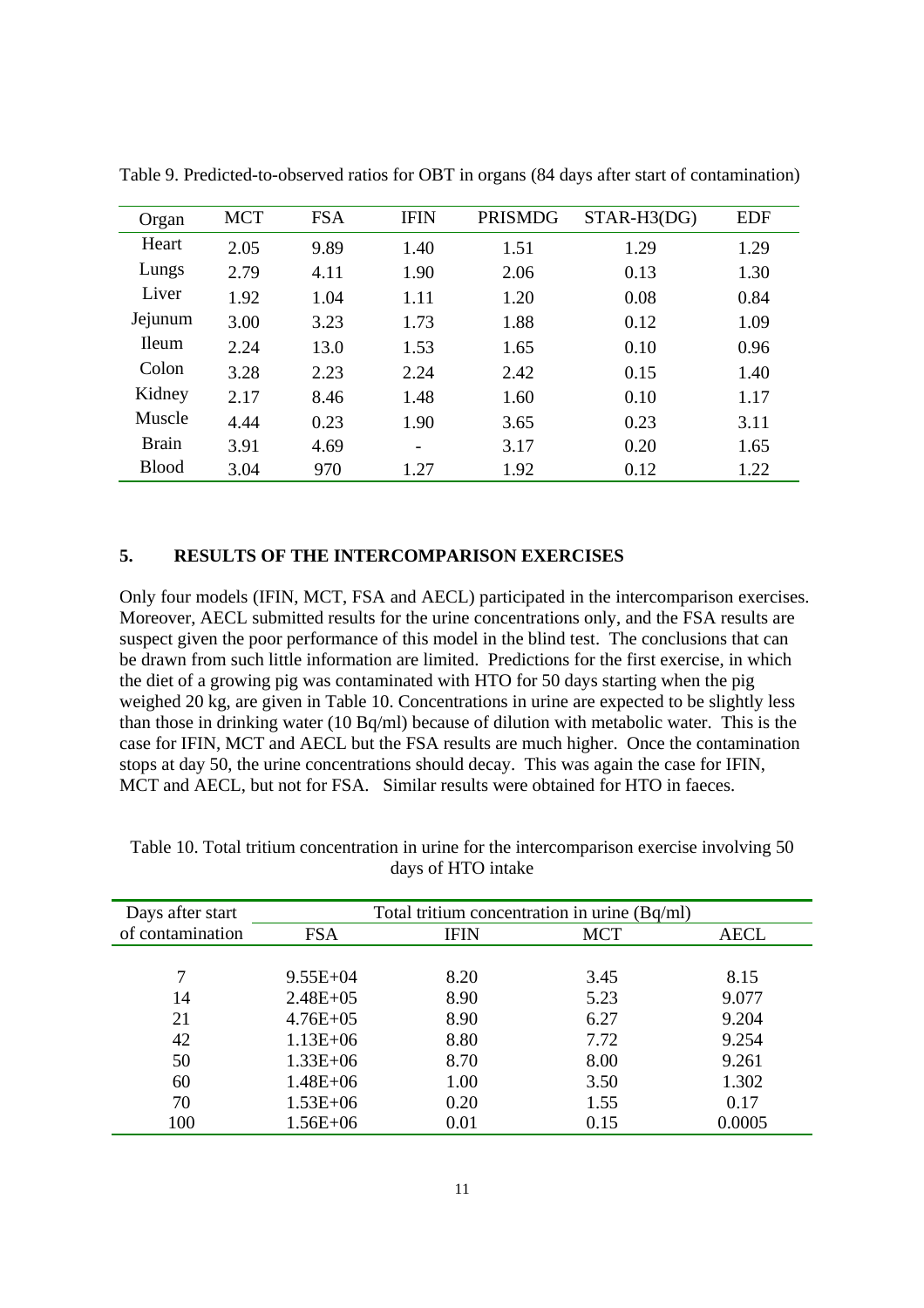Table 11 shows the model predictions for OBT concentrations in meat for the first intercomparison exercise. There are orders of magnitude difference between models, with FSA showing the highest results. The decay in meat, after the contamination stops at day 50, is slower in FSA than in IFIN or MCT. Kirchmann (1977) indicates a half-time in urine near 4 days, based on an experiment in which pigs were offered tritiated water for 28 days starting from the age of 8 weeks; in contrast, van Hess (1986) observed a half-time of about 100 days for muscle after OBT intake. At the end of Kirchmann's experiment, muscle OBT made up 0.6% of the total activity intake. The IFIN prediction at the end of HTO intake (0.49 %) is closest to this value (Table 11). The FSA result is higher by a factor 10, whereas that for MCT is lower by a factor 5.

| Days after start of | OBT concentration in meat (Bq/kg fresh weight) |              |             |  |  |
|---------------------|------------------------------------------------|--------------|-------------|--|--|
| contamination       | <b>FSA</b>                                     | <b>IFIN</b>  | <b>MCT</b>  |  |  |
|                     |                                                |              |             |  |  |
|                     | $9.21E + 03$                                   | $7.50E + 01$ | $3.9E + 00$ |  |  |
| 14                  | $1.58E + 04$                                   | $1.65E + 02$ | $1.2E + 01$ |  |  |
| 21                  | $2.33E + 04$                                   | $2.27E + 02$ | $2.1E + 01$ |  |  |
| 42                  | $3.90E + 04$                                   | $3.19E + 02$ | $4.8E + 01$ |  |  |
| 50                  | $4.16E + 04$                                   | $3.35E+02$   | $5.8E + 01$ |  |  |
| 60                  | $3.91E + 04$                                   | $2.85E+02$   | $6.2E + 01$ |  |  |
| 70                  | $3.69E + 04$                                   | $2.23E+02$   | $5.8E + 01$ |  |  |
| 100                 | $3.19E + 04$                                   | $1.22E + 02$ | $4.0E + 01$ |  |  |

Table 11. OBT concentration in meat for the intercomparison exercise involving 50 days of HTO intake

HTO concentrations in faeces were predicted by FSA, MCT and IFIN (Table 12). The FSA results are again unexpected high. At the end of the contamination period, the MCT predictions for HTO in urine and feces indicate a half-time of 8 days, double the experimental result for a similar pig (Kirchmann, 1977). Here and elsewhere in the first intercomparison exercise, there is a need to clarify the FSA results. Also, more model predictions are needed before useful conclusions can be drawn.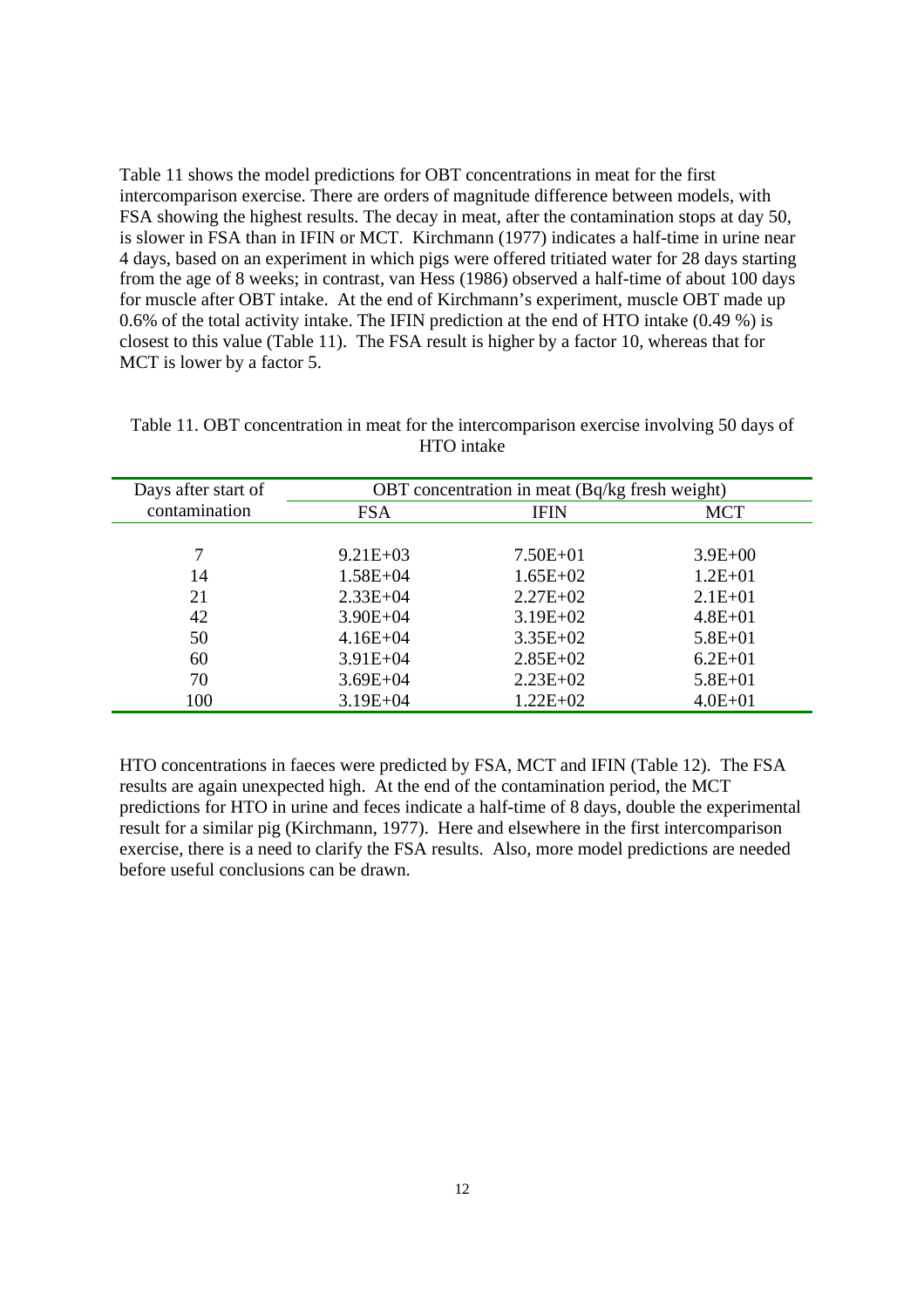| Days after start of<br>contamination | <b>FSA</b> | $HTO$ concentration in faeces $(Bq/ml)$<br><b>IFIN</b> | <b>MCT</b> |
|--------------------------------------|------------|--------------------------------------------------------|------------|
| 7                                    | 354        | 10.0                                                   | 5.41       |
| 14                                   | 929        | 10.0                                                   | 6.66       |
| 21                                   | 1810       | 10.0                                                   | 7.39       |
| 42                                   | 4480       | 10.0                                                   | 8.40       |
| 50                                   | 5350       | 10.0                                                   | 8.60       |
| 60                                   | 6130       | 1.20                                                   | 5.45       |
| 70                                   | 6560       | 0.20                                                   | 4.09       |
| 100                                  | 7390       | 0.01                                                   | 3.11       |

Table 12. HTO concentration in faeces for the intercomparison exercise involving 50 days of HTO intake

For the second intercomparison exercise, in which pigs of different genotypes were fed OBT for one day at different stages of their growth, only IFIN and FSA supplied predictions (Table 13). Two contrasting genotypes were considered but FSA preserved the same organ partitioning for both types, whereas IFIN used a conventional and obese one. Both models showed that the genotype has little effect on OBT concentrations in meat, but the IFIN results suggest that genotype is more important for concentrations in liver. There are significant differences between the model predictions that remain to be explained.

Table 13. OBT concentrations in meat and liver after short-term OBT intake at various stages of growth

| Mass at | OBT concentration in meat at sacrifice |                          |                      | OBT concentration in liver at sacrifice |                      |            |      |            |
|---------|----------------------------------------|--------------------------|----------------------|-----------------------------------------|----------------------|------------|------|------------|
| intake  |                                        |                          | (Bq/kg fresh weight) |                                         | (Bq/kg fresh weight) |            |      |            |
| (kg)    |                                        | Genotype 2<br>Genotype 1 |                      | Genotype 1                              |                      | Genotype 2 |      |            |
|         | IFIN                                   | FSA                      | <b>IFIN</b>          | <b>FSA</b>                              | <b>IFIN</b>          | <b>FSA</b> | IFIN | <b>FSA</b> |
| 20      | 575                                    | 263                      | 617                  | 269                                     | 62                   | 3621       | 48   | 3708       |
| 40      | 1775                                   | 408                      | 1380                 | 381                                     | 170                  | 5521       | 93   | 5226       |
| 60      | 2851                                   | 529                      | 2078                 | 452                                     | 350                  | 7291       | 126  | 6221       |
| 80      | 3982                                   | 647                      | 2800                 | 517                                     | 1192                 | 8925       | 168  | 7128       |
| 100     | 5001                                   | 739                      | 3900                 | 581                                     | 6000                 | 10187      | 1330 | 7751       |

### **6. CONCLUSIONS AND RECOMMENDATIONS**

The two simple models, STAR-H3 and OURSON, differ in terms of their partitioning of tritium following intake and their transfers from HTO to OBT and OBT to HTO (Figure 3). In STAR, OBT taken in with feed enters only the fast (body water) compartment, while in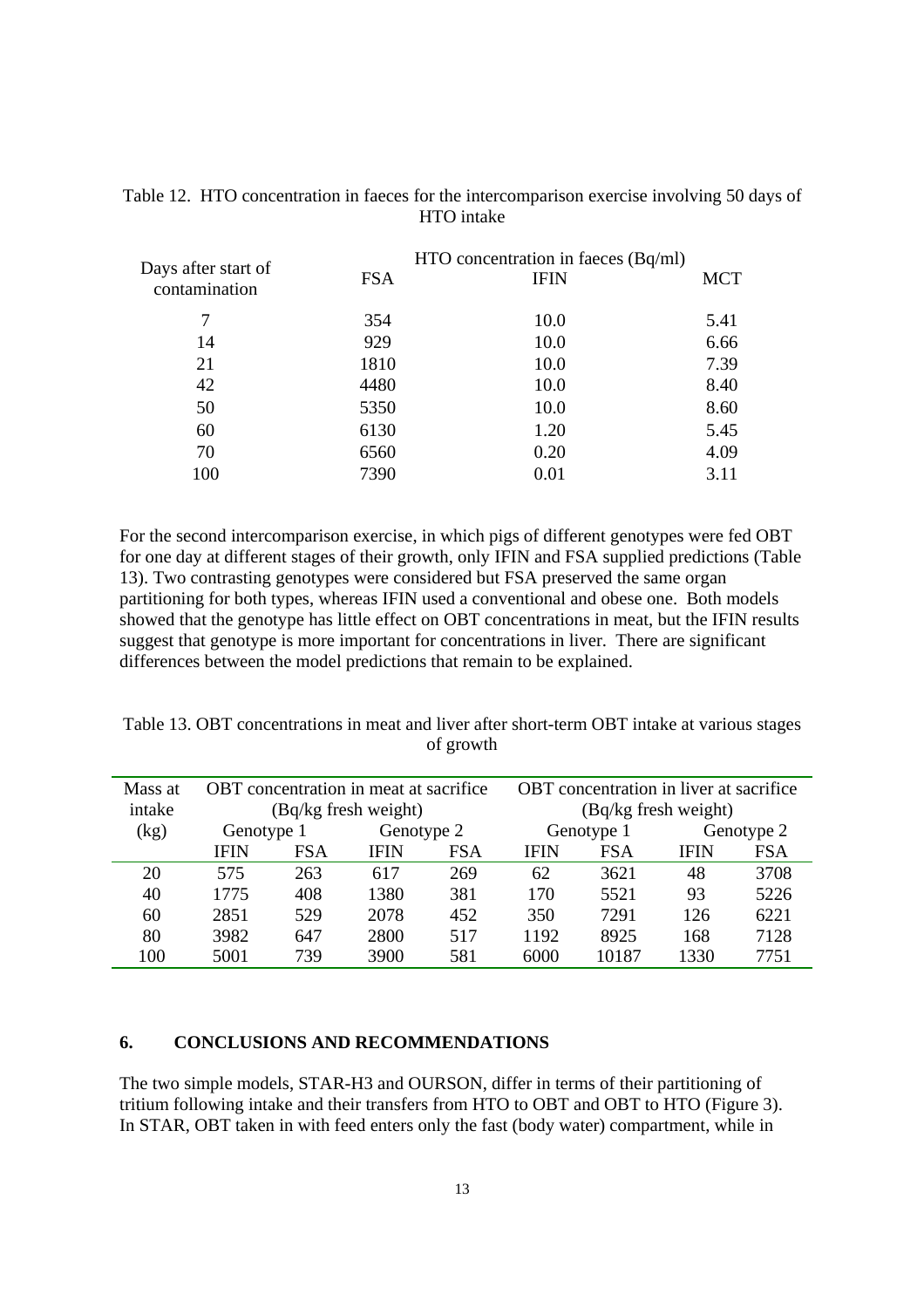OURSON it enters only the slow (body OBT) compartment. The metabolisation of OBT from body HTO is modeled in STAR but is ignored in OURSON.



Figure 3. Flowchart of the simple models STAR (on the left) and OURSON (on the right)

The scenario gives the intake of tritium as OBT, a fraction of which will be in exchangeable form. There are processes in animal digestion that increase the fraction of exchangeable OBT (mostly from carbohydrates), and the stomach and intestines will contain not only nonexchangeable OBT but also tritiated water, which is absorbed and distributed to body water. Thus, in reality, organic tritium taken in with feed is distributed between body OBT and body HTO, and not entirely to one or the other, as in STAR and OURSON. Because STAR sends all organic intake to body water, it overpredicts total tritium concentrations in urine and underpredicts OBT concentrations in pig organs. In contrast, because OURSON sends all organic intake to the body OBT compartment, it underestimates total tritium concentrations in urine and HTO concentrations in meat, and overestimates OBT concentrations in organs.

The biological half-life of OBT is comparable in both models. There are experimental data showing the existence of OBT in organs after an HTO intake, a transfer pathway that is not considered in OURSON, or in the AECL model. The above analysis suggests changes that could lead in the future to an improved simple model for tritium transfer in large animals.

Two of the participating models, MCT and PRISM, consider two organic compartments (Figure 4). The transfer pathways and many transfer rates differ between the models but both give predictions that are relatively close to the observations. (This statement is based on the results obtained with the reconstructed version of PRISM and not on those obtained by FSA, which appear to be incorrect.) MCT does not consider the fraction of input organic tritium that is directly absorbed in the body OBT, which explains the underprediction in urine. Both models have fast and slow OBT compartments but MCT transfers catabolic OBT to body water, whereas PRISM transfers it out of the body, which is perhaps an oversimplification. The parameter values used in MCT reflect human properties and should be adapted more to pig metabolism. However, it is premature to designate either MCT or PRISM as the better model, as the blind test covered a single situation only.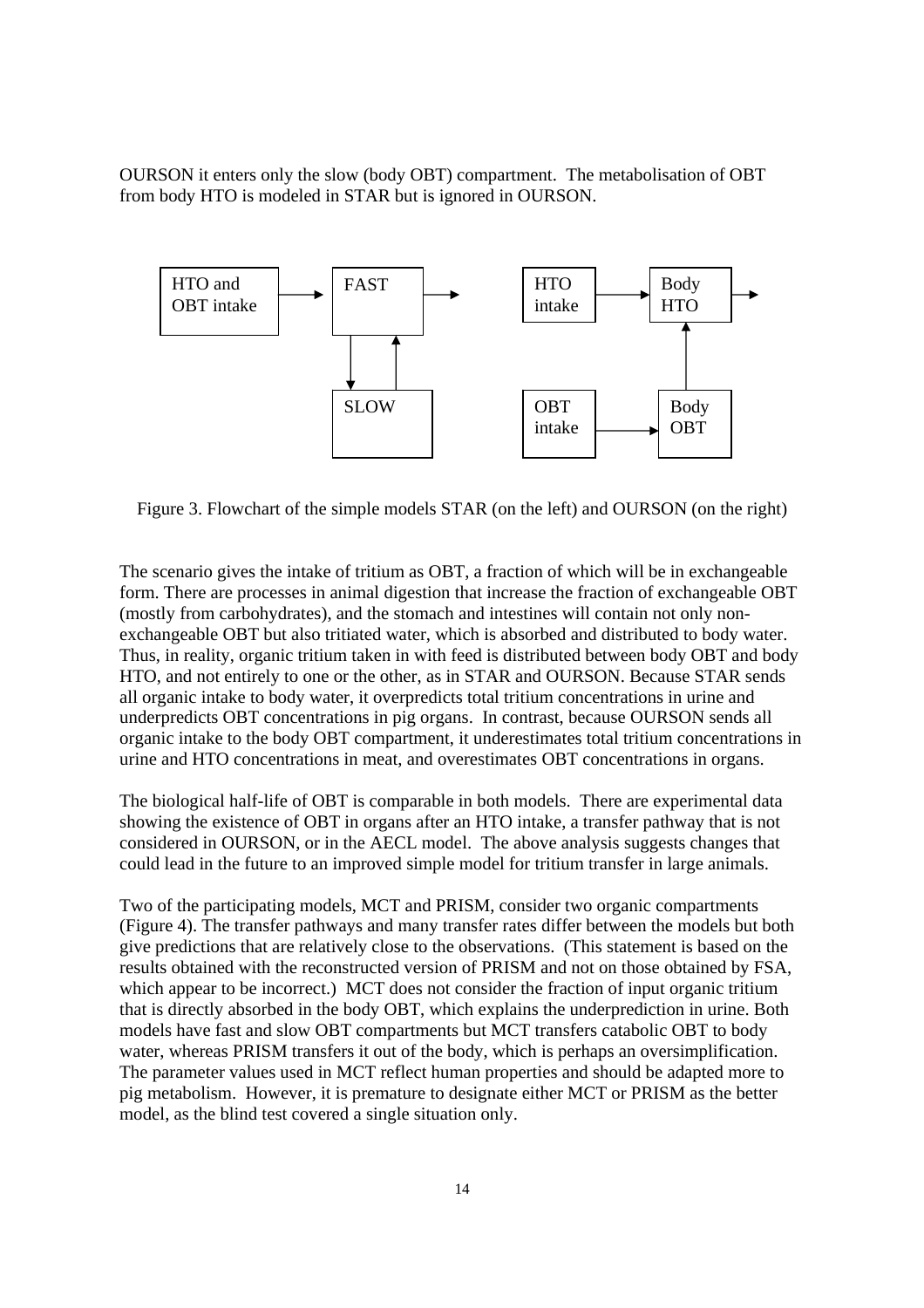

Figure 4. Flowchart of the models MCT (on the left) and PRISM (on the right)

MAGENTC was developed as a research model and is more complex than the other models in the scenario. Its performance is marginally better than that of MCT and PRISM for the blind test, and gives results that are closer to observations in similar experiments involving HTO intake in pigs.

Few models participated in the intercomparison exercises and, because the FSA results are likely incorrect, no firm conclusions can be drawn. For the case of prolonged HTO intake, the IFIN model seems to give reliable predictions based on the available experimental data for pigs. In the second intercomparison, only FSA and IFIN participated. The results of MAGENTC compare favourably with data from many other experiments, so we conclude that genotype is not important for the radiological assessment of tritium in meat (although it may be in liver).

To the best of our knowledge, this scenario was the first to attempt a limited blind test and model intercomparison for tritium transfer in large farm animals. More tests and intercomparisons are needed in order to define the best operational model. Also, in practice, we must be aware of the influence that the user has on model performance. The results presented here give hope that a simple operational model can soon be developed that is based on parameter values reflecting pig metabolism and that satisfies the requirements of robustness needed today in radiological assessments.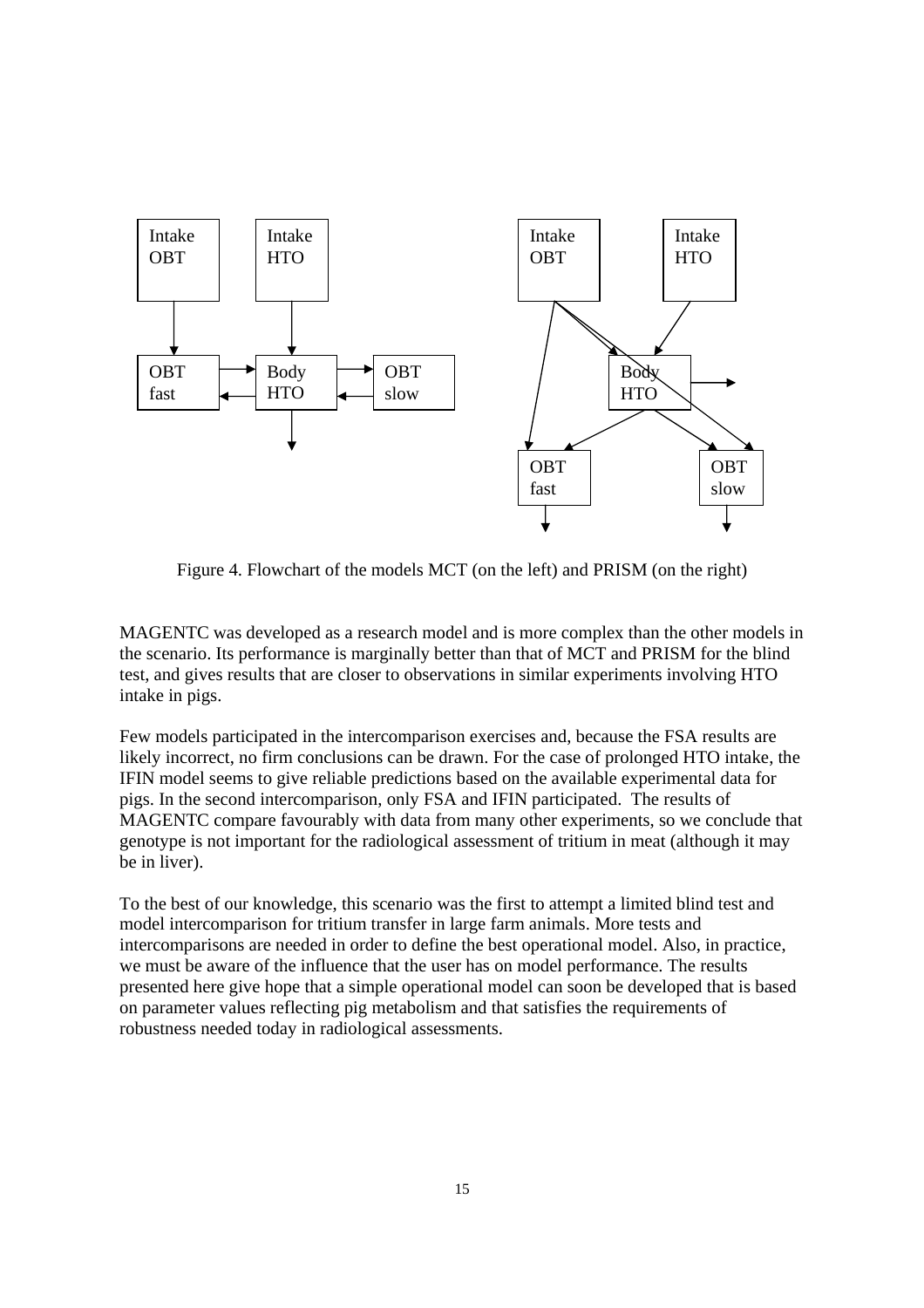### **REFERENCES**

FAO. 1980. Feed from animal wastes: state of knowledge. FAO Animal Production and Health Paper 18, http://www.fao.org/DOCREP/004/X6518E/X6518E00.HTM

INRA. 2008. http://www.inapg.fr/dsa/adz/tables/; http://www.inapg.fr/dsa/afz/tables/fichiers/FeedMix2004.pdf; http://www.inapg.fr/dsa/afz/tables/fichiers/jn233.pdf.

Kirchmann R. et al. 1977. Distribution of tritium in the different organs of calves and pigs after ingestion of various tritiated feeds. Curr. Top Radiat. Res. Q 12, 291.

Maul, P.R., C.E. Watson and M.C. Thorne. 2005. Probabilistic modelling of C-14 and H-3 uptake by crops and animals. Qunitessa Report QRS-1264A-1 Version 3.0.

McDonald, P., R.A. Edwards, J.F.D. Greenhalgh and C.A. Morgan. 1995. Animal Nutrition, Fifth Edition. Longman Scientific and Technical Publishers, Harlow.

NAC. 1998. National Academy of Sciences. Nutrient Requirements of Swine. Tenth Revised Edition. National Academy Press, Washington D.C.

Noblet, J., J.Y. Dourmad, M. Etienne and J. Le Dividich. 1997. Energy metabolism in pregnant sows and newborn pigs. J. Anim. Sci. 75, 2708–2714.

Stoica, I. 1997. Animal Nutrition and Feeding (in Romanian). Ed Coral-Sanivet, Bucharest.

van Hess, M. et al. 1986. Retention in young pigs of organically bound tritium given during pregnancy and lactation. Radiation Protection Dosimetry 16, 123.

van Milgen, J. and J. Noblet. 2003. Partitioning of energy intake to heat, protein and fat in growing pigs. J. Anim. Sci. 81(E. Suppl. 2), E86–E93.

Walke, R. and M. Thorne. 2007. EMRAS model comparisons *Adaptation of PRISM H-3 Model to Partition Excretion.* Quintessa Report QRS-3004B-TN1, Version 1.0.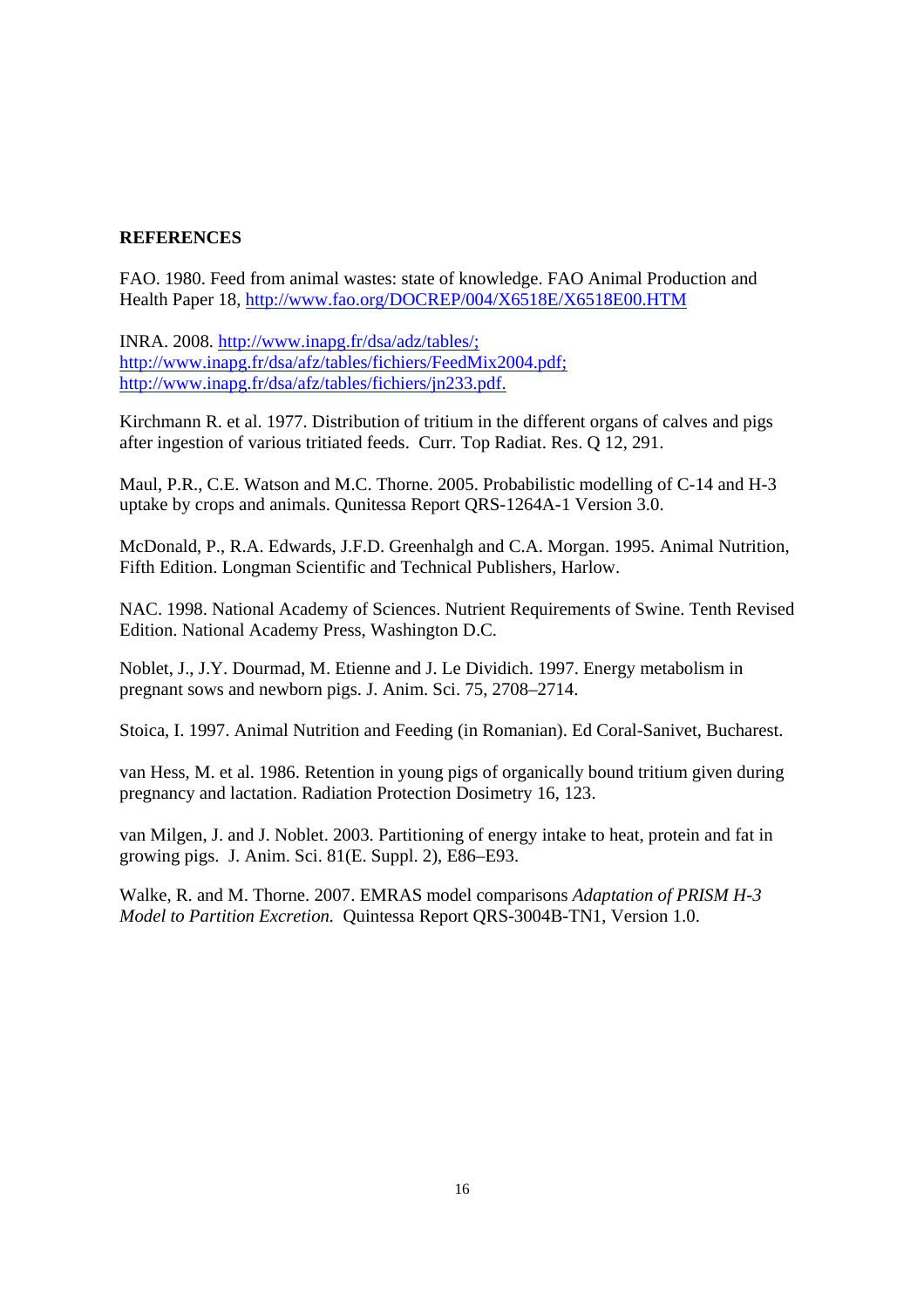### **APPENDIX A**

### **Pig Scenario Description**

### **1. Model-Data Scenario**

A pregnant sow of the Belgische Landras strain, weighing about 180 kg, was given feed contaminated with organically bound tritium (OBT) for 84 days before delivery. The food had an average concentration of 577 Bq/g dry matter (dm) and was composed of a mixture of milk powder, potato powder and dried algae, as shown in Table 1.

| Food composition        | Milk powder | Algal powder | Potato powder | Minerals |
|-------------------------|-------------|--------------|---------------|----------|
| Amount $(\%)$           |             |              |               |          |
| Activity $(\% )$        | 45.2        | 1 7 3        | 42.           |          |
| Concentration (Bq/g dm) | 536.        | 3085.7       | 480 S         |          |

|  | Table 1. Composition of the sow diet |  |  |
|--|--------------------------------------|--|--|
|--|--------------------------------------|--|--|

As the pregnancy progressed, the amount of food given to the sow increased as shown in Table 2. Throughout the period, water was offered *ad libitum* but intake was not monitored. Literature values for pregnant sows indicate a water consumption of 6-8 L/d. The sow was sacrificed at birth and the tritium activity in various organs was measured. In the 84-day contamination period, urine and faeces were also monitored for tritium content.

Table 2. Amount of feed given to the sow

| Time interval                       | Amount of feed |
|-------------------------------------|----------------|
| (days after start of contamination) | (kg dm/d)      |
| $0 - 21$                            | 1.86           |
| $22 - 46$                           | 2.06           |
| 47 - 79                             | 2.31           |
| 80 - 84                             |                |

Modellers are asked to predict the following:

1. Total tritium concentration in urine and HTO and OBT concentrations in faeces at the times shown in Table 3.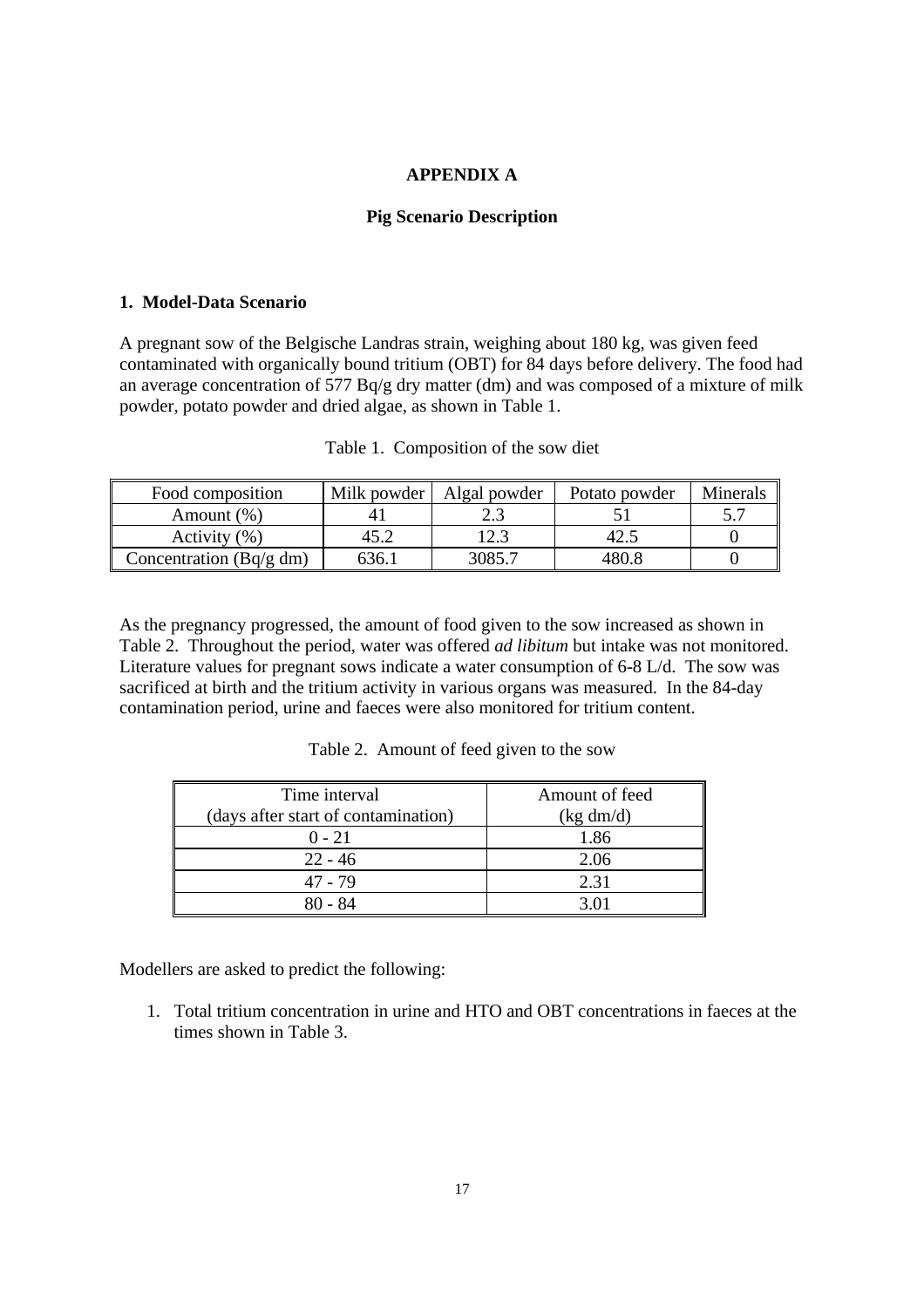| Day following start | Urine        | Faeces                |                     |  |  |  |
|---------------------|--------------|-----------------------|---------------------|--|--|--|
| of contamination    | (Bq/ml total | HTO in water fraction | OBT in dry fraction |  |  |  |
|                     | tritium)     | (Bq/ml)               | (Bq/g dm)           |  |  |  |
|                     |              |                       |                     |  |  |  |
| 14                  |              |                       |                     |  |  |  |
| 21                  |              |                       |                     |  |  |  |
| 28                  |              |                       |                     |  |  |  |
| 36                  |              |                       |                     |  |  |  |
| 42                  |              |                       |                     |  |  |  |
| 49                  |              |                       |                     |  |  |  |
| 56                  |              |                       |                     |  |  |  |

Table 3. Times at which predictions in urine and faeces are requested.

2. HTO and OBT concentrations in the organs shown in Table 4 at delivery (84 days after the start of contamination)

|  | Table 4. Organs for which predictions are requested at delivery. |
|--|------------------------------------------------------------------|
|  |                                                                  |

| Organ        | Dry Matter | <b>HTO</b> | OBT       |
|--------------|------------|------------|-----------|
|              | (% )       | (Bq/ml)    | (Bq/g dm) |
| Heart        | 21.70      |            |           |
| Lungs        | 23.45      |            |           |
| Liver        | 26.09      |            |           |
| Jejunum      | 22.40      |            |           |
| <b>Ileum</b> | 20.16      |            |           |
| Colon        | 24.26      |            |           |
| Kidney       | 23.68      |            |           |
| Muscle       | 26.98      |            |           |
| <b>Brain</b> | 22.16      |            |           |
| <b>Blood</b> | 18.54      |            |           |

Modellers are also asked to provide

- (i) estimates of the 95% confidence intervals on all predictions, and
- (ii) descriptions of the models they used following the EMRAS template.

### **2. Model Intercomparisons**

The above test is not appropriate for animals used for human consumption since pigs are sacrificed near 110 kg. In the absence of other experimental observations, two exercises based on hypothetical data are proposed: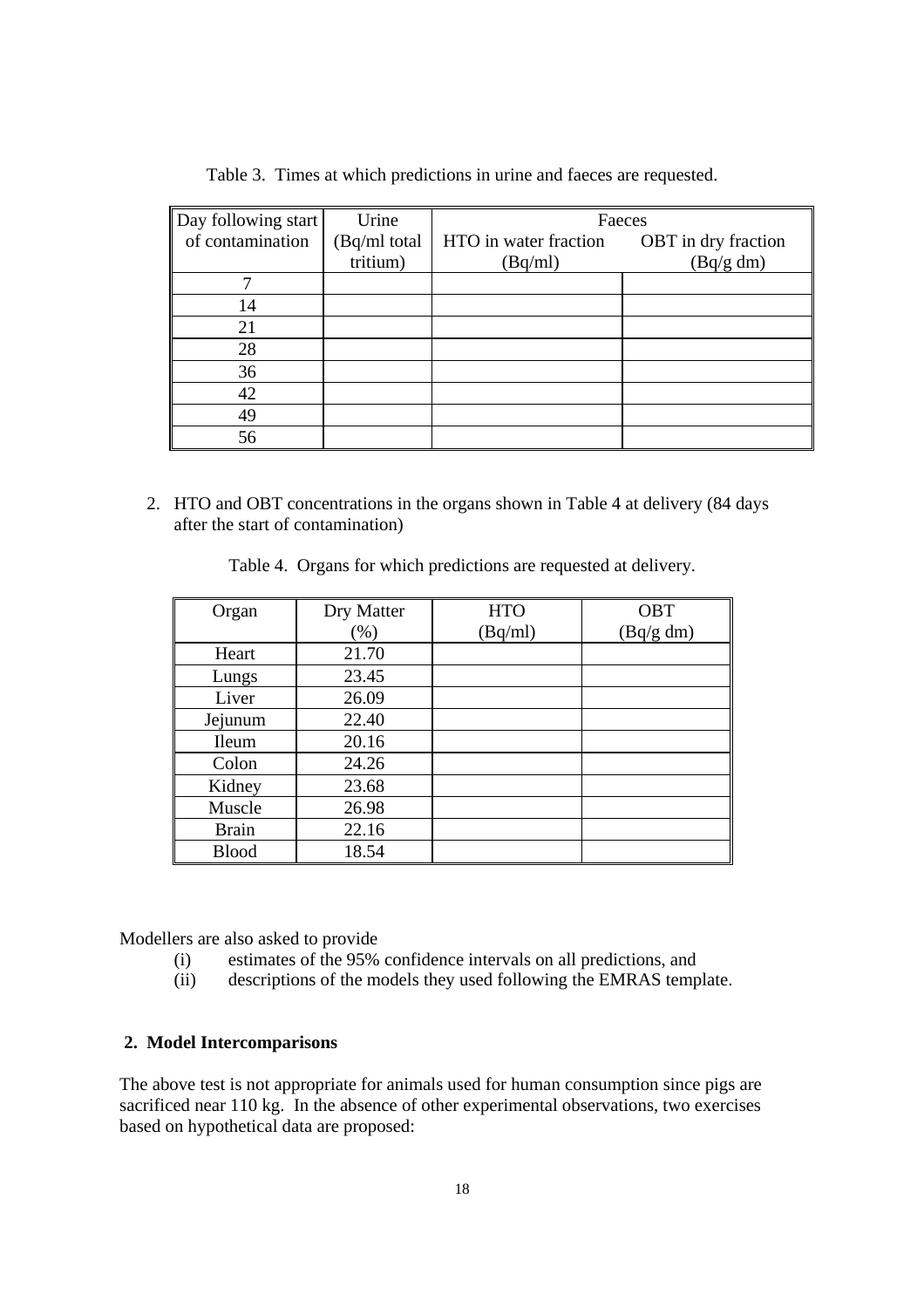### **2.1 Exercise 1: Long-term HTO Intake**

A pig of conventional strain was given uncontaminated food and water for the first 55 days of its life, at which point it weighed 20 kg. It was then fed food and water contaminated with HTO at a level of 10,000 Bq/L for 50 days. Its feed was uncontaminated for the next 50 days, at which point it was 155 days old and weighed 110 kg, and was sacrificed. At no time was any of the feed given to the pig contaminated with OBT. Modellers are asked to predict the total tritium in urine, HTO and OBT in faeces and OBT in muscle from the time the pig was 55 to 155 days old (50 days of contaminated diet and 50 days of clean) for the times given in Table 5. Estimate also the 95% confidence intervals of all predictions.

| Day following start | Urine    | Faeces                                                  | Meat OBT  |             |
|---------------------|----------|---------------------------------------------------------|-----------|-------------|
| of contamination    |          | (Bq/ml total  HTO in water fraction OBT in dry fraction |           | (Bq/kg f w) |
|                     | tritium) | (Bq/ml)                                                 | (Bq/g dm) |             |
|                     |          |                                                         |           |             |
| 14                  |          |                                                         |           |             |
| 21                  |          |                                                         |           |             |
| 42                  |          |                                                         |           |             |
| 50                  |          |                                                         |           |             |
| 60                  |          |                                                         |           |             |
| 70                  |          |                                                         |           |             |
| 100                 |          |                                                         |           |             |

Table 5. Times at which predictions in urine and faeces are requested.

## **2.2 Exercise 2: Short-Term OBT Intake**

All animals on a large pig farm are fed OBT-contaminated food for a single day at a level of 1 MBq/kg dm. Modellers are asked to predict the meat and liver OBT concentrations at sacrifice (body mass  $110 \text{ kg}$ ) for the following pig mass on the day of contamination: 20, 40, 60, 80 and 100 kg.

One of the aims of Exercise 2 is to determine if accurate results can be obtained by considering a single generic pig or if the specific strain and diet of the pig must be taken into account. Accordingly, the modellers are asked to assess the influence of growth rate and genotype on their results by carrying out calculations for their default pig (and default diet) and for slow-growth and fast-growth pigs, as defined below:

• A slow growth genotype needs about 165 days to grow from 20 to 110 kg. For a moderate fatness, the adipose mass is near 30% of empty body mass and the meat near 25%. (Empty body mass is the live body mass minus the content of the gastrointestinal tract.)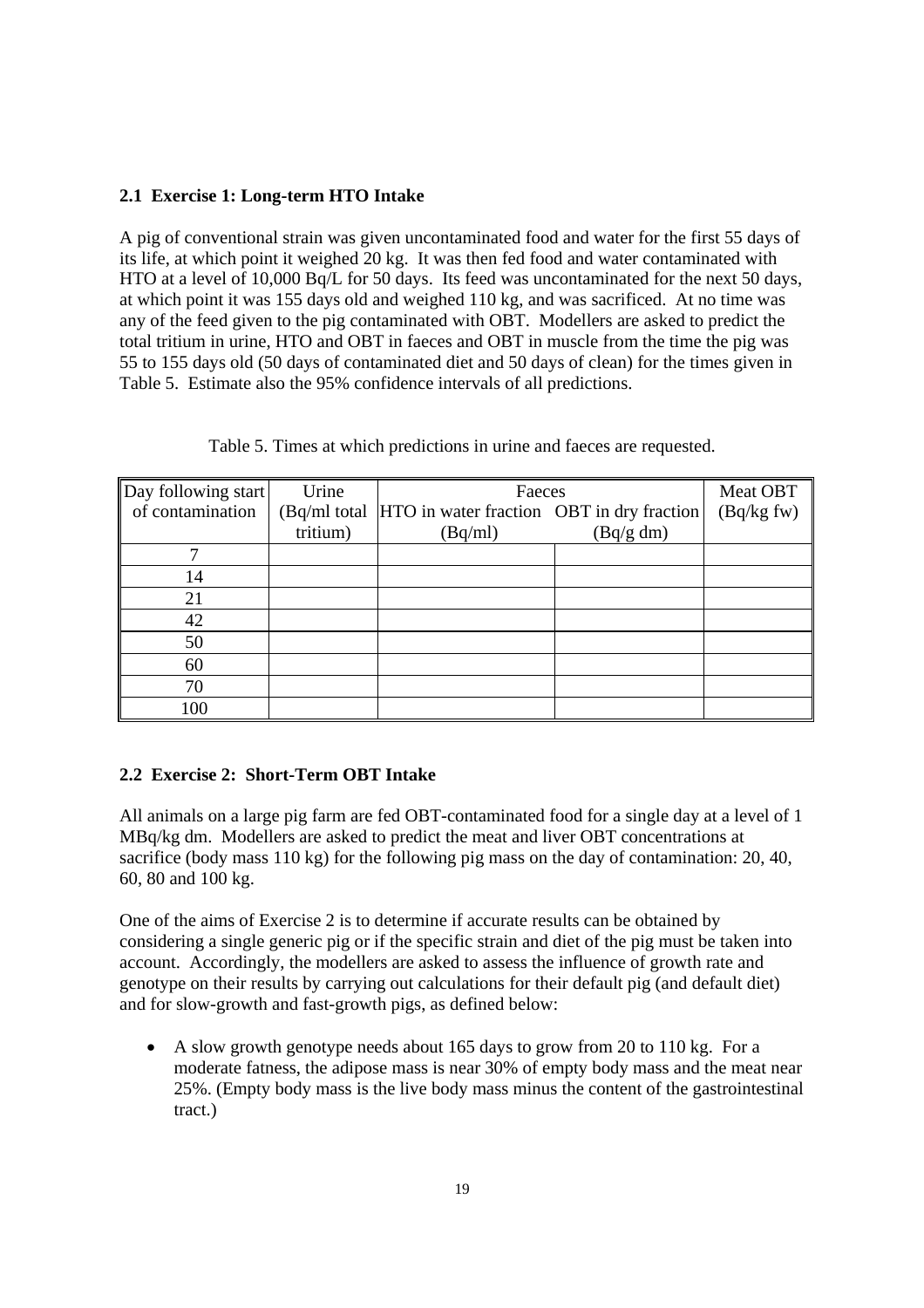• Modern commercial pigs needs about 110 days to grow from 20 to 110 kg. Depending on genotype, muscle mass can be high (63%) or low (45%). Accordingly, the adipose mass fraction can vary between 15 and 28%.

Generic intakes for slow-growth and fast-growth pigs are shown in Table 6. These intakes assume an *ad libitum* diet based on barley (20%), corn (60%) and soybean meal (20%) that contains 21% crude protein, 1% lysine and 14.4 MJ metabolisable energy per kg on a dry mass basis.

|                                     | Intake $(kg dm/d)$ |     |      |  |  |
|-------------------------------------|--------------------|-----|------|--|--|
| Body mass (kg)                      |                    |     |      |  |  |
| Intake for slow growth              |                    |     | l.66 |  |  |
| Intake for modern commercial growth | 0.95               | .48 |      |  |  |

| Table 6. Generic feed intake |  |  |  |
|------------------------------|--|--|--|
|------------------------------|--|--|--|

Total water intake is  $0.3BM^{0.71}$  L/d, where BM is body mass in kg.

All assumptions regarding pig genotype, diet and intake rates should be fully documented in the model descriptions.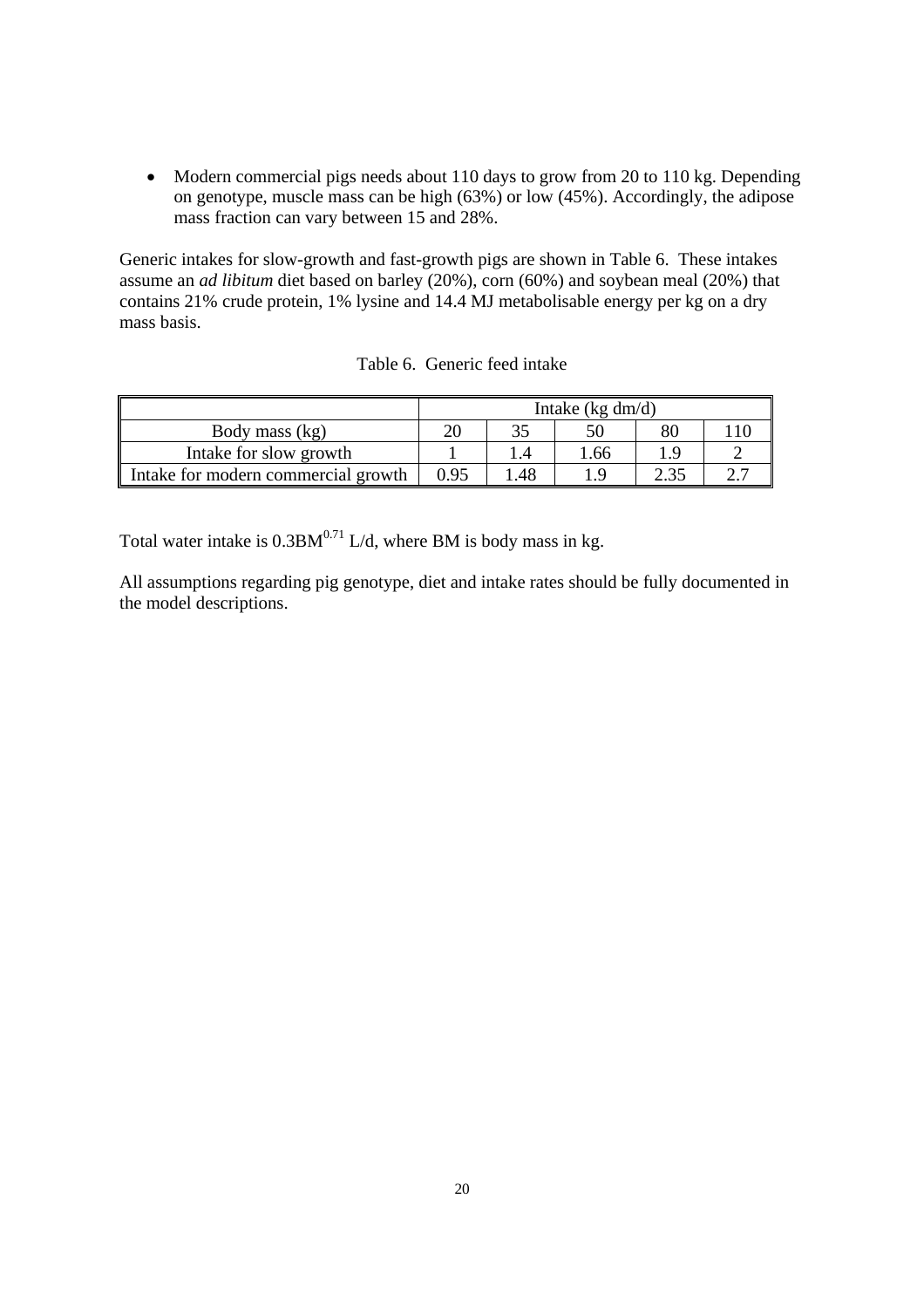## **APPENDIX B**

# **MODEL DESCRIPTIONS**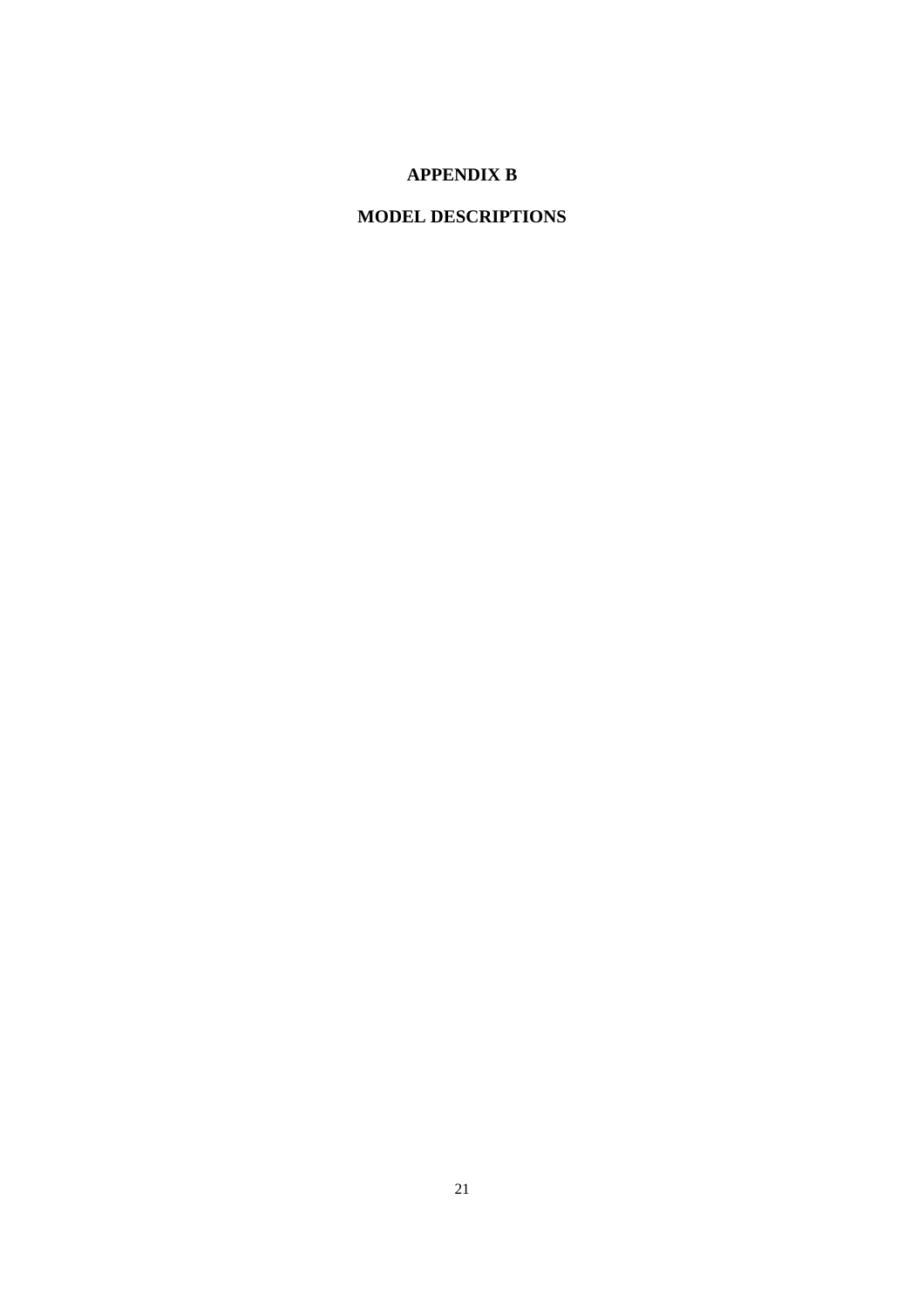## **STAR-H3 (Used by LLNL and IFIN-HH)**

STAR was the first model used in the UK for assessing tritium and  $^{14}C$  contamination of plants and animals. In the original version (Smith, 1995), only cows (beef) were considered for UK conditions, implying that the animal diet consisted of fresh pasture all year. Pasture (and all other plants) is modeled as a two-compartment system: a fast-turnover compartment (water) and a slow-turnover compartment (organic material). Animals are also assumed to have a fast and a slow compartment, the former for HTO and labile organically bound hydrogen and the latter for non-labile organically bound hydrogen. The rate of loss of tritium from the non-labile OBT compartment (catabolism) is an input parameter of the model, as is the rate of excretion from the fast compartment. Both fast and slow compartments represent one kg of "meat" with 70% water. Hydrogen in the fast compartment is presently set at 700/9 g. The amount of non-labile organically bound hydrogen in the slow compartment is fixed at 24 g. All intakes (from drinking and respiration water, as well as from the fast and slow plant compartments) enter the fast animal compartment only. A flowchart of STAR-H3 is given below.



The model was extended (Watkins, 1998) to sheep, pigs and chickens with the same assumptions but different amounts of feed intake. The intake of food and water for all animals is divided by the "carcass mass" to give the input to the animal fast compartment. All animals are considered to eat pasture. STAR-H3 ignores animal growth and has the same hydrogen content in all animals. Animal hydrogen intake is given below.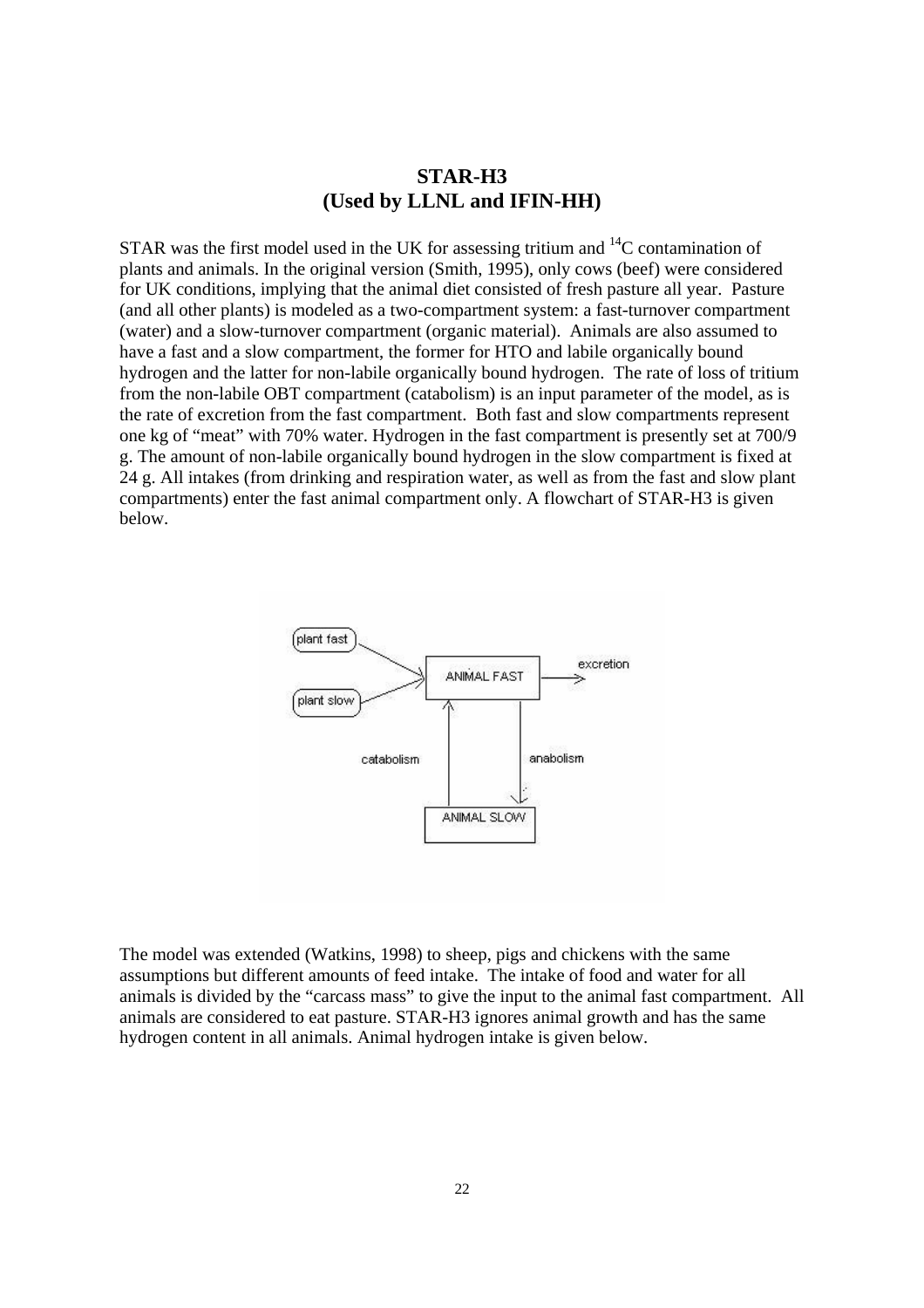|         | Carcass mass | Intake     | Specific intake |           |           | Inhalation |
|---------|--------------|------------|-----------------|-----------|-----------|------------|
| Animal  | (kg)         | (kg f w/d) | (kg f w/kg)     | (gH/kg/d) | $(m^3/d)$ | (gH/kg/d)  |
|         |              |            |                 |           |           |            |
| Cow     | 230          | 115        | 0.5             | 52.44     | 130       | 0.50       |
| Sheep   | 25           | 7          | 0.28            | 29.37     | 8.64      | 0.31       |
| Pig     | 100          | 30         | 0.3             | 31.47     | 12        | 0.11       |
| Chicken |              | 0.5        | 0.25            | 26.22     | 0.24      | 0.11       |

For all animals, the slow and fast turnover rates are 0.03  $d^{-1}$  and 0.4  $d^{-1}$ , with the exception of the lactating cow, for which the fast turnover rate is  $0.5 d^{-1}$ . In reality, the slow turnover rate varies with animal type. From all this information, the hydrogen contents in the slow and fast compartments and the transfer rates in the model can be assessed:

| Compartment or       |                     |         |         |         |         |
|----------------------|---------------------|---------|---------|---------|---------|
| Transfer rate        | Units               | Cattle  | Sheep   | Pig     | Chicken |
| Slow compartment     | $gH kg^{-1}$ meat   | 22      | 22      | 22      | 22      |
| Slow turnover        | $d^{-1}$            | 0.03    | 0.03    | 0.03    | 0.03    |
| <b>Fast turnover</b> | $d^{-1}$            | 0.5     | 0.4     | 0.4     | 0.4     |
| Growth               |                     |         | 0       |         |         |
| Excretion            | $d^{-1}$            | 0.492   | 0.392   | 0.392   | 0.392   |
| Intake               | $gH kg^{-1} d^{-1}$ | 52.4    | 29.4    | 31.4    | 26.2    |
| Fast compartment     | $gH kg^{-1}$        | 77.8    | 77.8    | 77.8    | 77.8    |
| Anabolism            | $d^{-1}$            | 0.00849 | 0.00849 | 0.00849 | 0.00849 |
| Catabolism           | $\rm{d}$ -1         | 0.03    | 0.03    | 0.03    | 0.03    |

There are some inconsistencies in the model with respect to the assumed hydrogen intake and mass balance.

### **References**

Smith, G.M., P.C. Robinson and M.J. Stenhouse. 1995. H-3 foodchain modelling following short-term release to atmosphere. Intera Environmental Division Report IE3947-1.

Watkins, B.M., P.C. Robinson and G.M. Smith. 1998. Update of models for assessing shortterm atmospheric releases of C-14 and tritium in the light of new information and experimental data. Quantisci – MAFF-5044-1.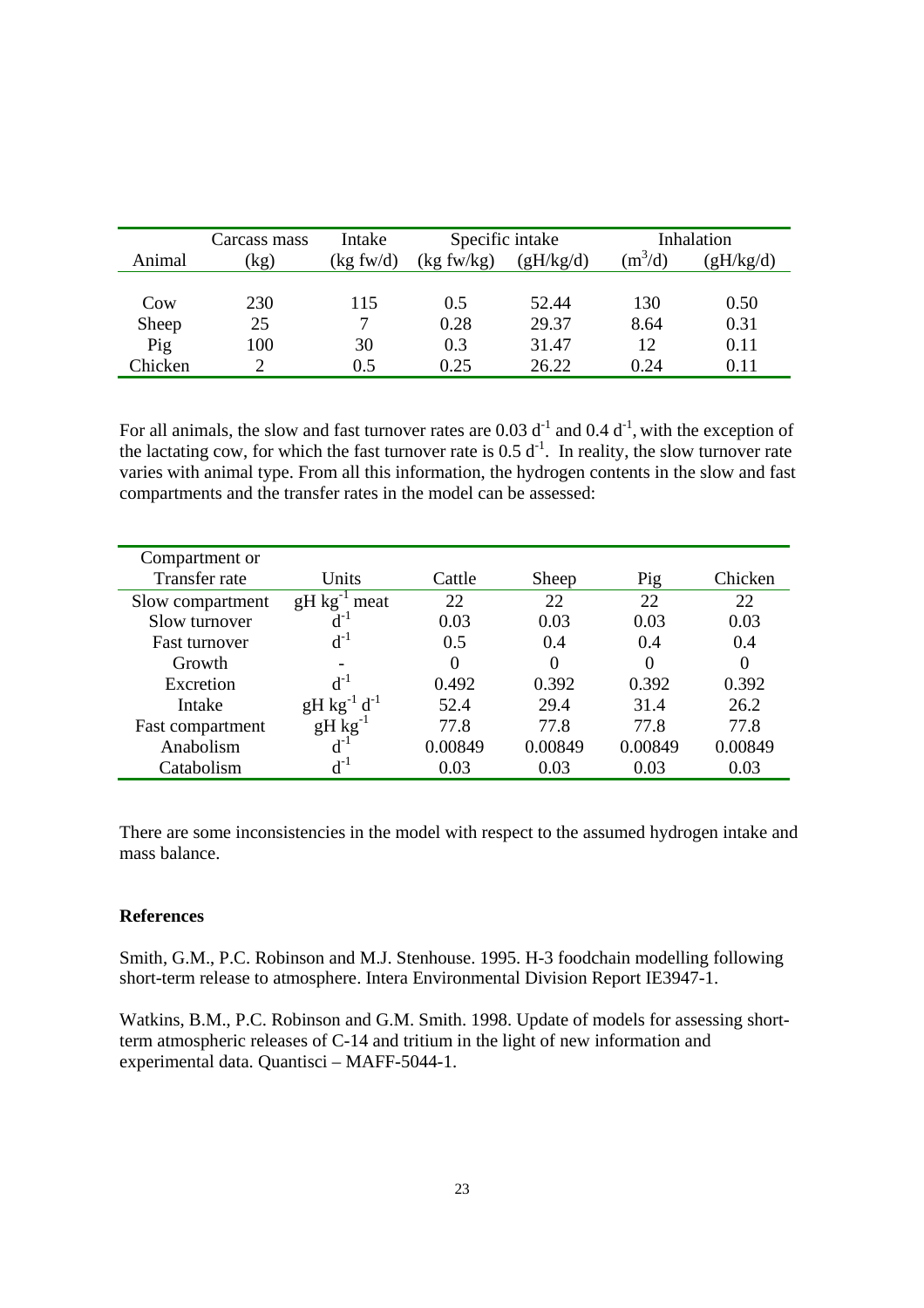## **MCT Model (M. Saito, Japan)**

### **1. Introduction**

The MCT model was initially developed for humans, particularly Japanese (Saito, 1992). Assuming that humans are a good surrogate for pigs, the model was used with minimal changes since the hydrogen metabolism in the pig is expected to be similar to that of humans. In the MCT model, two OBT compartments and one free water tritium (FWT) compartment are assumed.

#### **2. Assumptions and Parameter Values**

| 2.1 Rate constants for hydrogen transfer |                   |
|------------------------------------------|-------------------|
| Excretion from body water                | $0.077~d^{-1}$    |
| Transfer from body water to fast OBT     | $0.000270 d^{-1}$ |
| Transfer from body water to slow OBT     | $0.000345 d^{-1}$ |
| Transfer from fast OBT to body water     | $0.022482 d^{-1}$ |
| Transfer from slow OBT to body water     | $0.001443 d^{-1}$ |

#### 2.2 Body weight and feed intakes

| Days after start of<br>contamination                                           | Body weight<br>(kg)                                                     | Feed consumption<br>$(kg dm d^{-1})$ | Water intake<br>$(kg d^{-1})$                                                |  |  |  |  |
|--------------------------------------------------------------------------------|-------------------------------------------------------------------------|--------------------------------------|------------------------------------------------------------------------------|--|--|--|--|
| $0 - 21$                                                                       | 180                                                                     | 1.86                                 | 7                                                                            |  |  |  |  |
| $22 - 46$                                                                      | 200                                                                     | 2.06                                 | $\overline{7}$                                                               |  |  |  |  |
| 47-79                                                                          | 220                                                                     | 2.31                                 | 7                                                                            |  |  |  |  |
| 80-84                                                                          | 240                                                                     | 3.01                                 | 7                                                                            |  |  |  |  |
|                                                                                | Efficiency of dry matter digestion:                                     | 70%                                  |                                                                              |  |  |  |  |
| 2.3 Hydrogen balance                                                           |                                                                         |                                      |                                                                              |  |  |  |  |
|                                                                                | Body water content of soft tissues:                                     | 60% of body weight                   |                                                                              |  |  |  |  |
| Dry matter content of soft tissues:<br>30% of body weight                      |                                                                         |                                      |                                                                              |  |  |  |  |
| 2.4 Hydrogen content of the sow body                                           | Free water hydrogen (FWH):<br>Organically bound hydrogen (OBH): 6000 gH | $12000 \text{ gH}$                   |                                                                              |  |  |  |  |
| 2.5 Body composition<br>including hard tissues.<br>Dry matter of the sow body: |                                                                         | 72 kg                                | Water content of the sow whole body: 108 kg water, or 60% of the body weight |  |  |  |  |
|                                                                                |                                                                         |                                      |                                                                              |  |  |  |  |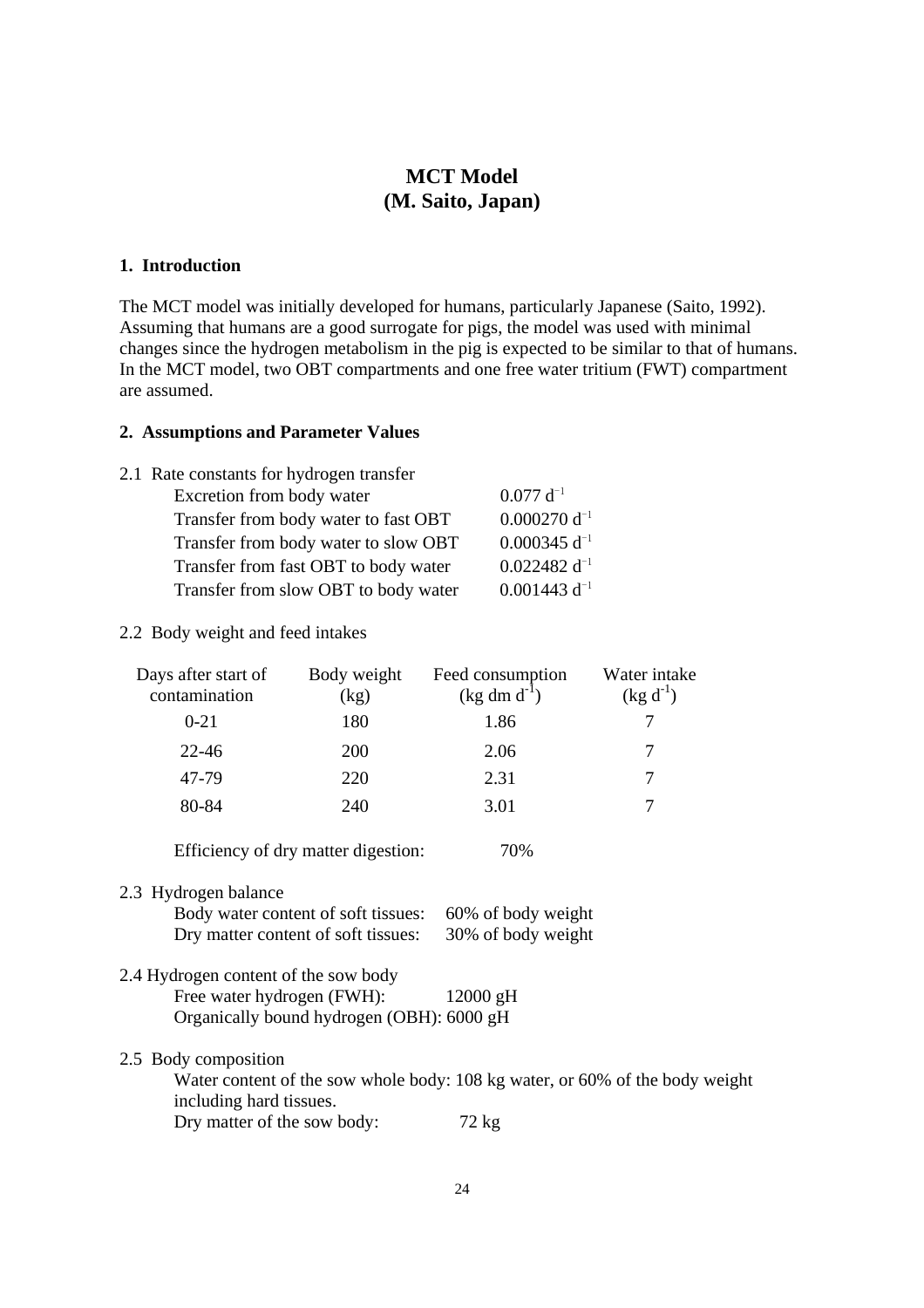### 2.6 Fecal excretion

The feed material contains 10% by weight of exchangeable organically bound water. The percent availability of the dry component as nutrient taken up in the GI tract is 70%. The rest of the dry component is excreted as feces.

### **3. Model Structure**



### **Reference**

Saito, M. 1992. A modified three-compartment model for tritium metabolism in man. Radiation Protection Dosimetry 42, 17.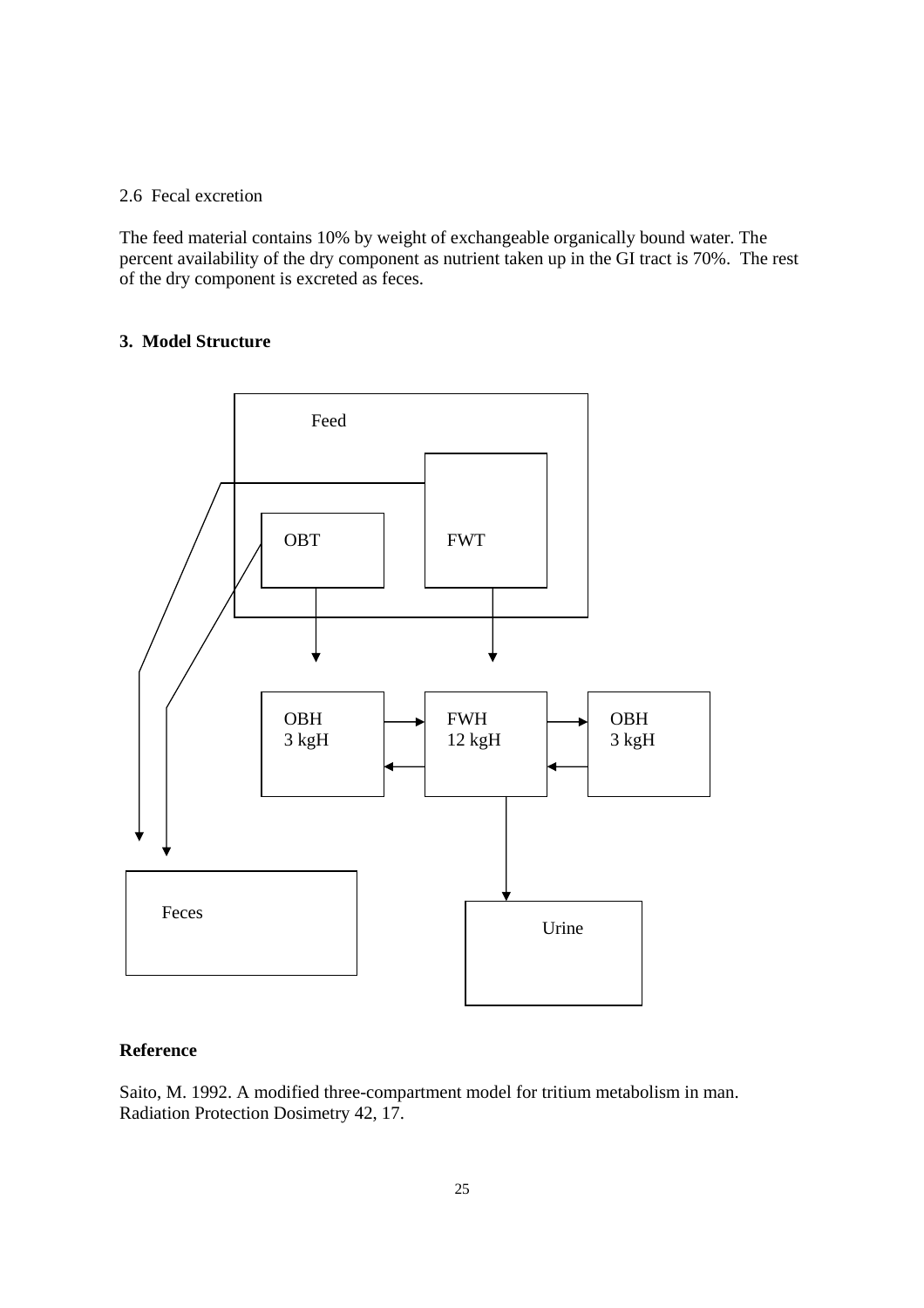## **FSA Model (PRISM**)

**Model Name:** Prism 3.0 (H-3/C-14 Model) implemented on the software platform AMBER 5. **Purpose of Model:** Regulatory Assessment; Conservative **Type of Model:** Dynamic; Numerical; Compartmental



#### **Compartments Considered:**

The animal is assumed to consist of four compartments: GI Tract [GI], body water [BW], labile organics [LO] and non-labile organics [NO]. The use of a single compartment to represent the GI tract is a much simpler approach than is usually taken for other radionuclides. The model also includes an environmental sink compartment [SN]. Losses to this compartment by respiration, evaporation, transpiration and parts of the plant not normally harvested are taken into account.

#### **Transport Processes Considered:**

PRISM considers transfer to the animal via inhalation and food and water intake, transfer among the various animal compartments, and losses to the sink.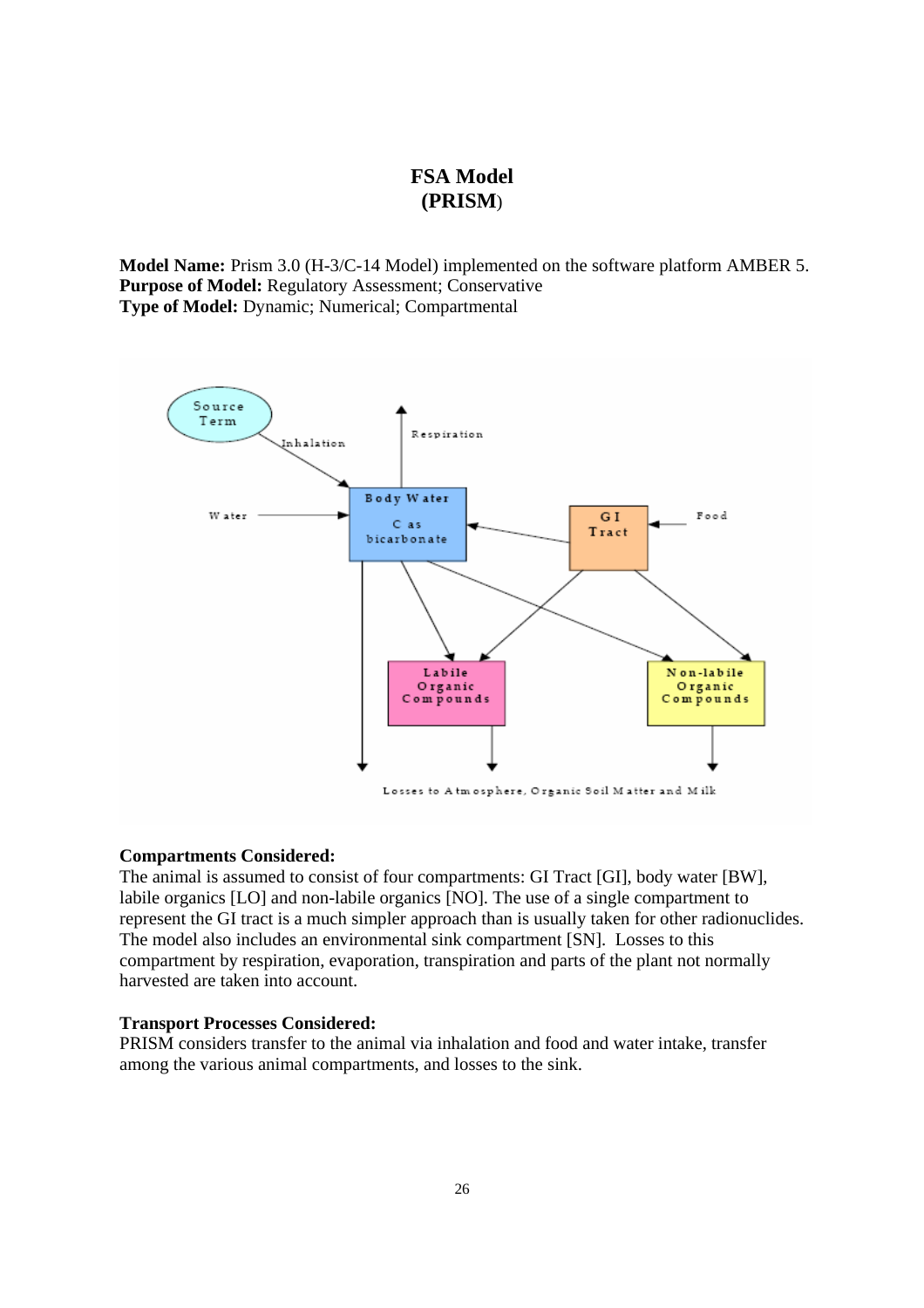### **Endpoints:**

The model calculates the concentration in a given compartment by dividing the activity in that compartment (as determined by transfers to and from the compartment) by the mass of the compartment. In the animal model, there is no distinction between concentrations in different animal tissues. OBT and HTO concentrations in urine and faeces cannot be reported directly because it is assumed that all activity from the GI tract and respiration are retained in body water.

### **Key Assumptions**

- The GI tract is represented by a single compartment since tritium uptake from the tract is complete and rapid.
- Other parts of the system are represented by labile and non-labile compartments rather than by specific organs or tissues.
- Tritium in the aqueous phase of the plant is transferred directly to body water; any loss of water from stored fodder can be neglected.
- Consumed organic plant material enters the GI compartment and is transferred rapidly to the other three animal compartments (body water, labile organics and non-labile organics) according to prescribed partitioning fractions, which are required to sum to 1.0.
- Transfer rates from the body water compartment are expressed in terms of a total loss rate and partitioning fractions  $f_{BWI,0}$ ,  $f_{BWNO}$  and  $f_{BWSN}$ .
- All tritium taken in with feed is in the form of HTO in contaminated fodder.
- Organ masses (apart from meat, liver and kidney, which are expressed explicitly in the output file) are adapted from ICRP 23 values for Reference Man using the "0.75 Power Rule".
- The time of feeding of contaminated fodder is from midnight on the day of contamination to midnight the following day.
- In all cases, the pigs were assumed to have a mass of 20 kg at the start of the run. This avoided the excessively complicated scenario in which the pig first received clean fodder, then contaminated fodder, and then clean fodder again. It also got around the fact that the model does not accept growth scenarios that start before weaning takes place.

### **Temporal and spatial discretization of the model:**

There is no spatial discretization in PRISM. Where the exposure is via the atmosphere, the user can define the source term as a continuous air concentration, a spike (a discrete, shortterm exposure) or a complex exposure (a series of spikes). Where the exposure is via contaminated feed, the daily concentration of activity in fodder can be defined, as well as the duration of the feeding regime. Output is normally reported every three days unless otherwise specified. Experience with the pig scenario suggests that the default interim output times between start and finish should be replaced with the specific times at which results are required.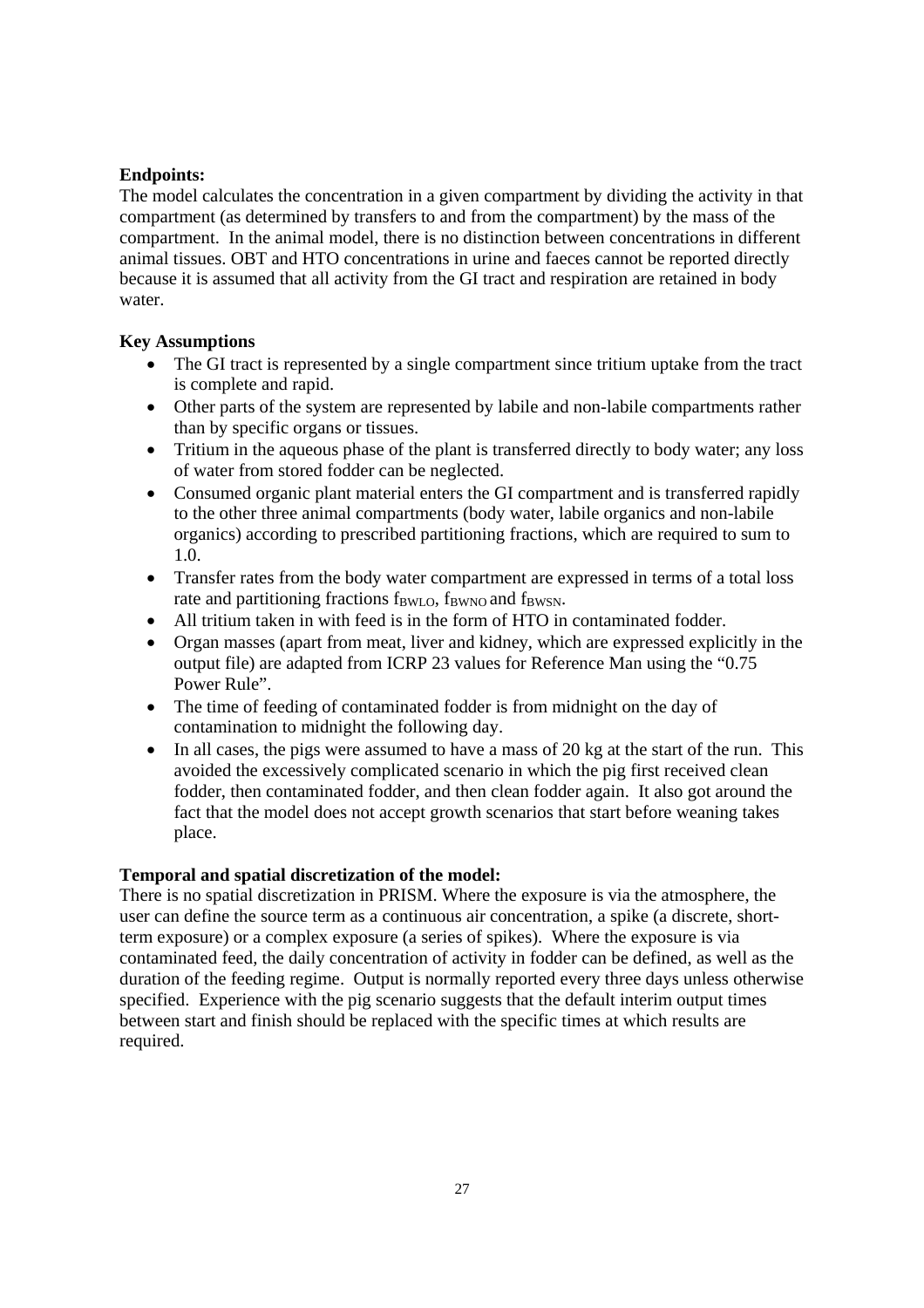#### **Parameter Values:**

Most parameters were assumed to be uniformly distributed. The maximum and minimum values of the distributions for each parameter, and the best estimates, are shown in the following table.

| Parameter                                                    | Units    | <b>Best</b>           | Range          |
|--------------------------------------------------------------|----------|-----------------------|----------------|
|                                                              |          | estimate              |                |
| Fraction transferred from body water to labile organics      |          | 0.02                  | $0.002 - 0.1$  |
| Fraction transferred from body water to non-labile organics  |          | 0.01                  | $0.001 - 0.05$ |
| Fraction transferred from body water to sink                 |          | 0.97                  | $0.85 - 0.99$  |
| Fraction transferred from GI tract to labile organics        |          | 0.14                  | $0.04 - 0.26$  |
| Fraction transferred from GI tract to non-labile organics    |          | 0.07                  | $0.02 - 0.13$  |
| Transfer rate to body water                                  | $d^{-1}$ | 0.13                  | $0.06 - 0.19$  |
| Transfer rate from labile organics to soil organic layer     | $d^{-1}$ | 0.0011                | $0.00055 -$    |
|                                                              |          |                       | 0.0022         |
| Transfer rate from labile organics to sink                   | $d^{-1}$ | $()^*$                |                |
| Transfer rate from non-labile organics to soil organic layer | $d^{-1}$ | $7.32 \times 10^{-5}$ | $3.66x10^{-5}$ |
|                                                              |          |                       | $1.46x10^{-4}$ |
| Transfer rate from non-labile organics to sink               | $d^{-1}$ | $0^*$                 |                |
| Mass fraction of organic matter                              |          | 0.035                 | $0.0175 -$     |
|                                                              |          |                       | 0.07           |
| Mass fraction of labile organic compartment                  |          | 0.36                  | $0.1 - 0.66$   |

\*amended on remodelling to  $10 d^{-1}$ 

#### **Uncertainties:**

The uncertainties in the model predictions were estimated using a probabilistic approach based on sampling the distributions for the various parameters. Concentrations at the 95% level were a factor 7-10 higher than those obtained using best estimate values. Losses to the sink appear to be quite low.

### **Application of the Model to the Scenario:**

For the model-data comparison, four feeding regimes were modelled to take into account the different quantities of fodder fed to the sow. In the first instance, the given concentration of activity was scaled to Bq/kg dry weight and input. The growth curve was edited to take into account the final mass of the sow, and the organ masses, at delivery. Additional calculations were carried out to test different combinations of growth curves and activity concentrations in the feed.

The first model intercomparison exercise involved long-term HTO contamination of the feed and water fed to the pig. Since PRISM cannot handle liquid intakes, the contaminated water was replaced in the model with an equivalent amount of contaminated fodder. In the first instance, the given concentration was input and two feeding regimes were set up to model the contaminated and uncontaminated periods. As in the case of the model-data scenario, the growth curve was edited to take into account the final mass of the pig at slaughter. Additional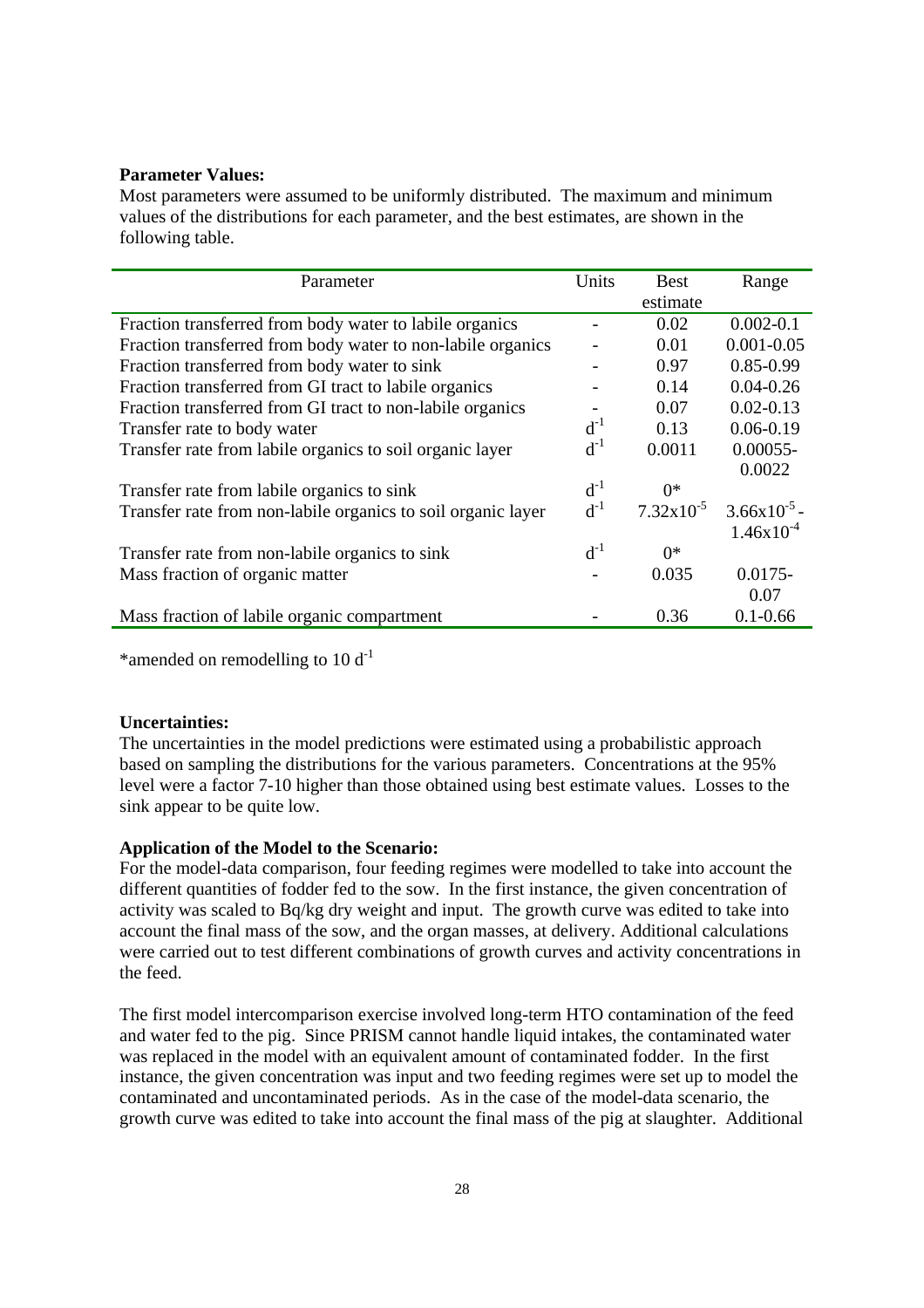calculations were carried out to test different combinations of growth curves and activity concentrations in the feed.

Some initial runs gave very similar results for both the 110-day and 165-day growth scenarios. Subsequent investigations suggested that this was because the generic growth curve parameters were the same for the two runs, and that the amount of fodder fed in the contamination part of the scenario was also the same (a normal PDF in the range 1.9-2.9 with a best estimate of 2.4 kg  $d^{-1}$ ). In subsequent model runs, the growth curve was adjusted to take into account the final masses and different rates of growth. The mass of feed was adjusted to take into account the different rates quoted in the scenario.

### **References**

Maul, P., M.C. Thorne, C. Watson and R. Walke. 2006. Prism food chain modelling software: Version 3.0 Technical Guide. Quintessa Report QRS-3004A-2.

Watson, C., and P. Robinson. 2006. The Prism food chain modelling Software: Version 3.0 User Guide. Quintessa Report QRS-3004A-3.

Walke, R., M.C. Thorne and C. Watson. 2006. The Prism food chain modelling software: Version 3.0 Testing and Verification Report. Quntessa Report QRS-2004A-4.

Ould-Dada, Z. 2005. A demonstration of SPADE and AMBER. Notes from the European Crop Protection Association meeting "Dietary Risk Assessment Workshop", Brussels.

Xu, X.G., T.C. Chao and A. Bozkurt. 2000. VIP-Man: An image-based whole-body adult male model constructed from colour photographs of the Visible Human Project for multiparticle Monte Carlo calculations (for Reference Man organ masses). Health Physics 78, 476- 486.

Walke, R. and M.C. Thorne. 2007. Adaptation of Prism H3 to partition excretion. Quntessa Report QRS3004B.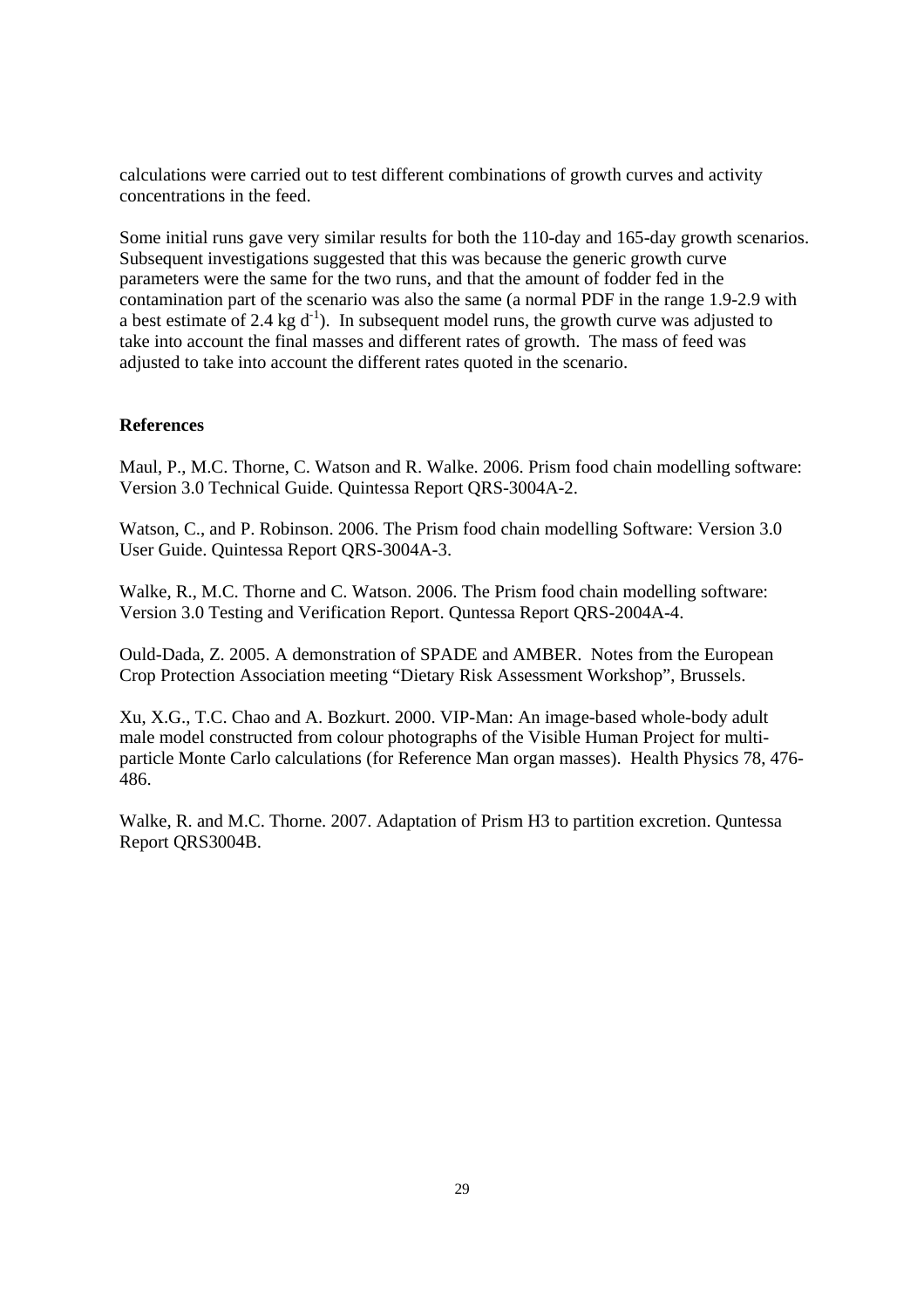### **IFIN-HH Model**

**MAGENTC** (MAmmal GENeric model for Tritium and Carbon transfer)

The MAGENTC model was developed gradually over the last three years as a research tool for the transfer of C-14 and H-3 in mammals, based on energy metabolism. It is the result of an international collaboration led by IFIN-HH with contributions from researchers from the UK and Japan. In its initial form it was used for wild mammals (Galeriu et al., 2005a) and the human dosimetry of tritium (Galeriu et al., 2005b). A full description will be released soon (Galeriu et al., 2008).

For adult mammals, the model for the transfer of tritium and  $^{14}C$  in the body is based on the following ideas:

- The most important body organic compartments are the viscera (including the heart), muscle, adipose tissue, blood (plasma and RBC) and the remainder (including the brain). The mass and composition of these organs are well known.
- Tritium in body water equilibrates rapidly and a single body water compartment suffices when modelling tritium.
- The loss rate from organic compartments is similar for intakes of HTO or OBT and can be assessed directly from the energy turnover rate (net maintenance).
- Net maintenance can be considered the sum of the energy needs of basal metabolism and activity, neglecting thermal stress.
- The basal metabolic need is the sum over all organs of the product of the organ specific basal metabolic rate and the organ mass.
- The specific metabolic rate (SMR) for organs in adult mammals varies marginally, except for muscle, compared to the basal state. The basal SMR shows a dependence on the mature mass of the animal.
- Values of SMR have been obtained experimentally for a few mammals only and a zeroorder approximation, dependent on mature mass, is normally used.
- There is metabolic conversion of HTO to OBT. The equilibrium value of the OBT/HTO ratio derived from ingested HTO or OBT does not vary across mammals.
- The energy (heat) and accompanying matter lost in transforming the metabolisable input in net requirements is considered a single, fast process.

Under these hypotheses, the model gives reliable predictions with no calibration. A flowchart of the model is given in Figure 1 below.

For growing mammals, the model needs a clear definition of maintenance energy need, which is difficult to obtain because of the complexity of processes in growing mammals. In a few cases, the experimental data give a reliable definition.

Generic, default parameter values were used in calculations for the blind test of the Pig Scenario. For the model inter-comparison exercises with growing pigs, the model assumes that growth and intake in the various model compartments are driven by the growth rates of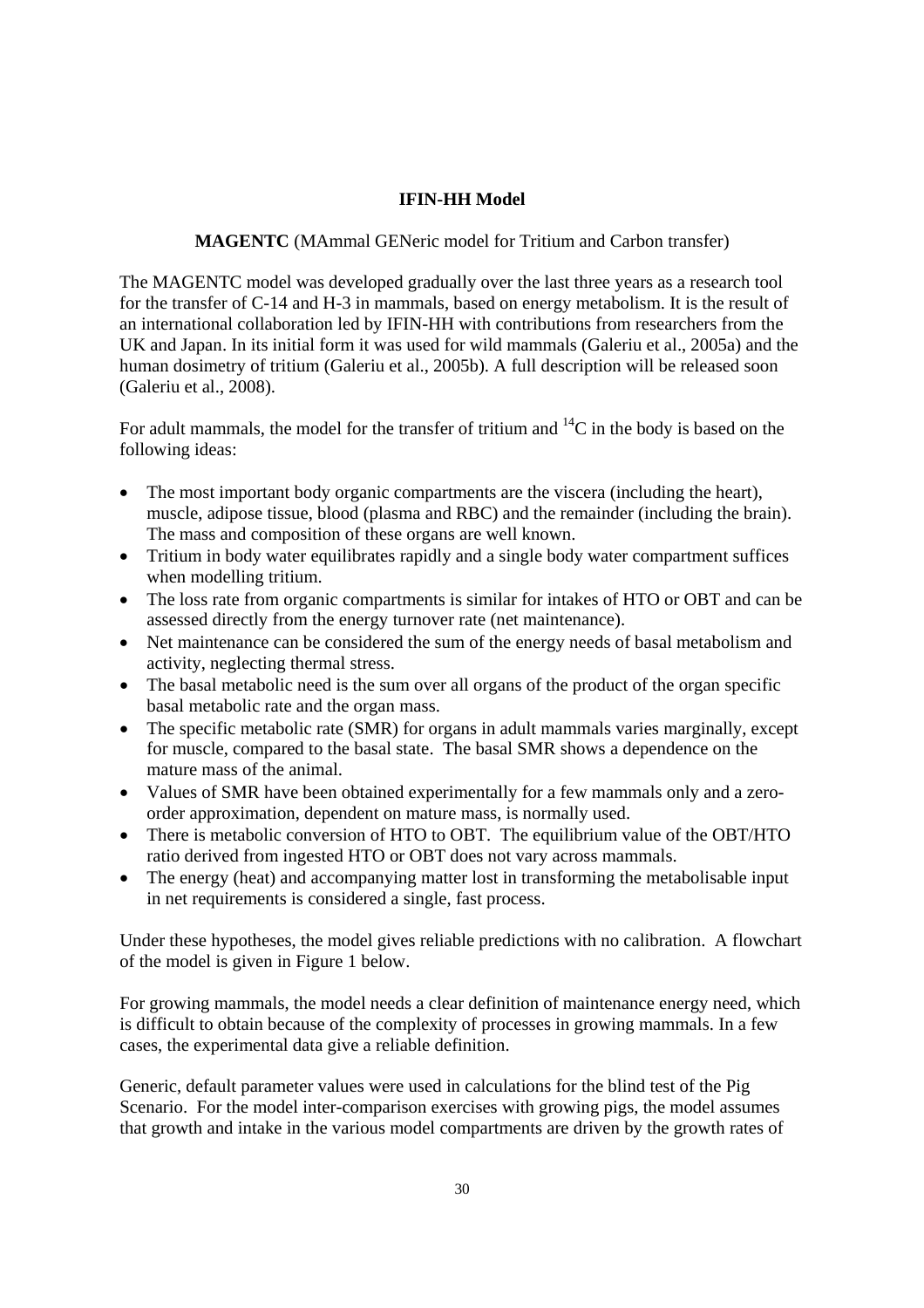each organ (or group of organs) and depend on changes in composition. Experimental data from French researchers (van Milgen and Noblet, 1999, 2003, 2005; van Milgen et al., 2000; Ouiniou and Noblet, 1995) have been used to test the model as they permit a good distinction between maintenance and growth needs.

Three distinct pigs were analyzed: a conventional genotype (SL), a lean genotype with low visceral mass (PP), and a fat genotype (MS). These pigs differ in respect to body mass and MEI intake dynamics, as well as in their adipose and visceral tissues (Figures 2-5). Muscle mass differs also (Figure 6). All growth data are extracted from the French papers referenced above. We selected this data partly because they describe the time dependence of muscle and adipose mass. The concentrations in muscle show moderate sensitivity to the SMR in viscera and remainder organs (Figures 7-8). Using the same starting body composition and same relationship for body water as a function of body protein for each genotype, and a constant OBT concentration in the diet (1Bq/kg dry matter), we obtained the results in Figure 9. From this figure, we can deduce that genotype is not of peculiar importance for continuous intake and that whole body concentrations overestimate muscle concentrations by a factor that depends on pig obesity.



Figure 1. Flowchart of the MAGENTC model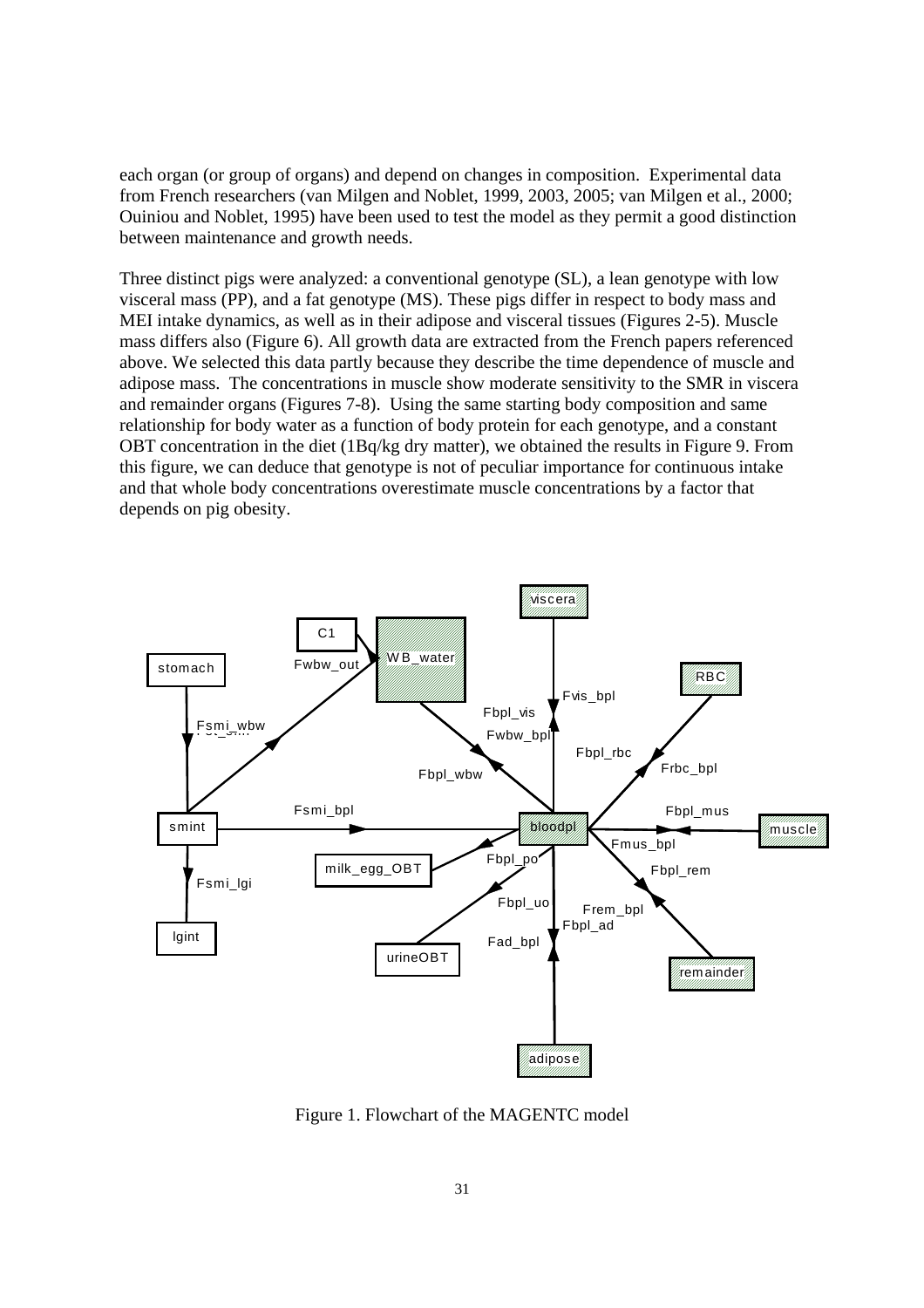

Figures 2 and 3. Dynamics of pig body mass and MEI intake for different pig genotypes.



Figures 4 and 5. Dynamics of adipose and viscera mass for different pig genotypes.



Figure 6. Muscle mass as a function of body mass for different pig genotypes.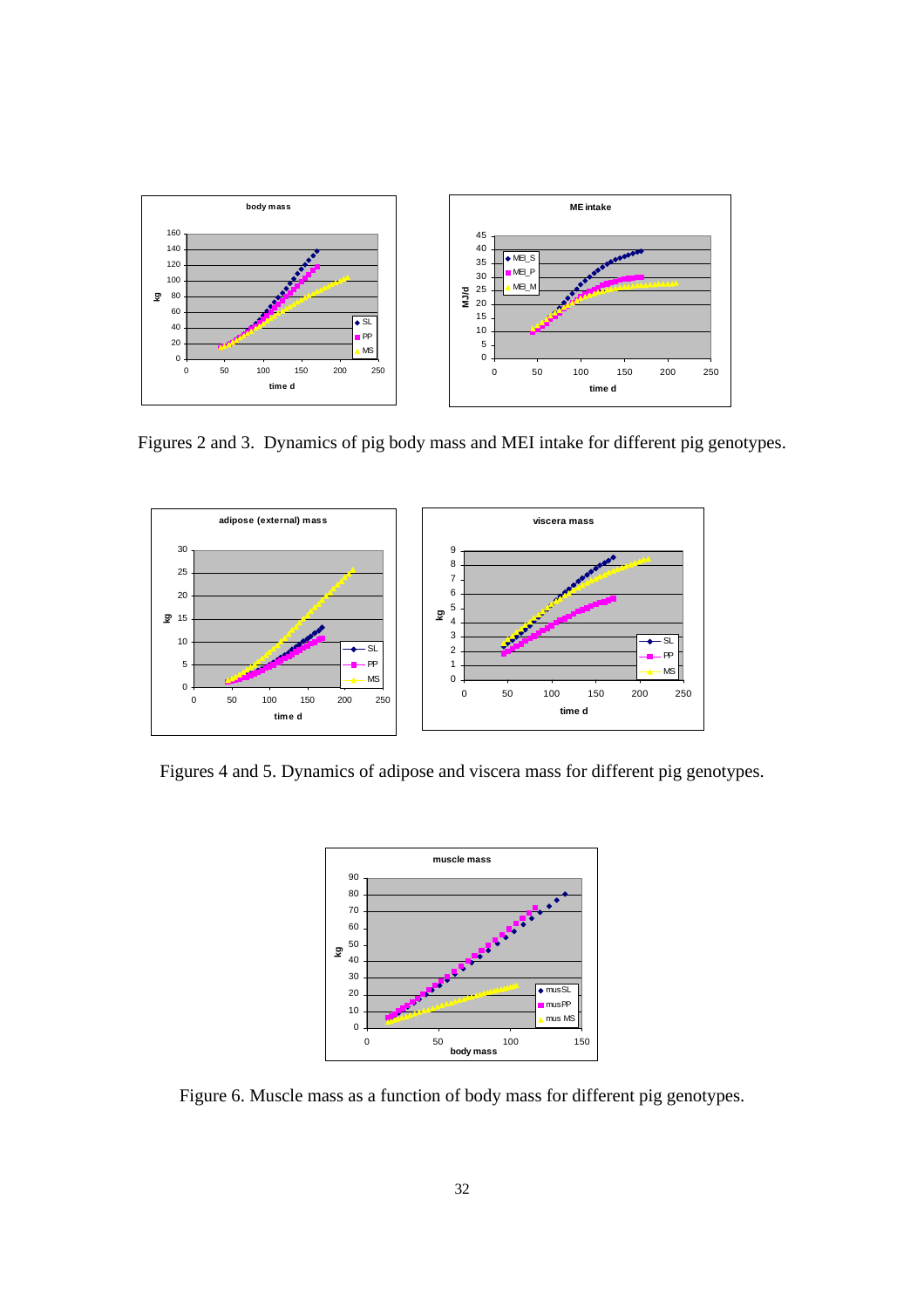

Figure 7. Sensitivity of muscle concentration to SMR in remainder organs.



Figure 8. Sensitivity of muscle concentration to SMR in viscera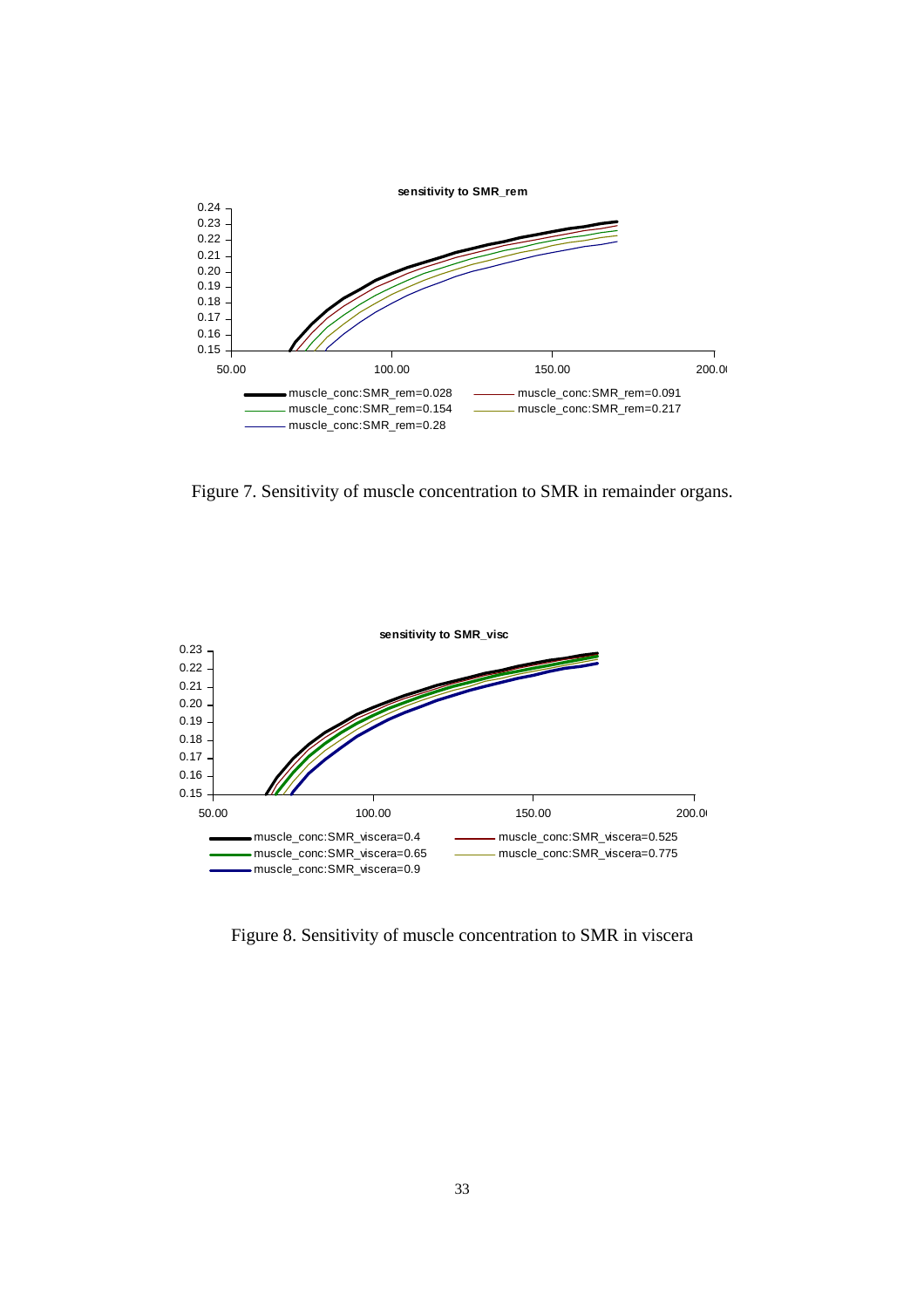

Figure 9. OBT concentration in muscle, viscera and adipose tissue for three pig genotypes fed 1 Bq/kg dry matter.

### **References**

Galeriu, D., N.A. Beresford, A. Melintescu, N.M.J. Crout and H. Takeda. 2005a. <sup>14</sup>C and tritium dynamics in wild mammals: a metabolic model. Radioprotection, Suppl 1, Vol 40 S351-357.

Galeriu, D., H. Takeda, A. Melintescu and A. Trivedi. 2005b. Energy metabolism and human dosimetry of tritium. Fusion Science and Technology, Vol 48, 795-798.

Galeriu, D., A. Melintescu, N.A. Beresford, H. Takeda and N.M.J. Crout. 2008. The dynamic transfer of  ${}^{3}H$  and  ${}^{14}C$  in mammals – a proposed generic model. Radiation and Environmental Biophysics. DOI: 10.1007/s00411-008-0193-9.

Quiniou, N. and J. Noblet. 1995. Prediction of tissular body composition from protein and lipid deposition in growing pigs. J. Anim. Sci. 73, 1567-1575.

van Milgen, J., J. Noblet, A. Valancogne, S. Dubois and J.Y. Dourmad. 2005. InraPorc : un modèle pour analyser les performances et évaluer les stratégies alimentaires chez le porc en croissance. Journées de la Recherche Porcine en France 37, 291-298.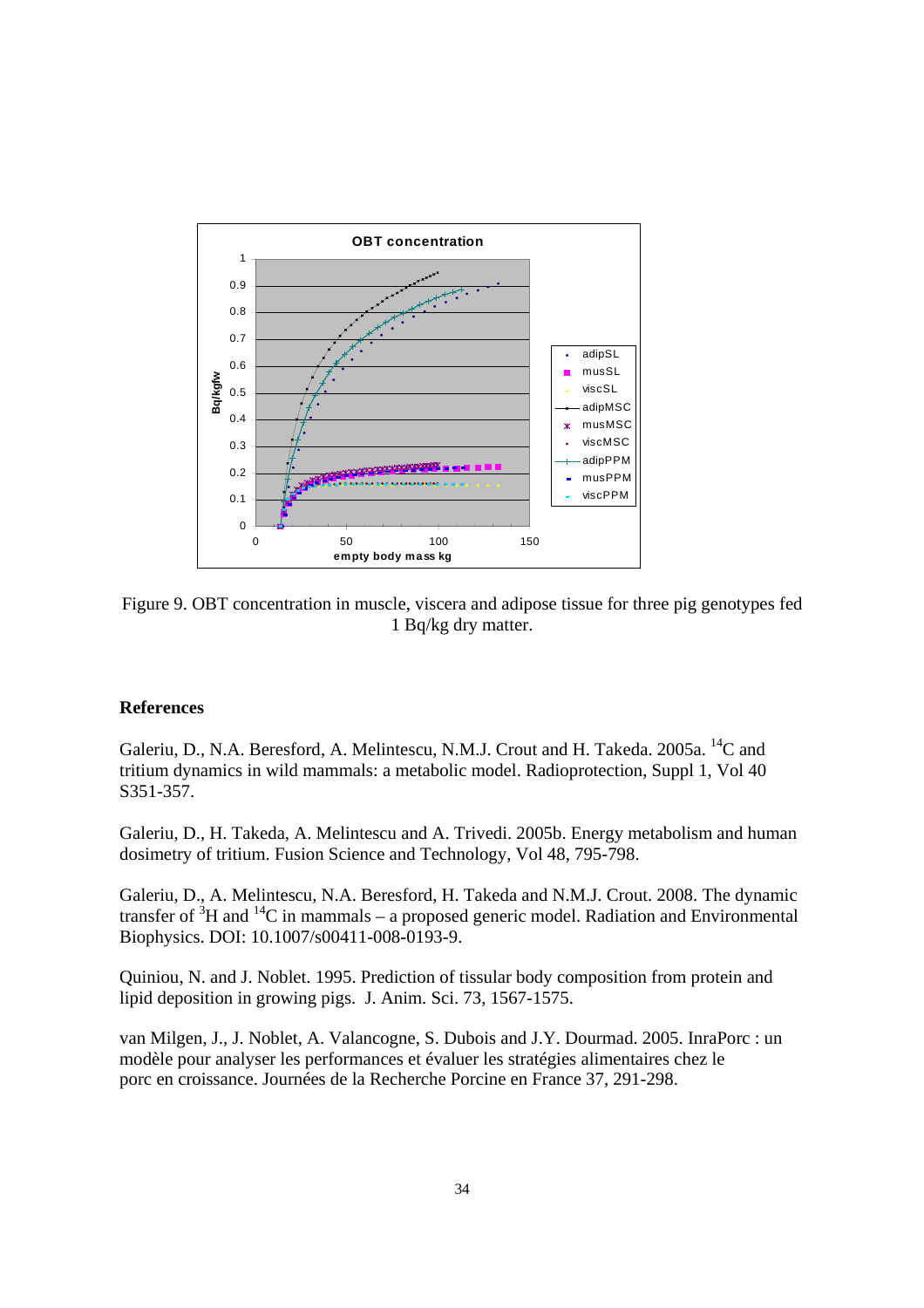van Milgen, J. and J. Noblet. 2003. Partitioning of energy intake to heat, protein and fat in growing pigs. J. Anim. Sci. 81(E. Suppl. 2), E86–E93.

van Milgen, J. and J. Noblet. 2000. Modelling energy expenditure in pigs. In : Modelling nutrient utilisation in farm animals. Ed J.P. McNamara, CAB International.

van Milgen, J. and J. Noblet. 1999. Energy partitioning in growing pigs: The use of a multivariate model as an alternative for the factorial analysis. J. Anim. Sci. 77, 2154–2162.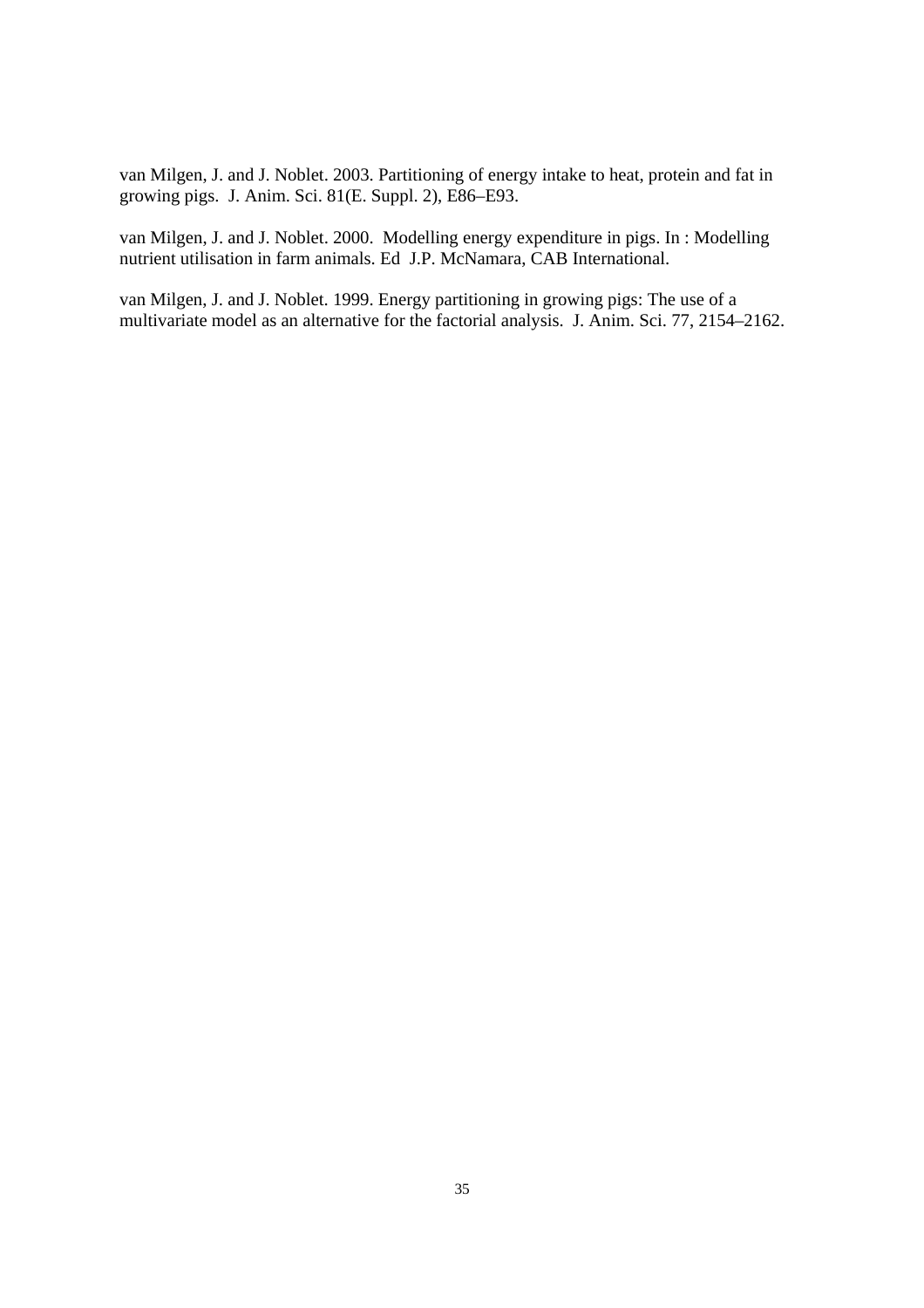### **EDF Model**

The EDF calculations are based on the OURSON model, a dynamic model that evaluates radionuclide concentrations in the aquatic and terrestrial environment resulting from liquid discharges, in order to estimate doses to humans. Consequently, only dose-relevant compartments are included in the model. Milk and meat are the two animal compartments taken into account. Both HTO and OBT are described by single compartment metabolic models.

The pig scenario involves the calculation of tritium concentrations in urine, in faeces and in different body organs. None of these compartments are included in the OURSON model. Therefore it was necessary to make some adaptations.

The HTO concentration in urine was assumed to equal the concentration in body water. The same assumption is used for HTO in cow's milk. Thus the HTO concentration in urine was calculated according to Equation (1). The concentration depends on the HTO activity in the diet, on the turnover of OBT in meat tissue, and on the water intake rate in food and drinking water.

$$
\frac{dC_{\text{urine}}^{HTO}(t)}{dt} = -\lambda_w C_{\text{urine}}^{HTO}(t) + \frac{1}{H_2 O_{\text{pig}}}(HTO_{\text{diet}} + k_{\text{ing}}. OBT_{\text{pig}}(t))
$$
\n(1)

with

$$
\lambda_{w} = \frac{\text{water consumption (L/day)}}{H_2 O_{\text{pig}}(L)}
$$

where

 $HTO<sub>diet</sub>$  = HTO activity in the diet (drinking water plus food) (Bq/day)  $k_{\text{inc}}$  = OBT turnover rate (d<sup>-1</sup>) (see Equation 2)  $W =$  animal dry weight (kg)  $OBT_{\text{pie}}(t)$  = total OBT in the pig (Bq)

 $OBT_{\textit{pie}}(t)$  was calculated according to the OURSON equation for OBT in meat, where the turnover rate is governed by the relative rate of ingestion of food and the food digestibility:

$$
\frac{dA_{meat}^{OBT}(t)}{dt} = -k_{ing}A_{meat}^{OBT}(t) + k_{ing} \cdot \frac{H_{food}}{H_{meat}} \cdot A_{food}^{OBT}(t)
$$
\n(2)

with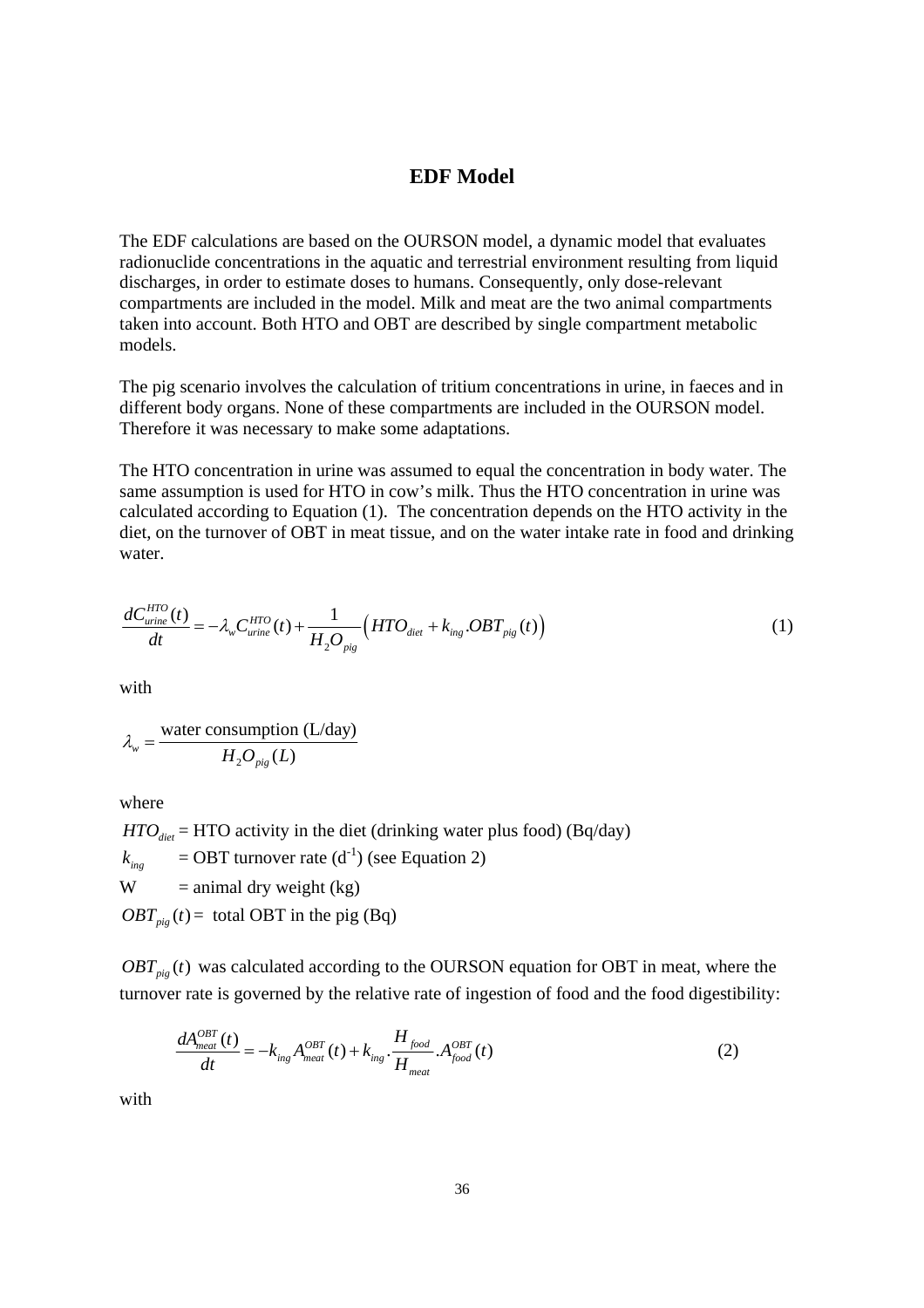$$
k_{\text{ing}} = \frac{I \cdot D}{W}
$$

where

 $A_{\text{meat}}^{\text{OBT}}$  = OBT specific activity in meat (Bq/g H)<br> $A_{\text{food}}^{\text{OBT}}$  = OBT specific activity in food (Bq/g H)  $=$  OBT specific activity in food (Bq/g H) I = food intake (kg dry weight  $d^{-1}$ )  $D =$  digestibility (unitless)  $W =$  animal dry weight (kg)  $H_{\text{food}}$  = average food organically bound hydrogen (g/kg dry matter)  $H_{\text{meat}}$  = average meat organically bound hydrogen (g/kg dry matter)

Urea is another source of tritium in urine. The OBT specific activity in urea was assumed to equal the average OBT specific activity in the pig.

Faeces OBT corresponds to the OBT in the non-digestible fraction of food. It was assumed that the OBT specific activity was identical in the digestible and non-digestible fractions. Faeces HTO was considered to originate from microbial decomposition of the non-digestible food fraction; thus HTO and OBT specific activity in faeces were identical.

To estimate OBT concentrations in the various organs, OBT in the pig was calculated according to Equation 2. It was considered that this value was representative of the muscle compartment. Concentrations in other organs were derived from the concentration in muscle using a correction factor based on the fat and protein contents of each organ, the turnover rate of fats and proteins, and the hydrogen content of fats, proteins and carbohydrates.

The HTO concentration was assumed to be the same in all organs, and was calculated with Equation 1.

## **Parameters**

Noblet et al. (2003) provide digestibility coefficients (for energy) for a pregnant sow for different types of foods (Table 1). However, no value for algal powder was available. The value for alfalfa with a protein content of less than 16% was attributed to algal powder.

Food hydrogen contents and the organically bound hydrogen (OBH) content of pigs were calculated from water equivalent factors (Peterson and Davis, 2002). The sow dry weight was 90 kg, based on a dry matter content of 50% (Peterson and Davis, 2002).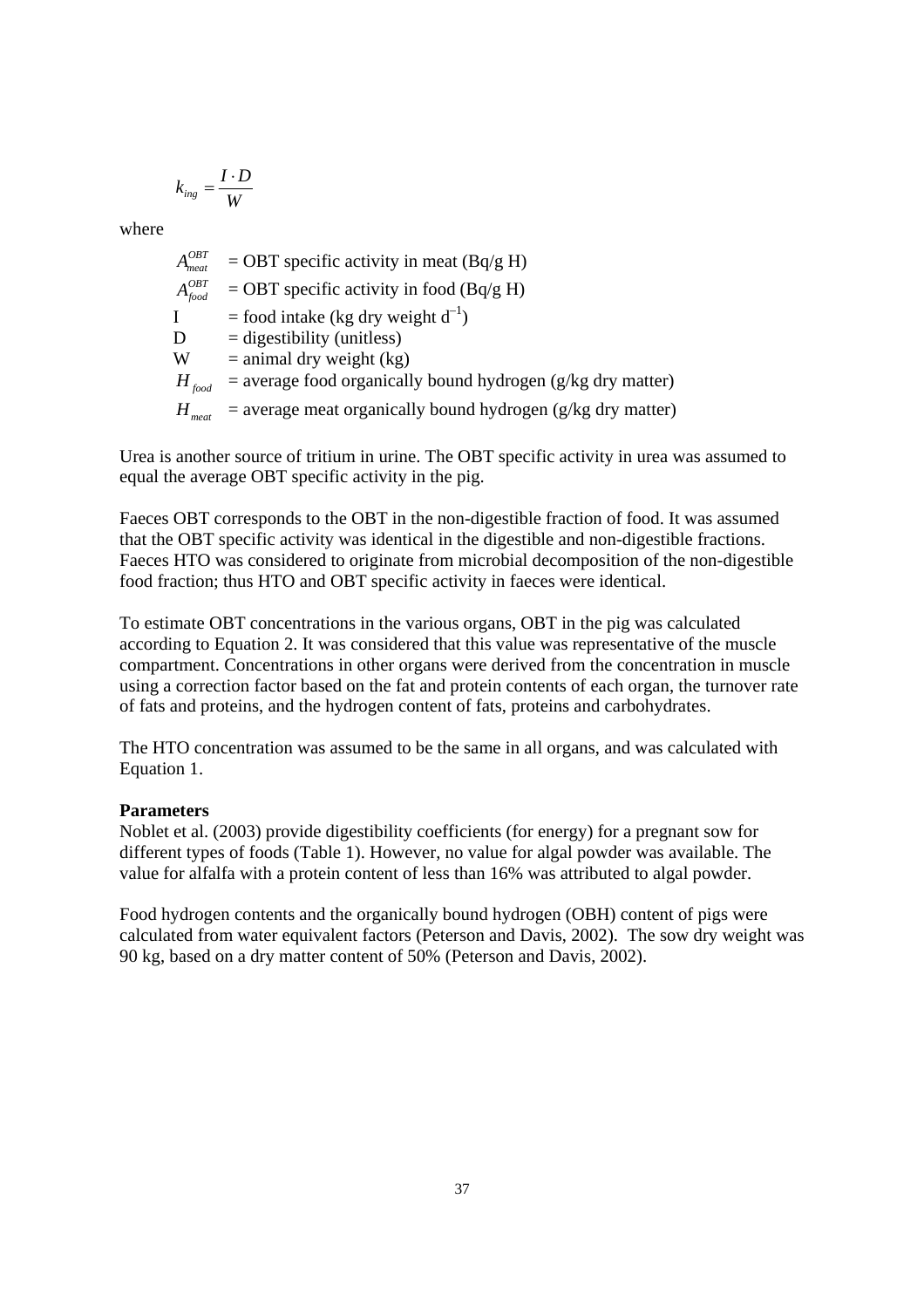| Food                         | Digestibility coefficient | OBH content (% dry matter) |
|------------------------------|---------------------------|----------------------------|
| Whole milk powder            | 0.930                     | 7.43                       |
| Whole potato powder          | 0.925                     | 6.44                       |
| Alfalfa powder, proteins<16% | 0.48                      |                            |
| (surrogate for algal powder) |                           |                            |
|                              |                           |                            |
| Pig                          |                           | 0.04                       |

Table 1. Digestibility coefficients and organically bound hydrogen contents of different foods

Human data were used to estimate the OBH content of urea (0.066 g/g; Richardson and Dunford, 2003) and the urea concentration in urine (25 g/L). The same reference was used for the contents of carbohydrates, fats (two types) and proteins in different organs, and the turnover rates of fats and proteins. Calculated turnover rates relative to those in muscle are given in Table 2.

Table 2. Calculated relative turnover rates in different organs.

| organ         | Heart | Lungs | ∟iver | Jeiunum | lleum | Colon | Kidnev | Muscle | <b>Brain</b> | <b>Blood</b> |
|---------------|-------|-------|-------|---------|-------|-------|--------|--------|--------------|--------------|
| OBT turn      |       |       |       |         |       |       |        |        |              |              |
| over rate     |       |       |       |         |       |       |        |        |              |              |
| relative to I |       |       |       |         |       |       |        |        |              |              |
| muscle        |       | 0.80  | 0,83  | 0,62    | 0,62  | 0,62  | 0,83   |        | 0,51         | 0.80         |

### **References**

Noblet J., V. Bontems and G. Tran. 2003. Estimation de la valeur énergétique des aliments pour le porc. INRA Prod.Anim., 16(3), 197-210.

Peterson S.R. and P.A. Davis. 2002. Tritium doses from chronic atmospheric releases: a new approach proposed for regulatory compliance. Health Physics 82, 213-225.

Richardson R.B. and D.W. Dunford. 2003. A biochemical-based model for the dosimetry of dietary organically bound tritium. Part 2: Dosimetric evaluation. Health Physics 85, 539-552.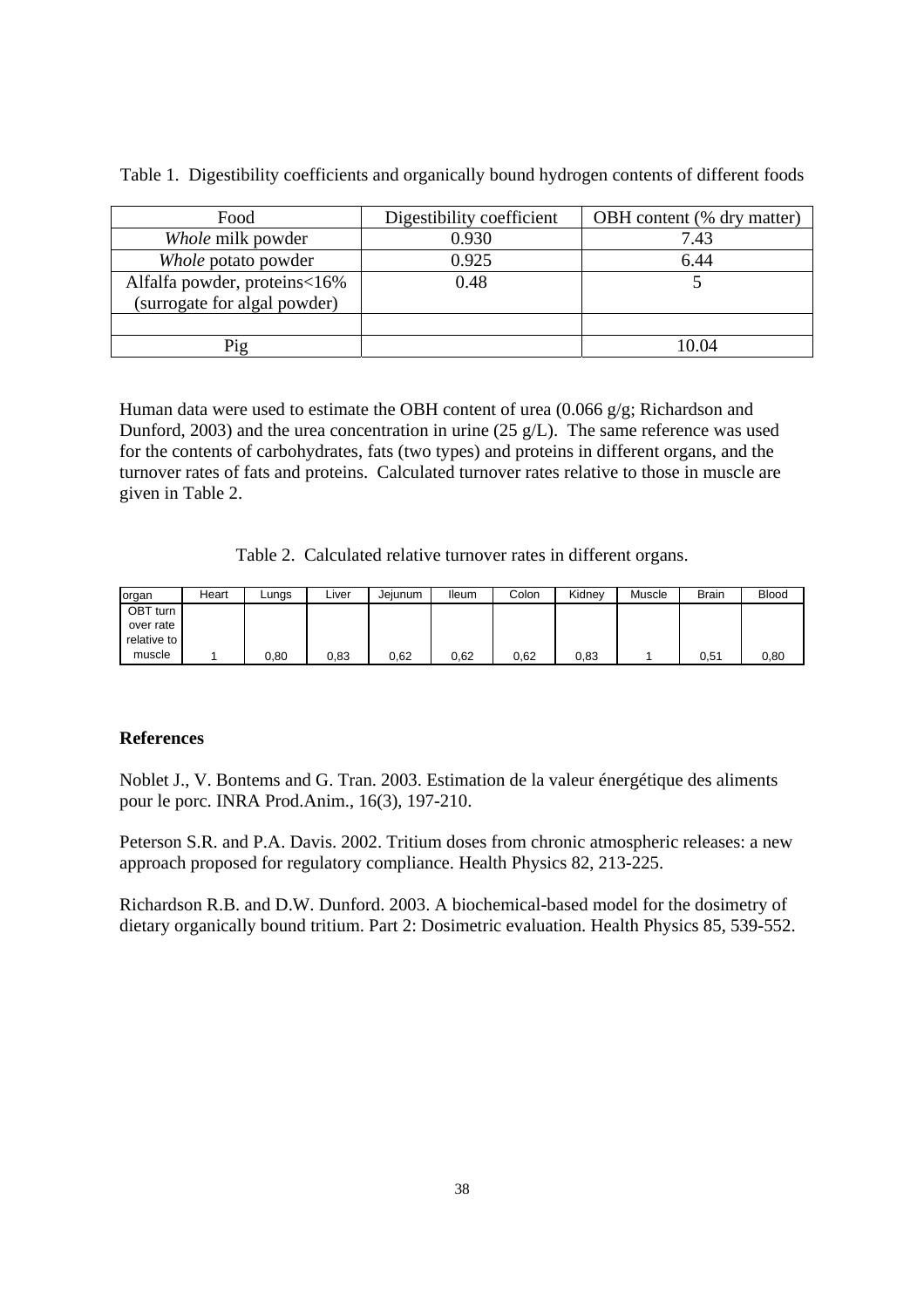### **AECL Model**

#### **1. Model Description**

The AECL calculations were carried out with the animal subroutines of the ETMOD code, an environmental tritium code used for predicting the consequences of accidental tritium releases to the atmosphere from tritium-handling facilities at Chalk River Laboratories and other sites (Chouhan, 2004; Russell and Ogram, 1992; Thompson et al., 1992). ETMOD simulates the behaviour of tritium in the biosphere, covering many transport and exposure pathways including atmospheric dispersion, deposition and migration in soil, re-emission from soil, and transfer to vegetation, animals and animal products. It can handle releases of either tritium gas (HT) or tritiated water vapour (HTO) and addresses organically bound tritium (OBT) formation in plants. As its main endpoint, ETMOD predicts ingestion and inhalation (including skin absorption) doses to humans.

The animal subroutines of ETMOD calculate HTO concentrations in animal products using the HTO taken in by the animal through inhalation and ingestion of water, feed and soil. The dynamics of the HTO concentration in animal body water,  $C_{H}$ , is driven by the concentration gradient between HTO in intake water and in body water, as described by the following equation:

$$
dC_H/dt = (H/W_t - C_H) W_t/W_b
$$
 (1)

where  $W_t =$  total water intake from all sources (L/d)

 $W_b =$  body water content (kg)

 $H =$  total daily amount of tritium intake (Bq/d), including OBT

Now  $W_b = C_{bwf}$  BM, where  $C_{bwf}$  is the body water fraction and BM is body mass (kg). Also,

$$
W_t = W_i + C_{wf1}I_{r1} + (1 - C_{wf1})W_mI_{r1} + C_{wf2}I_{r2} + (1 - C_{wf2})W_mI_{r2} + 1000R_0I_{inh} + \theta_wI_s
$$
 (2)

where  $C_{wf1}$  and  $C_{wf2}$  = water fractions in grain and other food types, respectively (unitless)  $I_{r1}$  and  $I_{r2}$  = ingestion rates for grain and other food types (kg/d)  $W_m$  = metabolic water fraction in dry matter (identical for all food types, unitless)  $R_o =$  air specific humidity (g/m<sup>3</sup>)  $I_{inh} =$  inhalation rate  $(m^3/d)$  $\theta_w$  = soil water content (L/kg)  $I_s$  = soil ingestion rate (kg/d)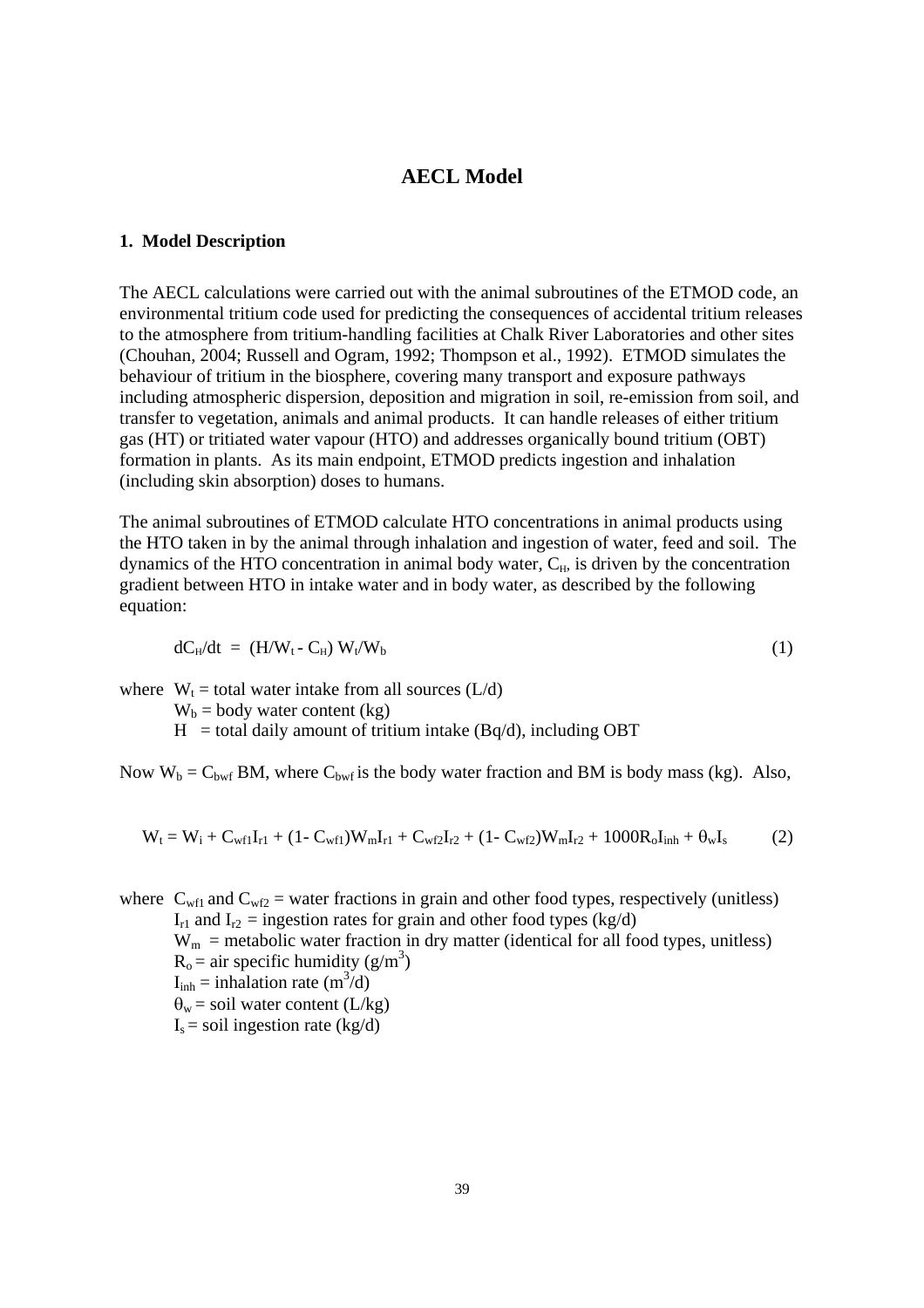In general, H is given by

 $H = C_w W_i + C_{f1} C_{w f1} I_{r1} + C_1^{\text{OBT}} (1 - C_{w f1}) W_m I_{r1} + C_{f2} C_{w f2} I_{r2} + C_2^{\text{OBT}} (1 - C_{w f2}) W_m I_{r2}$  $+ 2C_{\text{air}}I_{\text{inh}} + C_{\text{s}}\theta_{\text{w}}I_{\text{s}}$  (3) where  $C_w = HTO$  concentration in water (Bq/L)  $C_{f1}^{m}$  and  $C_{f2}$  = HTO concentrations in grain and other food types, respectively (Bq/kg)  $C_1^{\text{OBT}}$  and  $C_2^{\text{OBT}}$  = OBT concentrations in grain and other food types, respectively (Bq/kg)  $C_{air}$  = HTO concentration in air (Bq/m<sup>3</sup>). Skin absorption of HTO is assumed equal to inhaled HTO, which is reflected in the multiplier 2 in Eq. (3)  $C_s = HTO$  concentration in soil (Bq/kg)

OBT is not modeled explicitly in the animal in the current version of ETMOD.

#### **2. Assumptions and model parameterization**

### **2.1. Model-Data Comparison**

a) Total water intake consists of inhaled water vapour, ingestion of water in food, formation of metabolic water following food ingestion, and directly ingested water. The ingestion rate of water (W<sub>i</sub>) and of the water in food (W<sub>f</sub>) are assumed to be constant throughout the period of the experiment. Two cases are considered:

i)  $W_i = 6.0$  L/d and  $W_f = 1.0$  L/d; ii)  $W_i = 8.0$  L/d and  $W_f = 1.2$  L/d.

b) Food intake follows the rates prescribed in the scenario description, as shown in the following table:

| Day after start of exposure   |      |      |      | 80    |
|-------------------------------|------|------|------|-------|
| Food intake (kg/d dry matter) | 1.86 | 2.06 | 2.31 | -3.01 |

60% of the dry matter in the diet is combined with 15% of the food water; the remaining 40% of the dry matter is combined with 85% of the food water. The average food water content equals 70%. One kg of dry weight food yields 0.56 l of metabolic water for all food types.

c) The soil ingestion rate is 125 g/d with a water content of 30%.

d) The inhalation rate equals 35.9 m<sup>3</sup>/d. The air absolute humidity is 12 g/m<sup>3</sup>.

e) The pig gains 0.5 kg/d from a weight of 180 kg at the start of the exposure.

f) The body water content is 65%.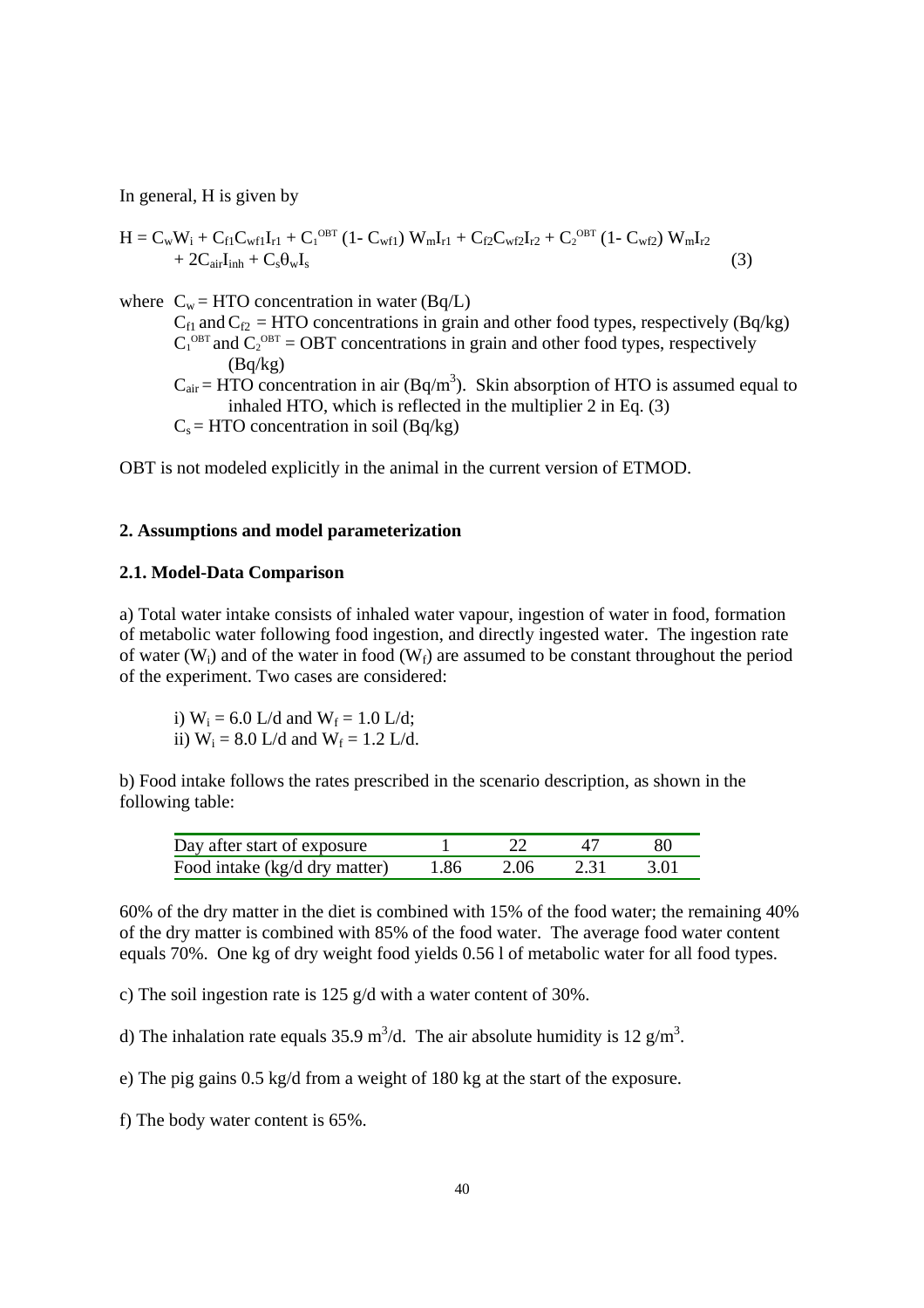### **2.2. Model Intercomparison Exercise**

a) Total water intake consists of inhaled water vapour, ingestion of water in food, formation of metabolic water following food ingestion, and directly ingested water. The ingestion rate of water  $(W_i)$  is assumed to obey the following regression:

$$
W_i = 0.3
$$
  $BM^{0.71}$  L/d,

where BM is body mass in kg.

b) Food intake corresponds to generic intake rates for slow-growth genotypes, as shown in the following table:

| Body mass (kg)                |  |       |  |
|-------------------------------|--|-------|--|
| Food intake (kg/d dry matter) |  | -1.66 |  |

60% of the dry matter in the diet is combined with 15% of the food water; the remaining 40% of the dry matter is combined with 85% of the food water. The average food water content equals 70%. One kg of dry weight food yields 0.56 l of metabolic water for all food types.

c) The soil ingestion rate is 125 g/d with a water content of 30%.

d) The inhalation rate  $(I_r)$  is scaled by the water ingestion rate:

 $I_r = 4.2 W_i m^3/d$ 

The air absolute humidity is 12  $g/m<sup>3</sup>$ .

e) The growth of body mass, BM, is approximated by the following regression:

 $BM = a_0 + a_1t + a_2t^2 + a_3t^3$  kg, where *t* is time (d) and  $a_0=21.104$ ,  $a_1=1.92$ ,  $a_2=1.57e-02$ ,  $a_3=5.0e-05$ 

f) The body water content of the pig is  $W_{\text{bwf}} = 65\%$ .

The dynamics of body mass, inhalation rate and food intake are plotted on Figures 1-3, respectively.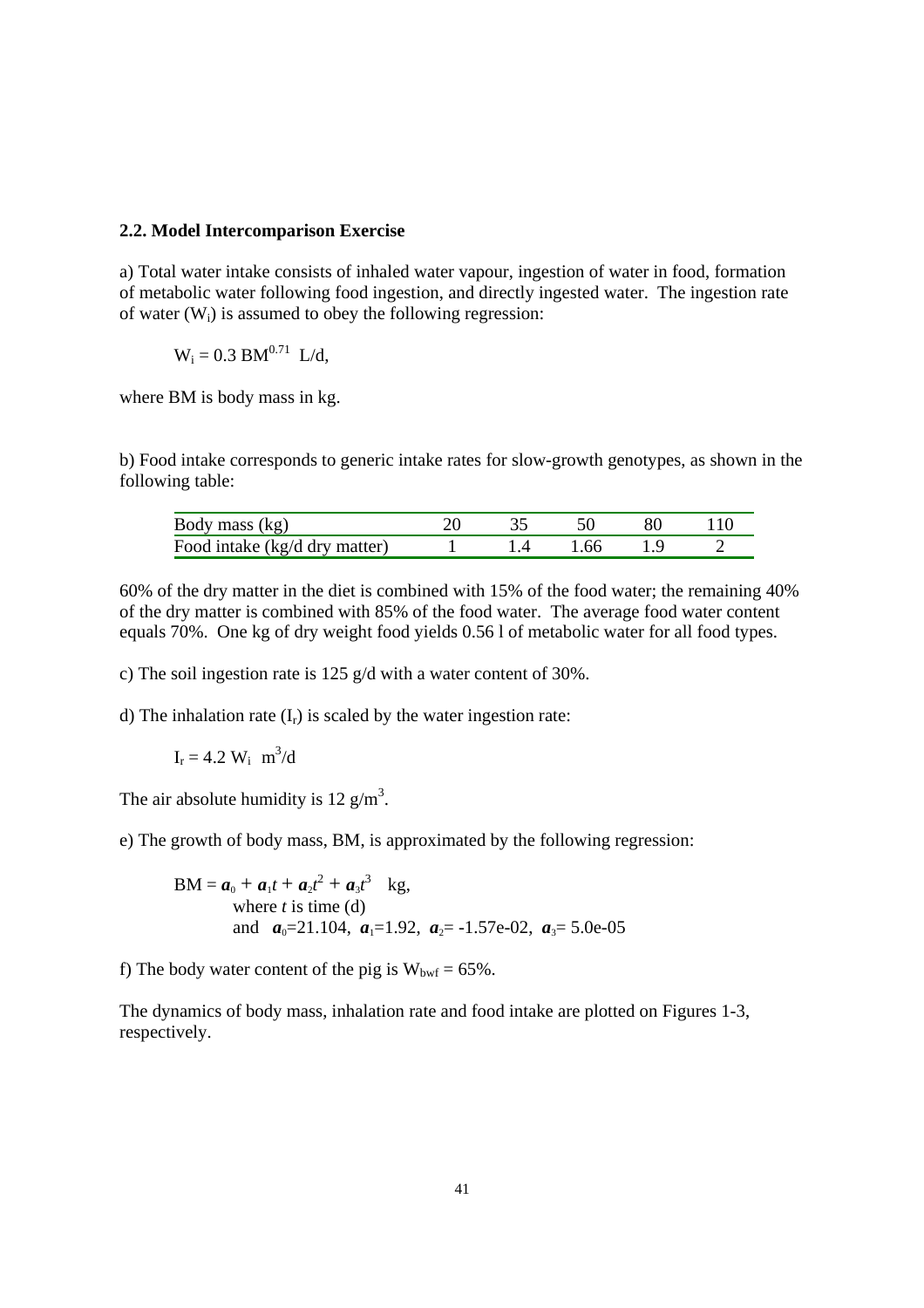#### **References**

Chouhan, S.L. 2004. Addendum computer program abstract and theory manual for ETMOD 2. AECL Report RC-2901, Vol. 2, Revision 0., 123p.

Russell, S.B. and G.L. Ogram. 1992. ETMOD: A new environmental tritium model. Fusion Technology 21, 645-650.

Thompson, J.W., J.A. Kennedy and J-M. Lina. 1992. ETMOD software quality assurance documentation, Volumes 1-3. CFFTP P-9205. Prepared by Atlantic Nuclear Services Ltd. for CFFTP, 2700 Lakeshore Road West Mississauga, Ontario L5J 1K0.



#### EMRAS Pig Scenario B1, Input assumptions: **Body Mass**

Figure 1.Dynamics of body mass for the model intercomparison exercise.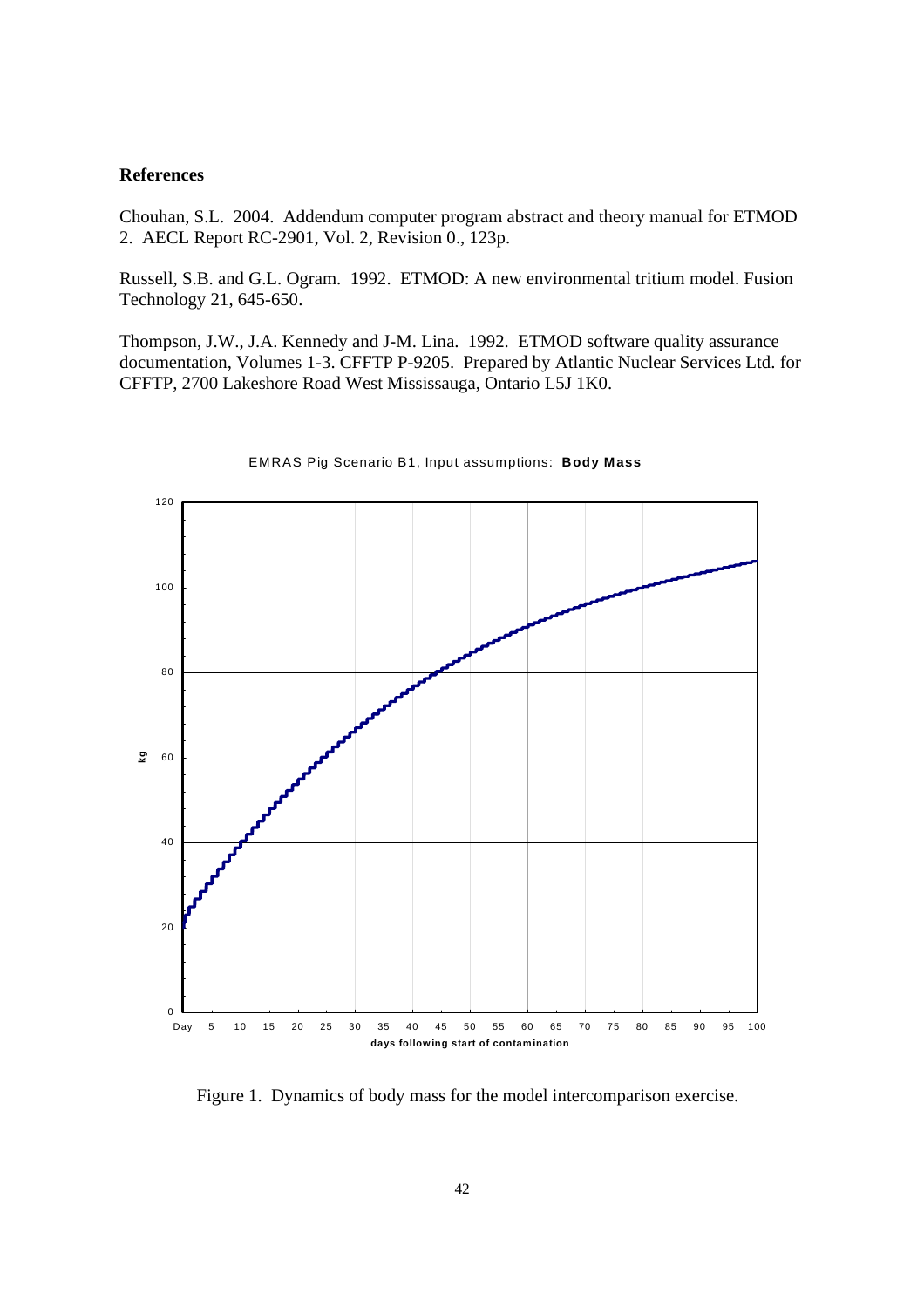

EMRAS Pig Scenario B1, Input assumptions: **Inhalation rate**

Figure 2.Dynamics of inhalation rate for the model intercomparison exercise.